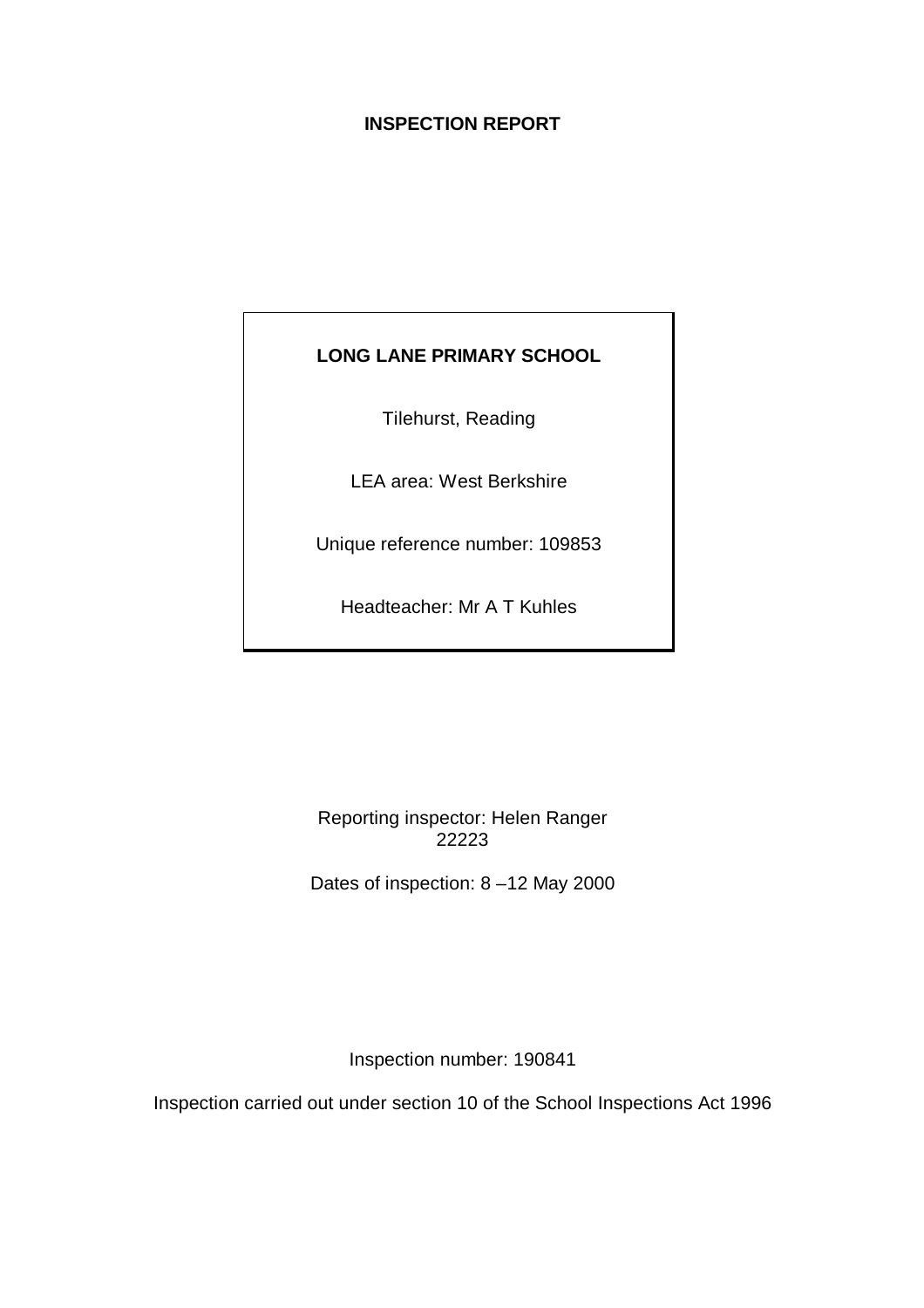## © Crown copyright 2000

s report may be reproduced in whole or in part for non-commercial educational purposes, provided that extracts quoted are reproduced verbatim without adaptation and on condition that the source and date thereof are stated.

> Further copies of this report are obtainable from the school. Under the School Inspections Act 1996, the school must provide a copy of this report and/or its summary free of charge to certain categories of people. A charge not exceeding the full cost of reproduction may be made for any other copies supplied.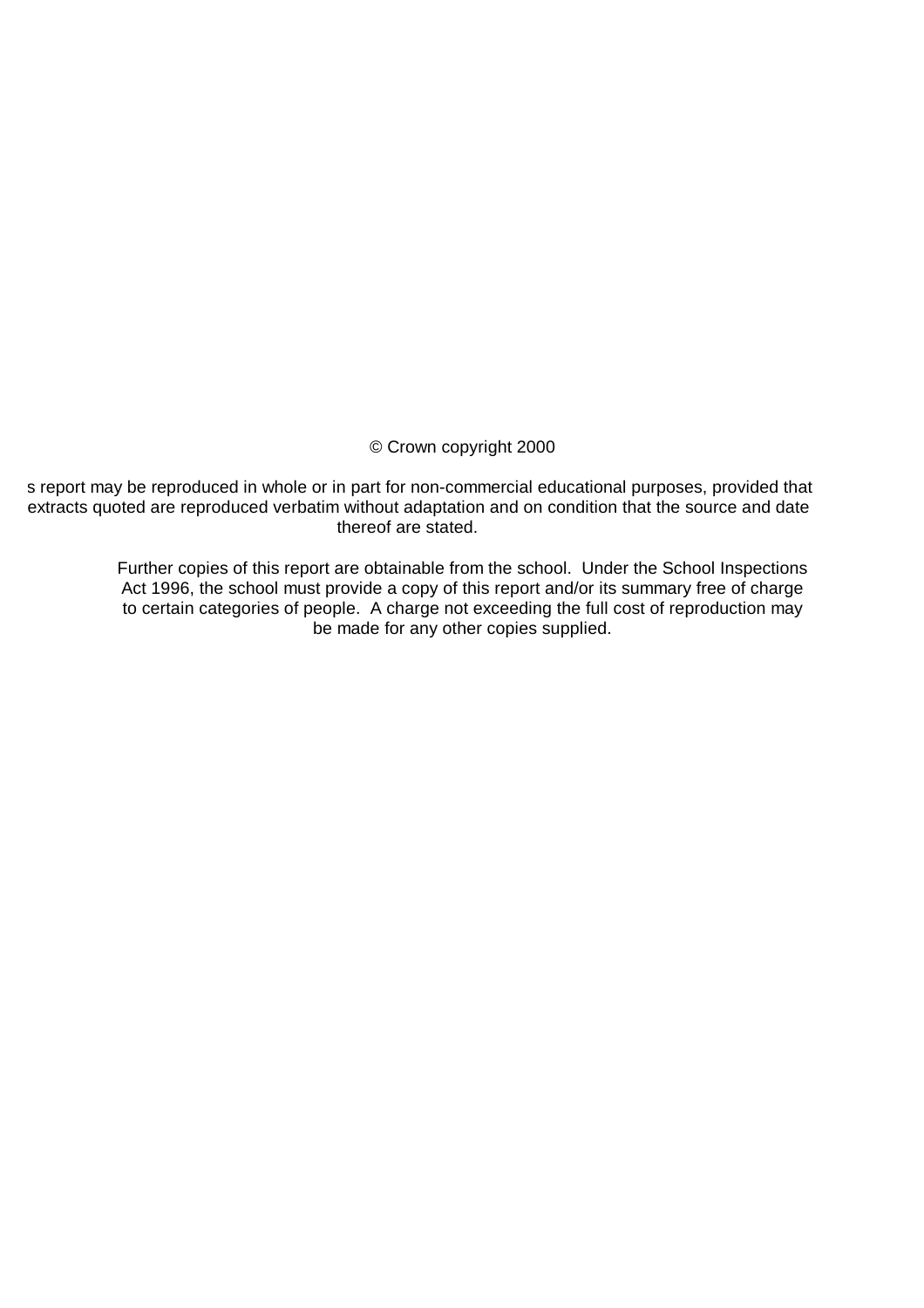# **INFORMATION ABOUT THE SCHOOL**

| Type of school:             | Infant and junior                                            |
|-----------------------------|--------------------------------------------------------------|
| School category:            | Community                                                    |
| Age range of pupils:        | 4 to 11                                                      |
| Gender of pupils:           | Mixed                                                        |
|                             |                                                              |
| School address:             | Long Lane<br><b>Tilehurst</b><br>Reading<br><b>Berkshire</b> |
| Postcode:                   | <b>RG31 6YG</b>                                              |
| Telephone number:           | 0118 942 7187                                                |
| Fax number:                 | 0118 942 7187                                                |
|                             |                                                              |
| Appropriate authority:      | The Governing Body                                           |
| Name of chair of governors: | Mrs J Davies                                                 |
|                             |                                                              |

Date of previous inspection: December 1996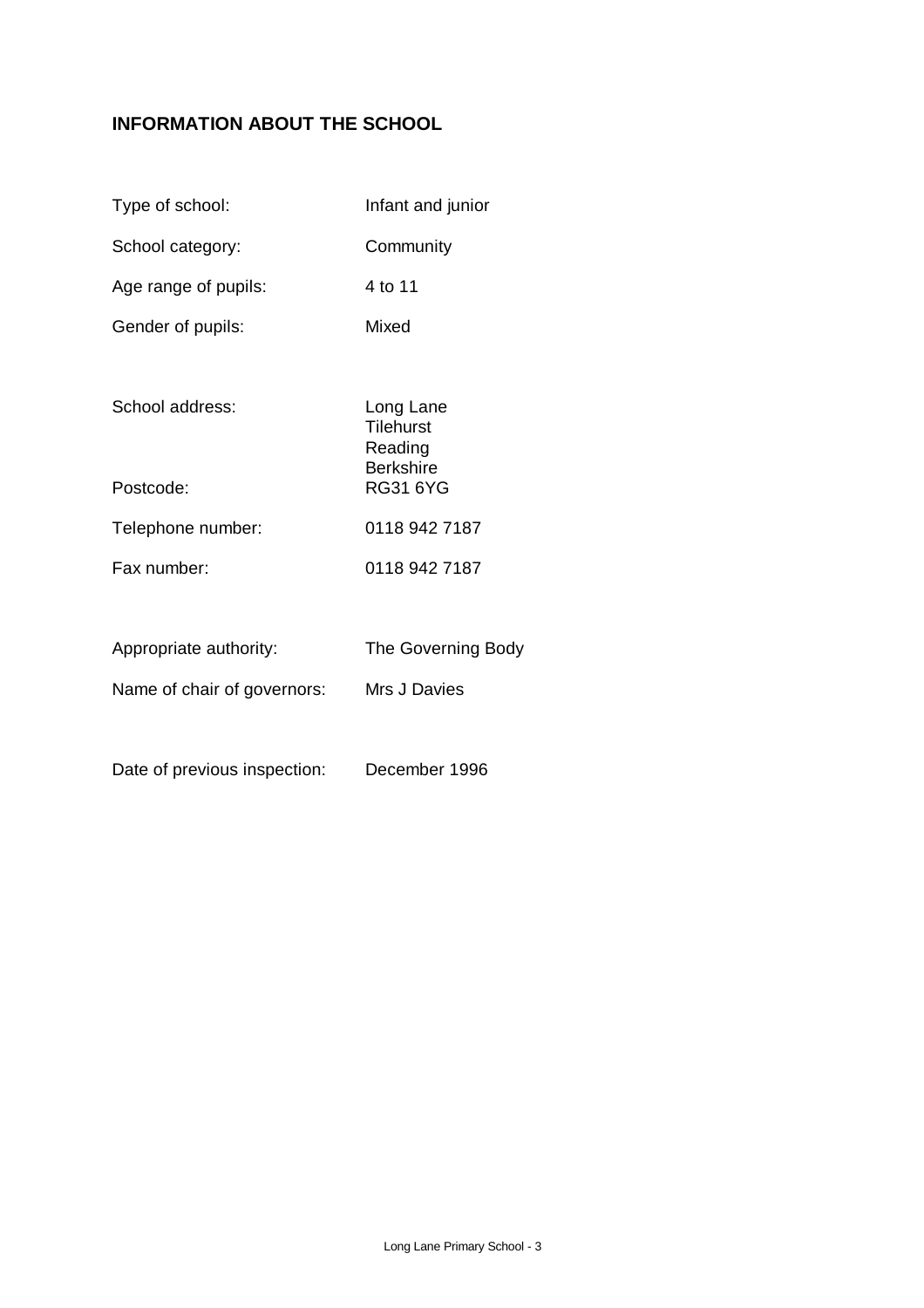# **INFORMATION ABOUT THE INSPECTION TEAM**

| <b>Team members</b> |                      | <b>Subject</b><br>responsibilities   | <b>Aspect responsibilities</b>                                               |  |  |
|---------------------|----------------------|--------------------------------------|------------------------------------------------------------------------------|--|--|
| Helen Ranger        | Registered inspector | Information technology               | How high are standards?                                                      |  |  |
|                     |                      |                                      | a) The school's results and<br>achievements                                  |  |  |
|                     |                      | Music                                | How well are pupils taught?                                                  |  |  |
|                     |                      |                                      | How well is the school led and<br>managed?                                   |  |  |
| <b>Barry Wood</b>   | Lay inspector        |                                      | How high are standards?                                                      |  |  |
|                     |                      |                                      | b) Pupils' attitudes, values and<br>personal development                     |  |  |
|                     |                      |                                      | How well does the school care<br>for its pupils?                             |  |  |
|                     |                      |                                      | How well does the school work<br>in partnership with parents?                |  |  |
| Sue Butcher         | Team inspector       | English                              |                                                                              |  |  |
|                     |                      | Art                                  |                                                                              |  |  |
|                     |                      | Design and technology                |                                                                              |  |  |
| Anne Hogbin         | Team inspector       | <b>Mathematics</b>                   |                                                                              |  |  |
|                     |                      | Physical education                   |                                                                              |  |  |
|                     |                      | Children under five                  |                                                                              |  |  |
|                     |                      | Special educational<br>needs         |                                                                              |  |  |
| Abul Maula          | Team inspector       | Science                              | How good are the curricular<br>and other opportunities offered<br>to pupils? |  |  |
|                     |                      | Geography                            |                                                                              |  |  |
|                     |                      | History                              |                                                                              |  |  |
|                     |                      | Religious education                  |                                                                              |  |  |
|                     |                      | Equal opportunities                  |                                                                              |  |  |
|                     |                      | English as an<br>additional language |                                                                              |  |  |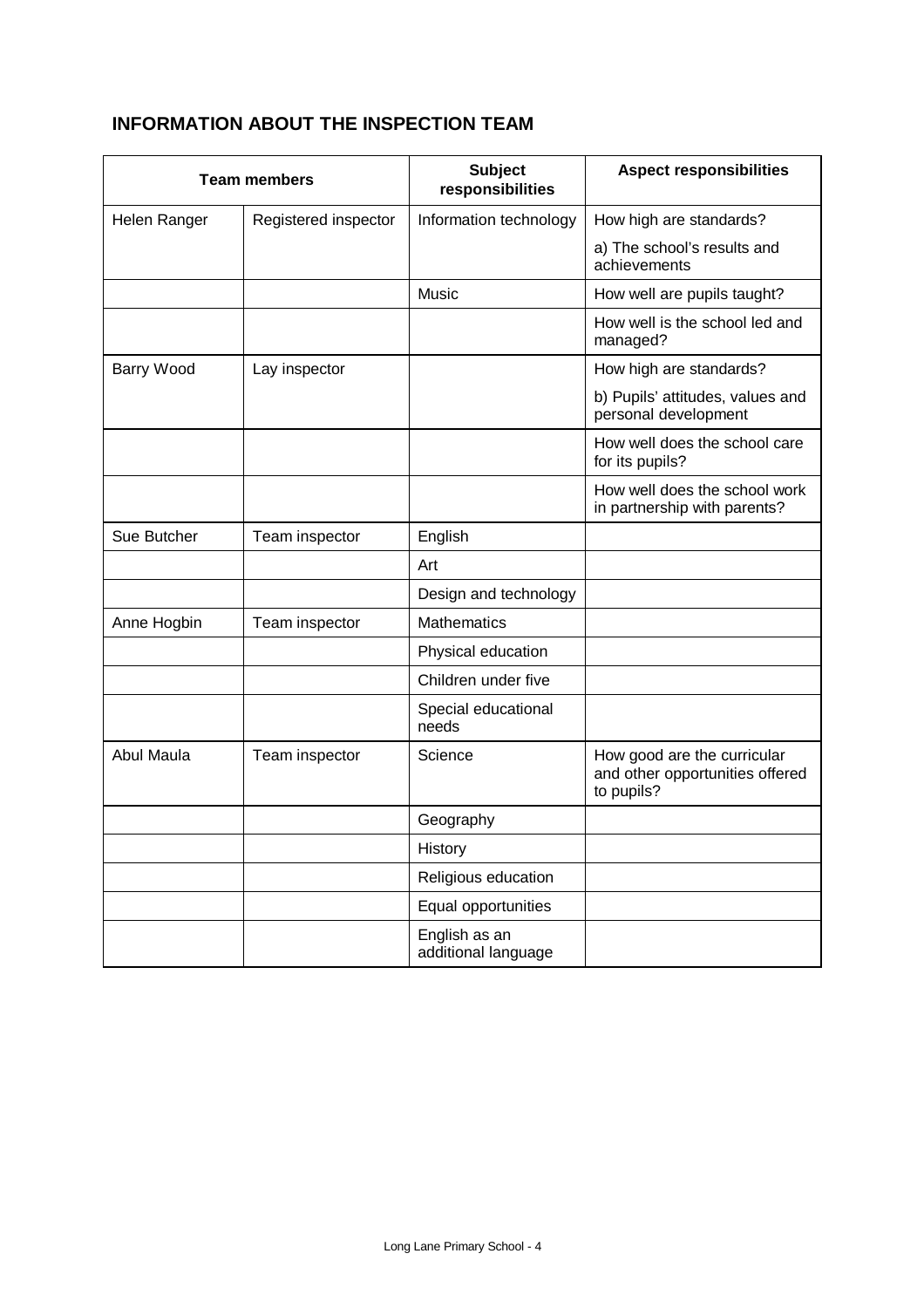The inspection contractor was:

Cambridge Education Associates Ltd Demeter House Station Road **Cambridge** CB1 2RS

Any concerns or complaints about the inspection or the report should be raised with the inspection contractor. Complaints that are not satisfactorily resolved by the contractor should be raised with OFSTED by writing to:

> The Registrar Inspection Quality Division The Office for Standards in Education Alexandra House 33 Kingsway London WC2B 6SE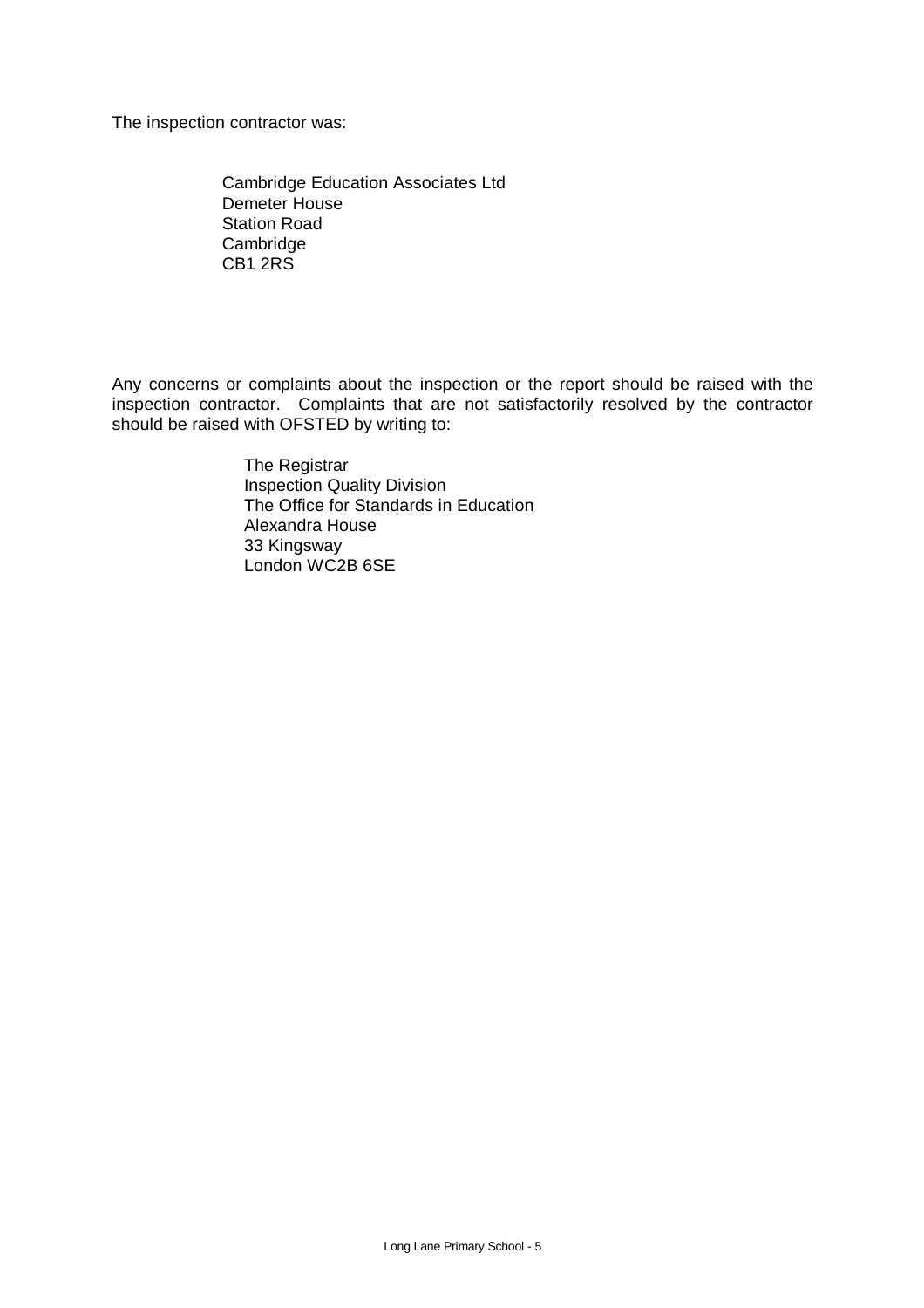# **REPORT CONTENTS**

|                                                                                                                                                                                                                                                                                                                                                                          | Page      |
|--------------------------------------------------------------------------------------------------------------------------------------------------------------------------------------------------------------------------------------------------------------------------------------------------------------------------------------------------------------------------|-----------|
| <b>PART A: SUMMARY OF THE REPORT</b>                                                                                                                                                                                                                                                                                                                                     | $6 - 11$  |
| Information about the school<br>How good the school is<br>What the school does well<br>What could be improved<br>How the school has improved since its last inspection<br><b>Standards</b><br>Pupils' attitudes and values<br>Teaching and learning<br>Other aspects of the school<br>How well the school is led and managed<br>Parents' and carers' views of the school |           |
| <b>PART B: COMMENTARY</b>                                                                                                                                                                                                                                                                                                                                                |           |
| <b>HOW HIGH ARE STANDARDS?</b>                                                                                                                                                                                                                                                                                                                                           | $12 - 15$ |
| The school's results and achievements<br>Pupils' attitudes, values and personal development                                                                                                                                                                                                                                                                              |           |
| <b>HOW WELL ARE PUPILS TAUGHT?</b>                                                                                                                                                                                                                                                                                                                                       | $15 - 16$ |
| <b>HOW GOOD ARE THE CURRICULAR AND OTHER</b><br><b>OPPORTUNITIES OFFERED TO PUPILS?</b>                                                                                                                                                                                                                                                                                  | $16 - 18$ |
| <b>HOW WELL DOES THE SCHOOL CARE FOR ITS PUPILS?</b>                                                                                                                                                                                                                                                                                                                     | $18 - 20$ |
| <b>HOW WELL DOES THE SCHOOL WORK IN</b><br><b>PARTNERSHIP WITH PARENTS?</b>                                                                                                                                                                                                                                                                                              | 21-22     |
| <b>HOW WELL IS THE SCHOOL LED AND MANAGED?</b>                                                                                                                                                                                                                                                                                                                           | 22-24     |
| WHAT SHOULD THE SCHOOL DO TO IMPROVE FURTHER?                                                                                                                                                                                                                                                                                                                            | $24 - 25$ |
| <b>PART C: SCHOOL DATA AND INDICATORS</b>                                                                                                                                                                                                                                                                                                                                | $26 - 29$ |
| <b>PART D: THE STANDARDS AND QUALITY OF TEACHING IN</b><br>AREAS OF THE CURRICULUM, SUBJECTS AND COURSES                                                                                                                                                                                                                                                                 | $30 - 44$ |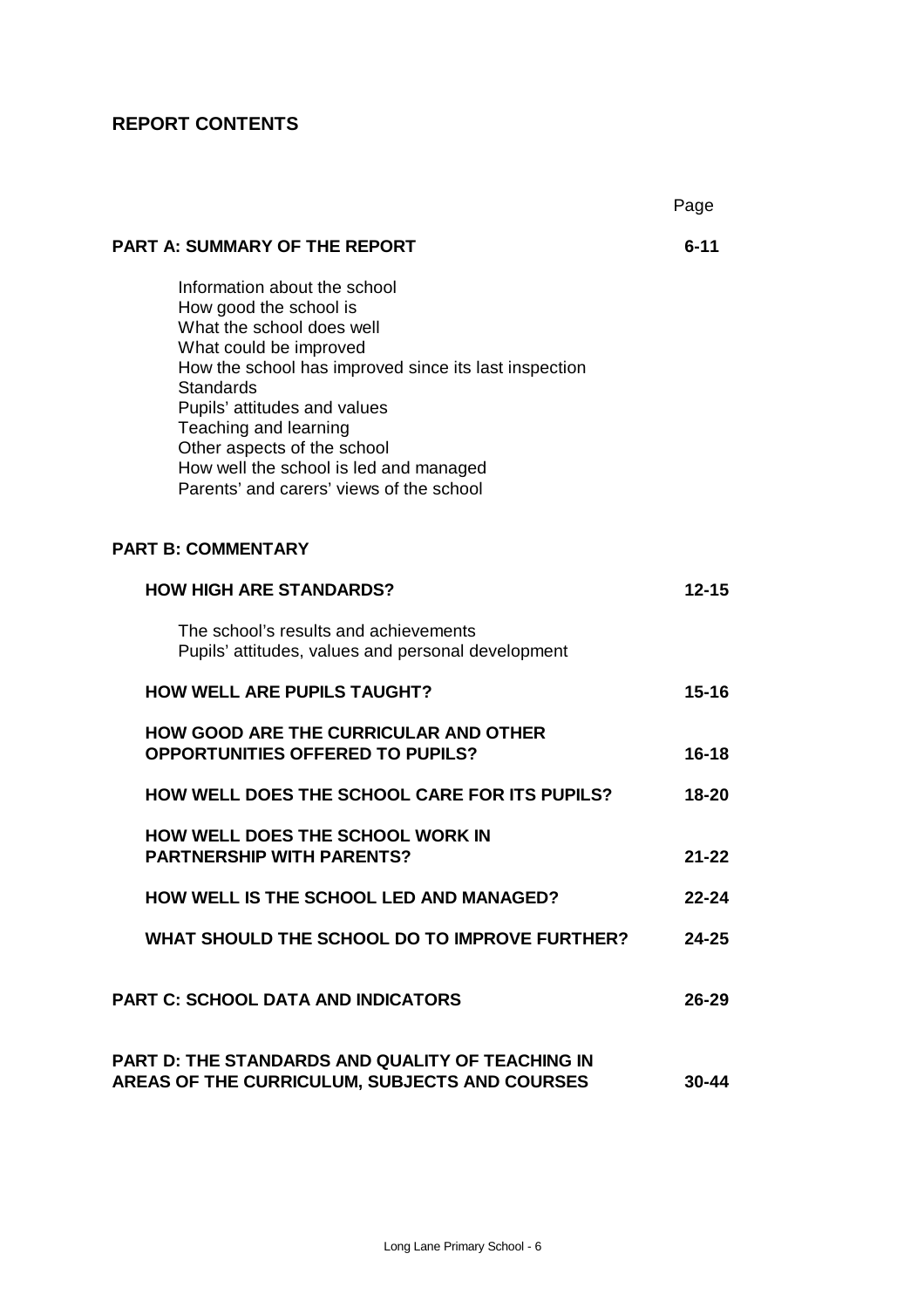# **PART A: SUMMARY OF THE REPORT**

## **INFORMATION ABOUT THE SCHOOL**

Long Lane Primary is an average sized community school with 262 pupils on roll, situated in a residential area near Reading. One class of pupils is admitted each year to the infant department and an additional intake is admitted at the beginning of Key Stage 2 from the nearby Purley CE Infant School. At the time of the inspection there were no pupils under five in the Reception class and all in the class attended full time. Seven per cent of pupils currently come from various ethnic minority groups and almost all of these speak English as their first language. The number of pupils eligible for free school meals (four per cent) is low by national standards. Sixteen per cent of pupils have special educational needs - lower than the national average. The results of the school's assessments of its youngest pupils show attainment levels which are, overall, above the local authority average. The levels of attainment of pupils admitted at the beginning of Key Stage 2, as shown in the national tests for seven-year-olds, have risen over recent years. They are now in line with national averages but are, overall, lower than those of pupils who have attended Long Lane throughout.

## **HOW GOOD THE SCHOOL IS**

Long Lane is a good school. It is managed well and provides a very effective environment for learning. Pupils achieve well in their work and very well in their personal development. The quality of teaching is good. Adults show high levels of care and encourage pupils to do their best. The school is regarded well by parents. It gives good value for money.

#### **What the school does well**

- Pupils achieve especially well in English, science and information technology.
- Pupils are very enthusiastic about school, behave very well and get on well together; attendance levels are high.
- The school is a harmonious community and relationships at all levels are of high quality.
- Parents speak extremely highly of the school.
- The headteacher is very well respected by pupils, parents, staff and governors.
- The school is managed well by the staff and governors.
- Teaching is good overall and a high proportion of the lessons seen were very good or excellent.
- Provision for the welfare and safety of pupils is good.
- Strengths in music, history and geography teaching enable the older pupils to make good progress in these subjects.

#### **What could be improved**

- The most capable pupils in Key Stage 1 could achieve higher standards in mathematics and science.
- Girls do not do as well as boys in mathematics.
- Procedures for individual target-setting are at an early stage and do not yet support the school's efforts to raise standards.
- The accommodation places constraints on learning, especially for the youngest pupils and for the classes in open-plan areas.
- The written development plans do not describe the long-term vision well enough.

*The areas for improvement will form the basis of the governors' action plan.*

## **HOW THE SCHOOL HAS IMPROVED SINCE ITS LAST INSPECTION**

Long Lane Primary was last inspected in December 1996. Since then it has made good progress on most of the issues which were identified for improvement and in other key areas. It is well placed to continue to improve. The overall quality of teaching seen in this inspection was substantially better than previously. This reflects successful implementation of the national strategies for literacy and numeracy and improved structures for teachers' planning, a key issue from the last inspection. Teachers have developed units of work in all subjects and have improved the consistency of provision across those year groups which have two classes. Assessment procedures are now better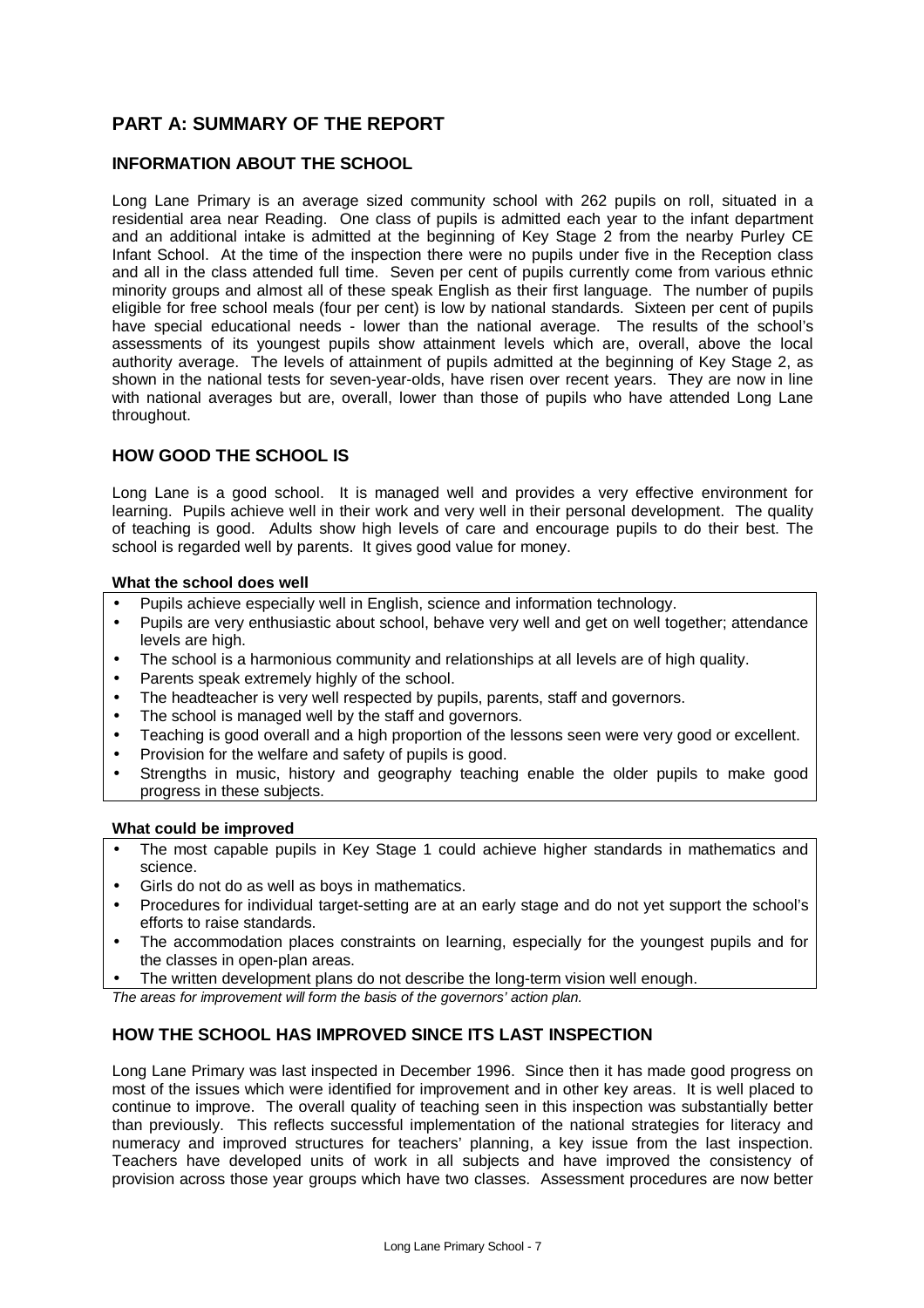in the core subjects of English, mathematics and science, although other subjects do not yet have equally effective systems for monitoring pupils' progress. Special needs provision now supports the progress of pupils with behavioural difficulties; ancillary staff are generally deployed effectively for pupils with special needs. The school has maintained the high standards which were identified in 1996 in areas such as attendance, care for pupils and the provision for moral and social development. It has improved the quality of its spiritual provision and the standards of pupils' attitudes and behaviour have risen.

## **STANDARDS**

The table shows the standards achieved by 11-year-olds based on average point scores in National Curriculum tests.

|                 | compared with |      |      |                    |                                     |        |  |
|-----------------|---------------|------|------|--------------------|-------------------------------------|--------|--|
| Performance in: | all schools   |      |      | similar<br>schools | Key                                 |        |  |
|                 | 1997          | 1998 | 1999 | 1999               |                                     |        |  |
| English         | A             | С    | A    | A                  | well above average<br>above average | Α<br>В |  |
| mathematics     | С             | D    | С    | D                  | average<br>below average            | С<br>D |  |
| science         | B             | C    | A    | B                  | well below average                  | E      |  |

The results show considerable variation from year to year, especially in English and science. This is mainly due to the varying numbers of pupils with special educational needs in each group of pupils. The results for 1999 show that performance in English and science was well above the national average while in mathematics it was average. When compared to schools with similar intakes, performance in English was well above average, in science it was above average but in mathematics it was below average. The school has responded to the weaknesses in mathematics well and has implemented improvements. Over the past four years, the improvements in the school's results have broadly kept pace with the national trend. The target set for the oldest pupils in English in 1999 was exceeded significantly. No target was set for mathematics. Targets set in both subjects for the next two years, while not challenging, are based carefully on predictions about pupils' attainment as shown in tests.

Inspection findings are that pupils' achievements are at least satisfactory in relation to their attainment on entry to the school and they often made good progress in the lessons seen. Pupils who are now at the end of Key Stage 2 achieve above average standards in English and science. They achieve average standards in mathematics, where the recent improvements made in provision are yet to have a full impact. Pupils in Key Stage 1 achieve above average standards in all three subjects, with a high proportion achieving Level 3 in English. In mathematics and science, a higher than average proportion achieve the expected Level 2 by the end of Year 2; however, more are capable of achieving Level 3 than do so. Girls do not do as well in mathematics as boys. In information technology, pupils achieve expected levels by the end of Key Stage 1 and above expectations by the end of Key Stage 2. In religious education, attainment is in line with the expectations of the local Agreed Syllabus by the end of both key stages. Pupils of all ages make satisfactory progress in art, design and technology and physical education. In history and geography, progress is satisfactory in Key Stage 1 and good in Key Stage 2. In music, progress is at least satisfactory in both key stages and the many pupils who take extra instrumental and vocal tuition make good progress.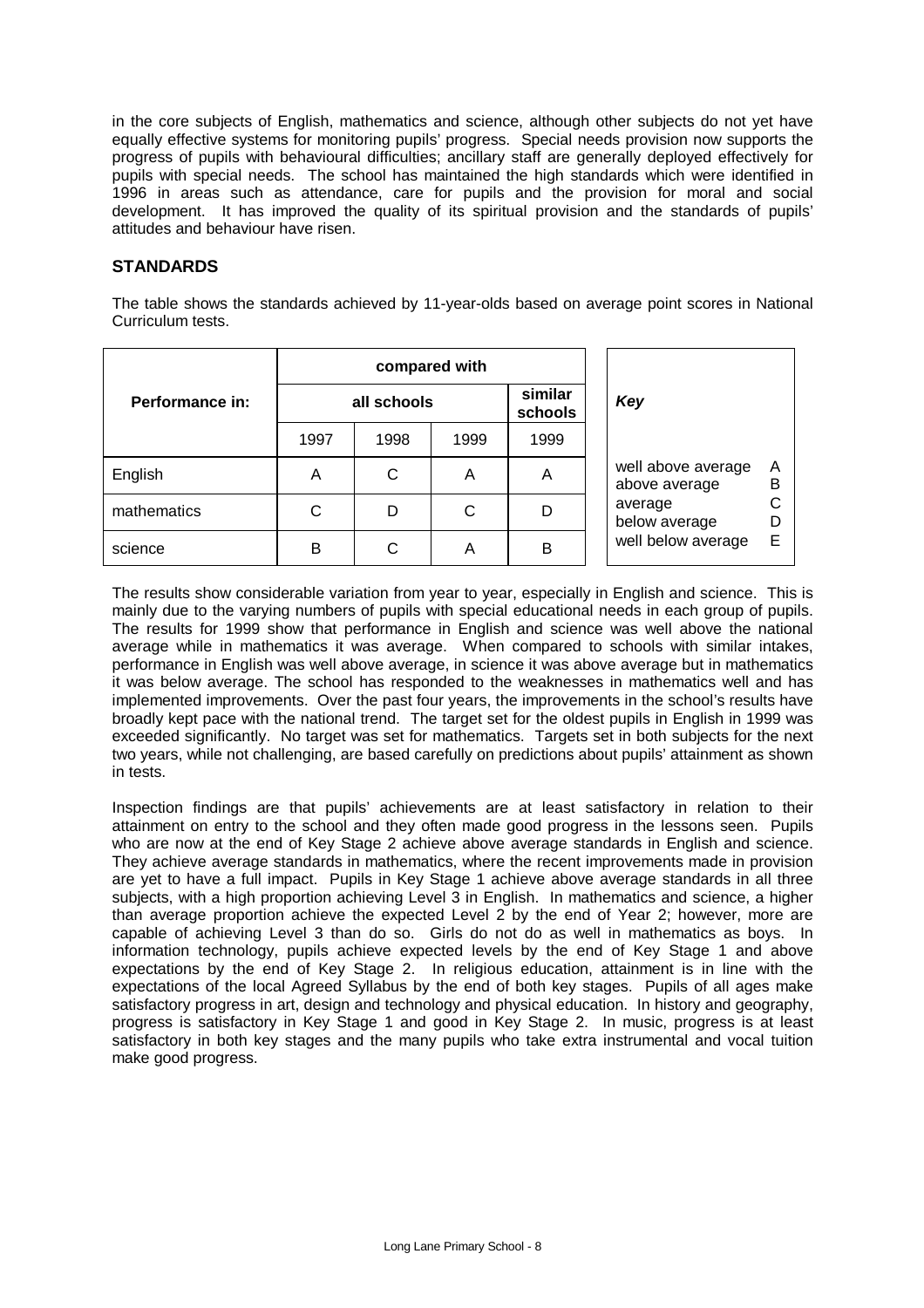# **PUPILS' ATTITUDES AND VALUES**

| <b>Aspect</b>                             | Comment                                                                                                  |
|-------------------------------------------|----------------------------------------------------------------------------------------------------------|
| Attitudes to the school                   | Very good. Pupils are extremely keen about school and very<br>interested and involved in activities.     |
| Behaviour, in and out of<br>classrooms    | Very good in lessons, in the playground and around the school<br>generally.                              |
| Personal development and<br>relationships | Very good. Pupils develop initiative and personal responsibility. They<br>show great respect for others. |
| Attendance                                | Very good. Attendance rates exceed national averages and lateness is<br>rare.                            |

The school functions very well as a friendly and orderly community. Relationships are very good. Pupils grow in independence as they get older.

## **TEACHING AND LEARNING**

| <b>Teaching of pupils:</b> | aged up to 5 years | aged 5-7 years | aged 7-11 years |
|----------------------------|--------------------|----------------|-----------------|
| Lessons seen overall       |                    | good           | good            |

*Inspectors make judgements about teaching in the range: excellent; very good; good; satisfactory; unsatisfactory; poor; very poor. 'Satisfactory' means that the teaching is adequate and strengths outweigh weaknesses.*

The teaching seen was of high quality and evidence from pupils' previous work indicates that teaching has improved over time and is now good in both key stages. There were no under-fives in school during the inspection to judge teaching for that age group. In the lessons seen, almost all teaching was satisfactory or better, with 41 per cent considered good, a further 23 per cent very good and six per cent excellent. Only two lessons (three per cent) were unsatisfactory. Teaching in the key areas of literacy and numeracy is generally good and has benefited from the introduction of the national strategies for literacy and numeracy. Teachers plan effectively and generally cater well for the needs of all pupils, including those with special educational needs; occasionally, especially in Key Stage 1, the most capable children are not helped to achieve as well as they might and this is reflected in the end-of-key-stage results. Pupils are usually managed very well and this enables them to concentrate and make progress.

## **OTHER ASPECTS OF THE SCHOOL**

| <b>Aspect</b>             | <b>Comment</b>                                                          |
|---------------------------|-------------------------------------------------------------------------|
| The quality and range of  | A broad range of activities for all ages is supplemented well by extra- |
| the curriculum            | curricular activities, especially for pupils in Key Stage 2.            |
| Provision for pupils with | Good provision generally, based on detailed, relevant individual        |
| special educational needs | education plans for pupils. Regular assessments of pupils' progress.    |
| Provision for pupils with | Teachers give appropriate consideration to the needs of the small       |
| English as an additional  | number whose first language is not English or who come to the school    |
| language                  | from other cultures.                                                    |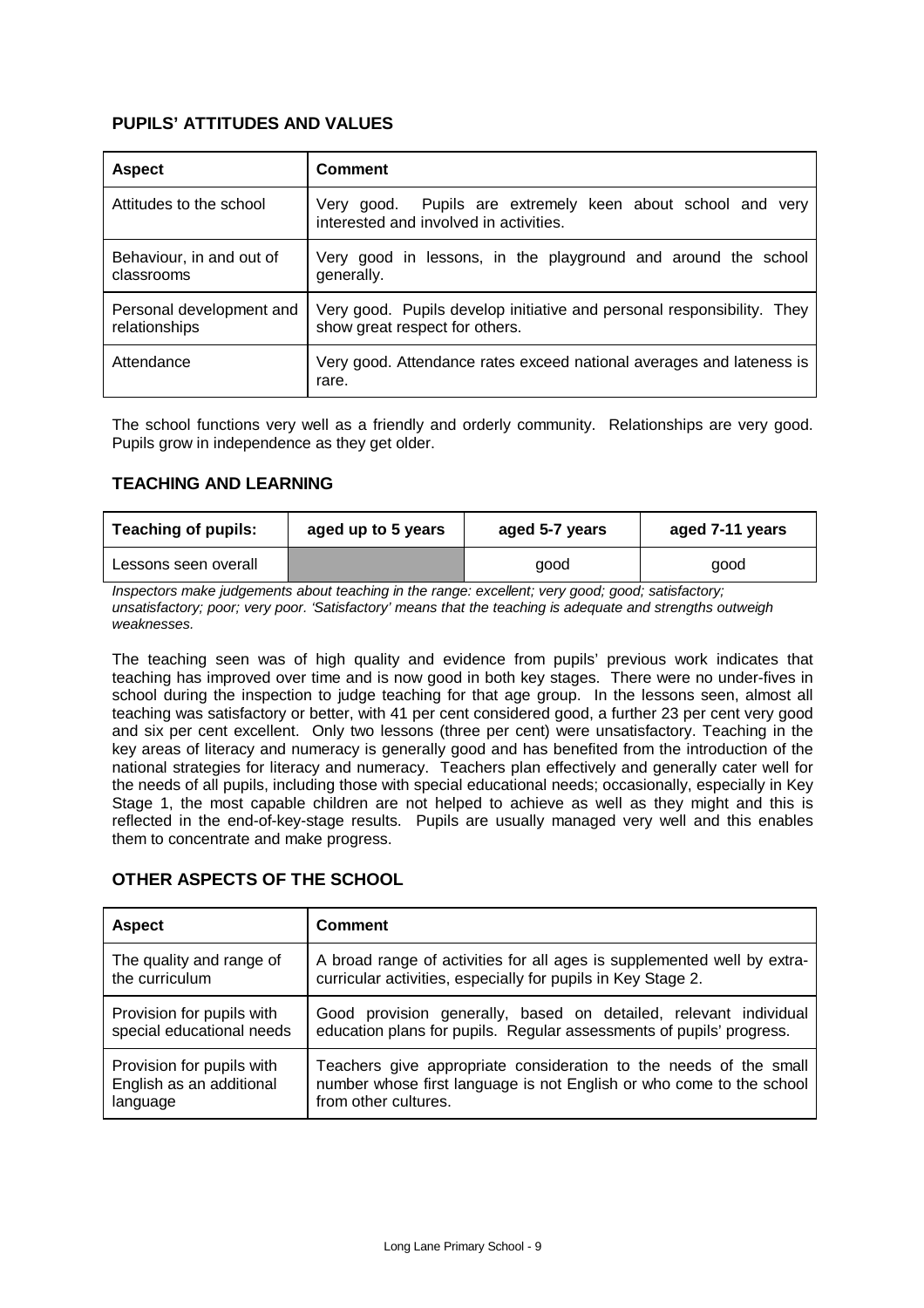| Provision for pupils'<br>personal, including<br>spiritual, moral, social and<br>cultural, development | Good overall. There are strengths in the provision for spiritual and<br>social development and, particularly, in moral development.<br>Satisfactory cultural provision.                            |
|-------------------------------------------------------------------------------------------------------|----------------------------------------------------------------------------------------------------------------------------------------------------------------------------------------------------|
| How well the school cares<br>for its pupils                                                           | Pupils' welfare has a high priority. Procedures for monitoring and<br>promoting pupils' overall development are largely informal but<br>effective. Assessment of pupils' progress is satisfactory. |

The curriculum generally caters for the needs of all age groups and meets legal requirements. The multicultural aspect of provision is not developed as well as other areas. A wide variety of instrumental and vocal activities is provided in music. The school works very well in partnership with parents and parents' opinions are extremely positive.

# **HOW WELL THE SCHOOL IS LED AND MANAGED**

| <b>Aspect</b>                                                            | <b>Comment</b>                                                                                                                                                                                                                                                                                                                 |
|--------------------------------------------------------------------------|--------------------------------------------------------------------------------------------------------------------------------------------------------------------------------------------------------------------------------------------------------------------------------------------------------------------------------|
| Leadership and manage-<br>ment by the headteacher<br>and other key staff | The school is led and managed well. The headteacher is very well<br>respected and works very closely with the committed and hard-working<br>staff team.                                                                                                                                                                        |
| How well the governors<br>fulfil their responsibilities                  | The governing body is well informed and efficient. It supports the<br>school well while questioning sensibly what it does and understanding<br>its strengths and weaknesses. Almost all statutory requirements are<br>met.                                                                                                     |
| The school's evaluation of<br>its performance                            | The school generally analyses its results, teaching and curriculum well<br>and consults widely on its further development. Its use of data to<br>inform target-setting procedures is at an early stage. The written<br>development plan outlines current priorities well but does not yet<br>communicate the long-term vision. |
| The strategic use of<br>resources                                        | Resources are managed well and are directed to priority areas<br>following detailed reviews of needs.                                                                                                                                                                                                                          |

There are very good relationships which are encouraged by the able senior management team. The school is effective in seeking to ensure best value for money in its spending decisions by questioning what it does and by ensuring that funds are spent wisely. Levels of staffing are adequate and supplemented well by additional provision for music tuition. There are good levels of practical resources for learning. The accommodation has been developed and used to the full but continues to place considerable constraints on pupils' learning because of lack of space and the open-plan nature of some classrooms which leads to noise transfer and interruptions. The prospectus and governors' annual report to parents omit a few details required by law.

## **PARENTS' AND CARERS' VIEWS OF THE SCHOOL**

| What pleases parents most |                                                                                                                                                                                                                                 | What parents would like to see improved                                                                                                                                               |  |  |
|---------------------------|---------------------------------------------------------------------------------------------------------------------------------------------------------------------------------------------------------------------------------|---------------------------------------------------------------------------------------------------------------------------------------------------------------------------------------|--|--|
|                           | The school is led and managed well.<br>Staff are approachable.<br>The school expects children to do their best.<br>Children like school.<br>Teaching is good.<br>Behaviour is good.<br>Children are helped to become mature and | The amount and consistency of homework.<br>Information about children's progress.<br>The range of activities outside lessons.<br>$\bullet$<br>The impact of the absence of a teacher. |  |  |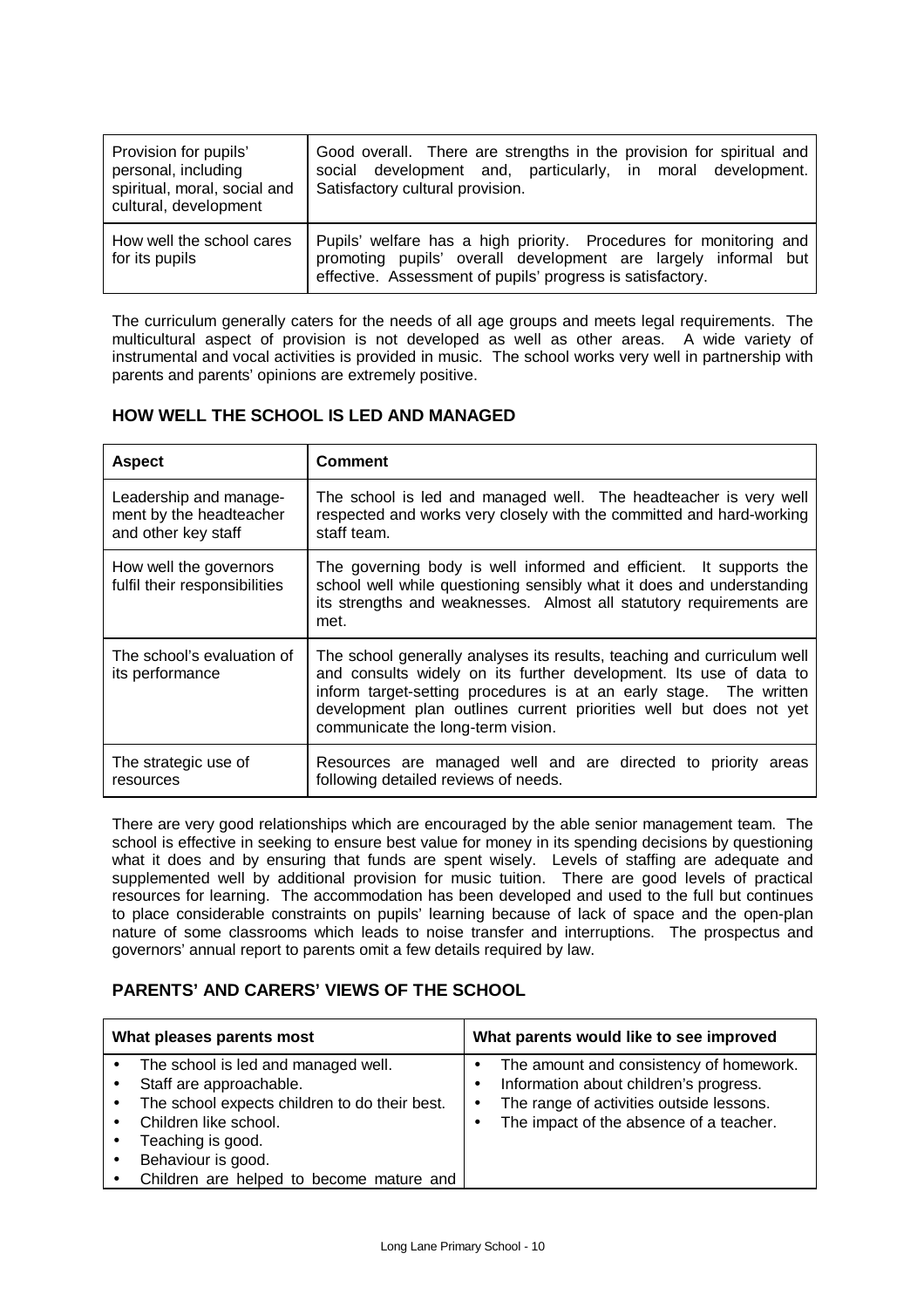| responsible.                           |  |
|----------------------------------------|--|
| Children make good progress.           |  |
| The school works closely with parents. |  |

Parents' views were almost all very positive. They disagreed with each other about homework with some wanting more and some less. Inspectors feel that homework is good and supports pupils' learning. Information about progress and levels of extra-curricular activities are considered by the inspection team to be good overall. The school has taken effective measures to minimise the disruption caused by recent absence of a teacher.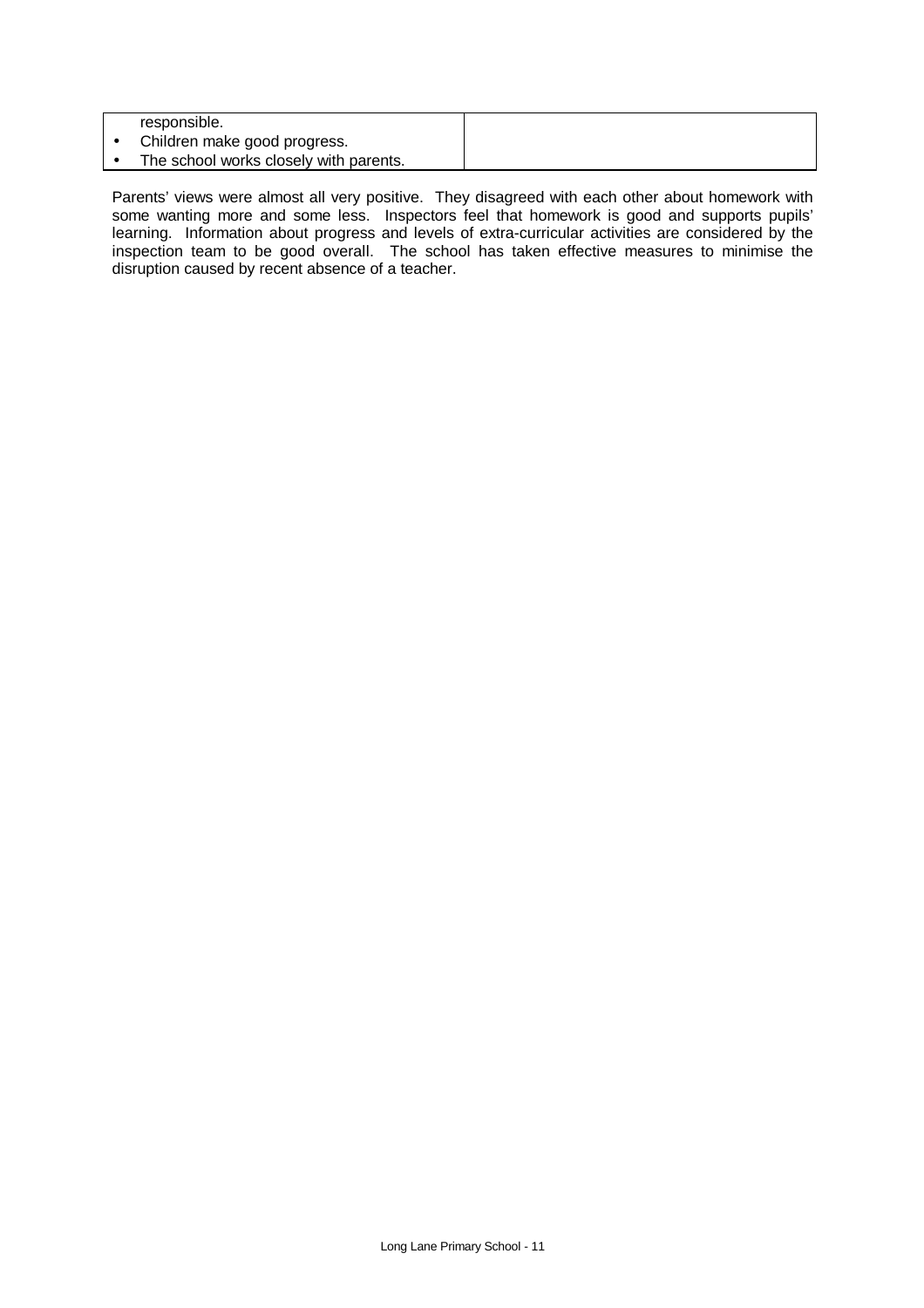# **PART B: COMMENTARY**

## **HOW HIGH ARE STANDARDS?**

## **The school's results and achievements**

- 1. In 1999 the school's results in the national tests for its oldest pupils in the core subjects showed that performance compared to national averages was:-
	- well above average in English,
	- average in mathematics,
	- well above average in science.
- 2. When pupils' results are compared with schools with similar intakes, performance was:-
	- well above average in English,
	- below average in mathematics,
	- above average in science.
- 3. The trend in results for the school's 11-year-olds over the past four years has been erratic from year to year but overall has risen in line with improvements nationally. One reason for the variations each year has been the differing proportions of pupils with special educational needs in each year group. However, the school has identified that, in mathematics, the disappointing results in 1999 were also partly due to the quality of teaching and to the amount of time given to the subject in the school as a whole. It has taken urgent action to improve provision and indications are that this is proving successful, although it has yet to have a full impact on the oldest pupils. In English and science, a high proportion of pupils has achieved the higher than expected Level 5.
- 4. The school exceeded its stated target for English well in 1999 and had not set a target for mathematics. It has set targets for future years in both subjects which aim for overall improvement and are based on appropriate testing and teachers' assessments of pupils in subsequent cohorts. The targets are modest and do not reflect the extent to which, in reality, teachers aim for ever better results with their pupils.
- 5. Inspection findings for the current Year 6 group show them attaining above average standards in both English and science. Attainment in mathematics is average and does not yet reflect the recent improvements in provision. Indications are that pupils began the key stage with levels of attainment which were, at best, average. They have made sound progress in mathematics in relation to these levels and good progress in English and science. The high standards in literacy and science and sound levels of numeracy equip pupils well for the demands of the entire curriculum.
- 6. In Key Stage 1 in 1999, pupils' results in national tests showed that they were:-
	- well above average in reading,
	- well above average in writing,
	- above average in mathematics.
- 7. When compared with similar schools, they were:
	- well above average in reading.
	- well above average in writing,
	- average in mathematics.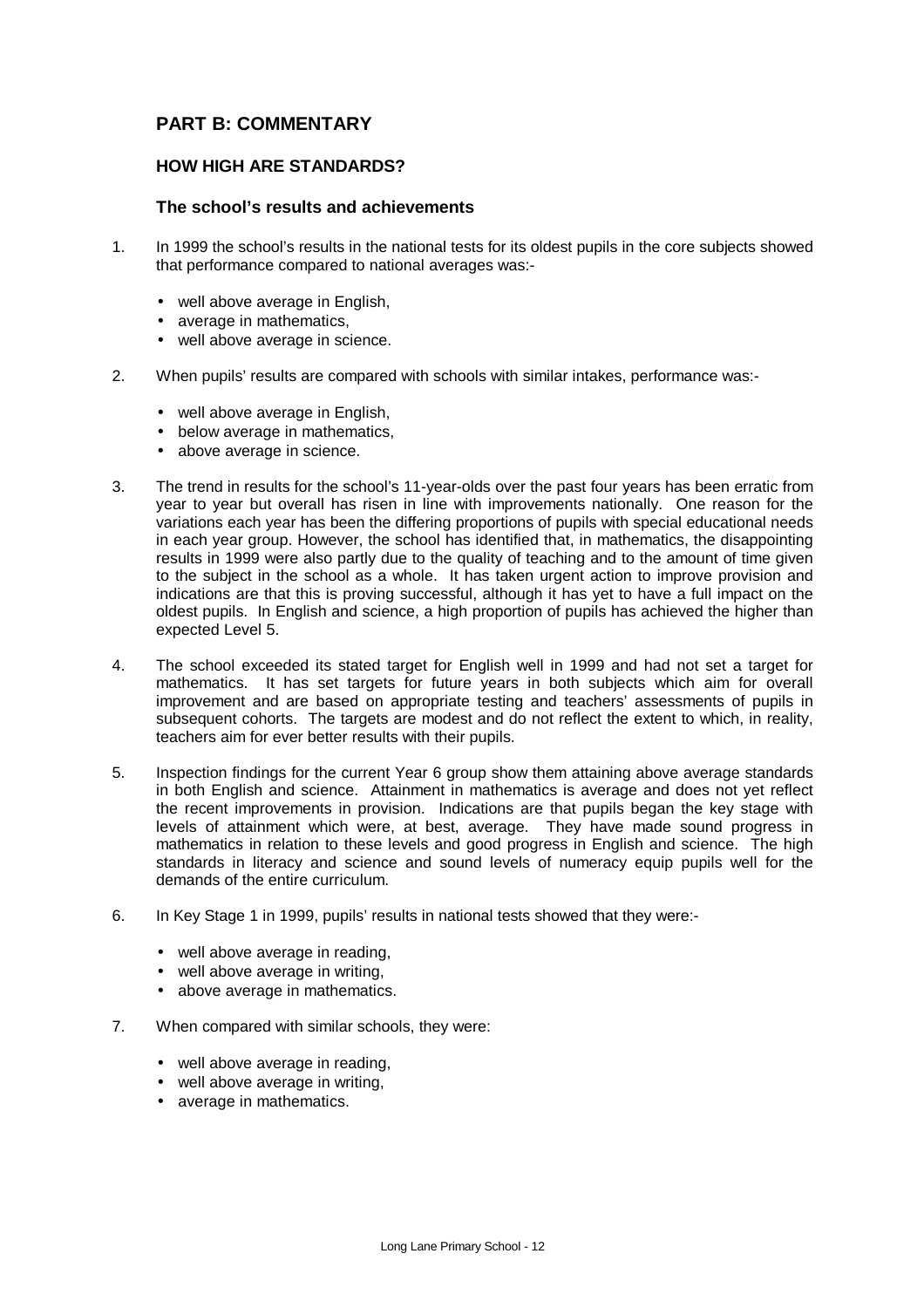- 8. Teachers' assessments in science for this group show results which are very high for the number of pupils achieving the expected Level 2 by the age of seven but with a below average proportion achieving the higher Level 3. Inspection findings are that attainment in Year 2 is currently above average in all three core subjects.
- 9. In English, by the end of Key Stage 1, pupils are effective listeners and confident speakers, expressing their thoughts and ideas clearly. By the end of Key Stage 2, pupils have a wide and expressive vocabulary, share ideas and give well considered reasons for their views. They use specialist vocabulary well. The younger pupils read accurately and with understanding. By the age of eleven, pupils tackle a wide range of texts confidently, make informed choices of books and show a good understanding of elements such as inference and deduction. By the end of Key Stage 1, most pupils write independently with logical spelling and simple punctuation, while the oldest pupils in Key Stage 2 produce varied and interesting writing which conveys meaning clearly. Pupils of all ages develop good handwriting and present their work well.
- 10. In mathematics, by the age of seven, almost all pupils have a good grasp of number and of aspects such as shape, space and data handling. Few work at levels higher than those expected for their age in class but there are indications that they are capable of doing more. By the age of 11, pupils are secure in working with the four operations of number. They have a satisfactory understanding of other aspects of their work; for example, they collect and use data to produce graphs and charts and acquire a good specialist vocabulary.
- 11. In science, by the end of Key Stage 1, a high proportion of pupils show an appropriate level of knowledge of scientific facts and their ability to carry out practical investigations has improved recently. However, in this subject also, while there are very few low attainers, few have the opportunity to work at the higher Level 3. By the end of Key Stage 2, pupils show a good understanding of facts in all the required topics and this age group has also improved its skills in practical and investigative work and in reporting and recording work.
- 12. Pupils reach broadly expected levels in information technology by the end of Key Stage 1, although their knowledge of data handling is limited. By the time they are eleven, pupils show impressive fluency handling computers and have developed knowledge and skills in a wide range of applications. In religious education, pupils' attainment is in line with the expectations of the local Agreed Syllabus in both key stages and they develop appropriate understanding of Christianity and of a range of other world faiths.
- 13. Pupils make sound progress in art, design and technology and physical education in both key stages and in geography and history in Key Stage 1. In Key Stage 2, progress is good in geography and history. In class music lessons, progress is satisfactory overall and for many pupils, especially in Key Stage 2, it is supplemented well by the good progress made in learning one or more instruments or in extra singing activities.
- 14. The youngest pupils are admitted to the school with levels of attainment which are generally above the local authority average. The results of the baseline assessments show that children start school with above average skills in language, mathematics and in their personal and social development. Consequently, when they start their statutory education, their attainments are above what is expected for their age in these areas of learning. At Year 3, the additional intake from the nearby infant school is admitted with levels of attainment in national tests which are, at best average and have been below average in recent years. In general, pupils in all age groups achieve at least satisfactory progress over time in relation to their attainment on entry to the school. Recent initiatives and improvements in teaching have led to good progress in many lessons and are gradually having a positive impact on pupils' overall achievements. There is evidence in both Key Stage 1 and in Years 4 and 5 that girls do not do as well as boys in mathematics and, to a lesser extent, in science. Pupils with special educational needs receive appropriate work and make progress at similar rates to their peers. This includes those who have a formal statement of need who make good progress in relation to their prior attainment and to the targets set for them. Pupils' needs are identified early and the school uses its testing and assessment systems to set appropriately challenging targets. The school plans to develop this to include special needs in mathematics within this academic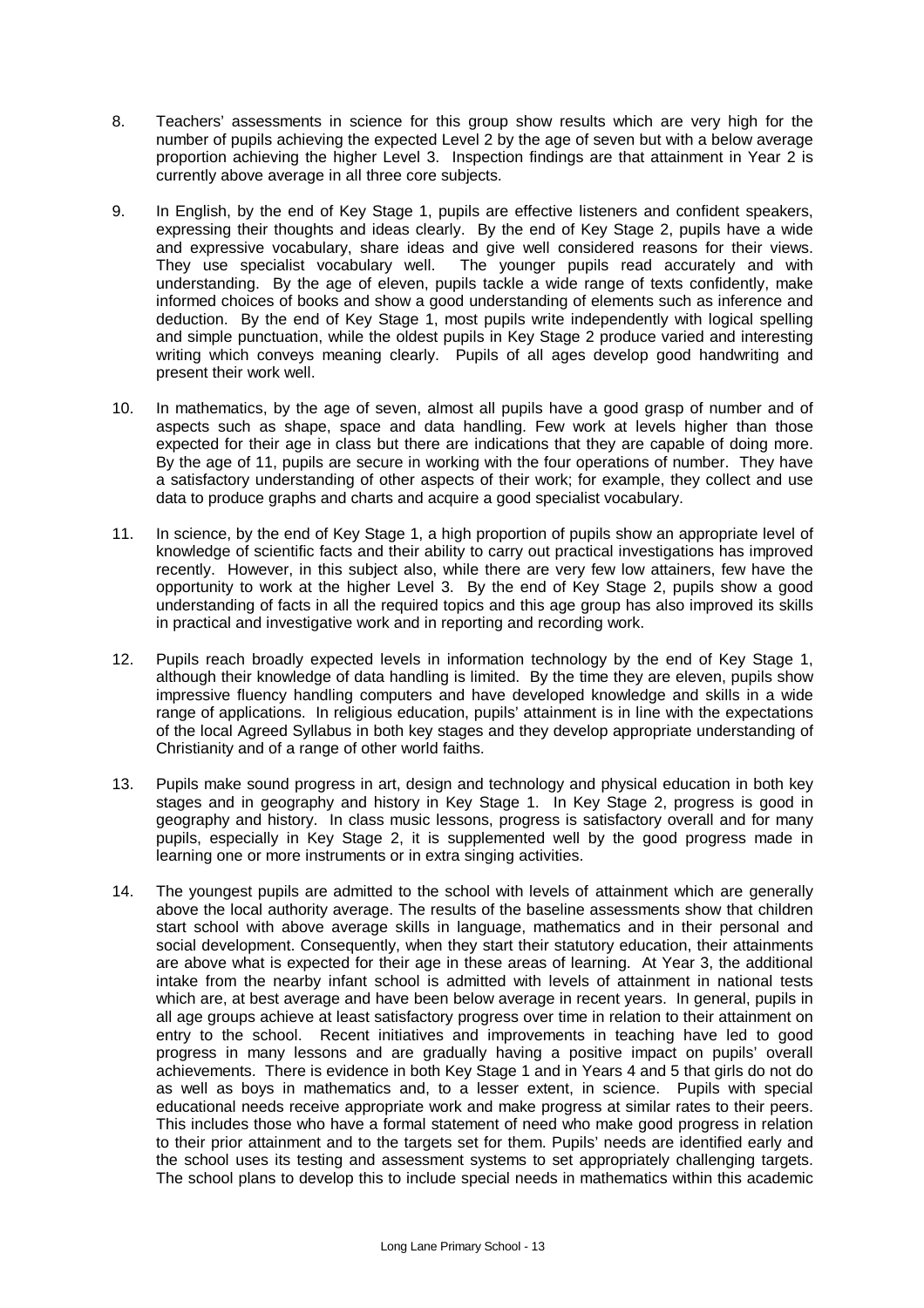year. The very small number of pupils for whom English is an additional language or who come from contrasting cultures are supported by staff and make appropriate progress.

15. Compared with the last inspection report, standards have risen in English in both key stages and in science in Key Stage 2. Progress in history and geography has also improved at Key Stage 2. In other subjects, the school has maintained the standards identified at that time.

## **Pupils' attitudes, values and personal development**

- 16. The last report stated that pupils had sound attitudes to learning, generally behaved well, had good relationships with staff and other pupils but had few opportunities for independent learning. Now all aspects of the pupils' personal development are very good, have a significant impact on the standards attained and are a considerable strength of the school.
- 17. The pupils are eager to come to school. Their purposeful and happy attitudes are distinctive features which allow the school to function very well in restrictive accommodation, particularly at Key Stage 1 and Year 3. Throughout the school, pupils are very receptive to the pace and expectations of lessons and of school routines; they move easily between tasks and areas without loss of time. They consistently show high motivation, are interested and keen to learn and have a good work ethic reflecting the school motto of 'Strive to Succeed'. They are attentive, listen well and are responsive to the good teaching as well as having the confidence to express opinions.
- 18. The behaviour of the pupils throughout the school is very good and only very few examples of excessive noise in lessons or silly behaviour were observed. There is a common understanding of the boundaries of good behaviour, so that teachers and pupils work in a calm and productive work atmosphere. The discreet and clear control demonstrated by all staff means that pupils rarely over-react. Pupils are usually very occupied with a variety of activities when outside the classroom and this, coupled with a strong awareness of selfdiscipline, means that behaviour around the school is very good. Bullying is very rare and pupils are happy that any oppressive behaviour is dealt with effectively by staff. There have been no exclusions from the school for at least eight years. Bad language was not observed and there have been no incidents of theft.
- 19. The pupils, the staff and the parents work together as a family unit with a strong ethos in which mutual respect and harmonious relationships help to promote an effective teaching and learning environment. The school prides itself on its teamwork and this is very evident in its quality of relationships. Relationships between adults and pupils and between older and younger pupils are exceptionally good. The headteacher and staff often take lunch with their pupils and show a willingness to be involved with all pupils throughout the working day and after school. There is consistent evidence of trust and empathy. Boys and girls play well together and are mindful of their impact on each other. They genuinely value each other, respect each others' opinions, and work together amicably, as well as applauding each others' efforts when successful. The 'caring culture' of the school is very evident in the everyday life of the pupils and they willingly help each other when in difficulties. Pupils are courteous and polite; they welcome visitors to the school, easily engage them in conversation and show pride in their school and their work.
- 20. The personal development of the pupils is very good throughout their time in school. The allembracing school ethos of being made to feel special has a fundamental effect on the personal development of each pupil from their first days in the school. The school is not yet totally successful in establishing the majority of pupils as truly independent learners, although some progress in this aspect has been made since the last report. Both in the classroom and around the school, pupils take responsibility for routine tasks and discharge them willingly and sensibly. Although they are provided with relatively few opportunities to take on major responsibilities through teams or a school council, they do display personal initiative and leadership. A Key Stage 2 pupil organising a basketball club during the inspection was particularly memorable. This is a very caring community and great emphasis is placed on the school's involvement with the charity Children's Aid Direct. It allows pupils to feel positive about themselves and to consider others and many have participated in fund-raising efforts, at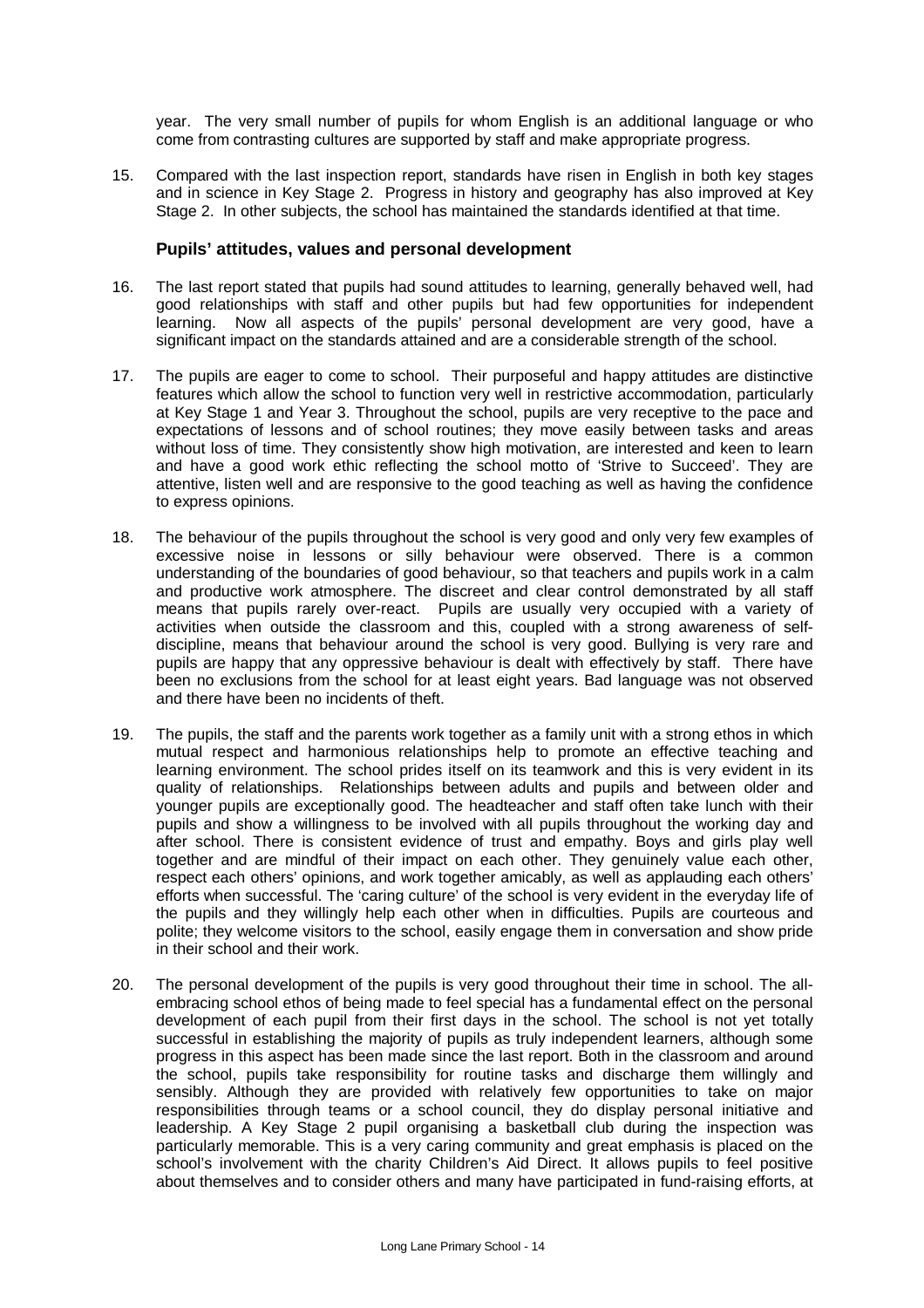their own initiative, by giving their pocket money and spare time.

21. The school has consistently improved its level of attendance since the last report and it is now very good. All classes have attendance levels well above the national average and many pupils have exemplary attendance throughout their time in school. Unauthorised absences rates are rare but family holidays are a very significant reason for authorised absence. Pupils are very punctual in arriving at school and lessons begin promptly. The school has received very conscientious help from the same educational welfare officer over a long period. There are no indications of any truancy.

## **HOW WELL ARE PUPILS TAUGHT?**

- 22. The quality of teaching is good for all age groups. During the inspection, teaching was at least satisfactory in 97 per cent of lessons. Forty-one per cent of lessons were good and a further 23 per cent very good. Four excellent lessons (six per cent) were seen. Only three per cent of lessons (two lessons) were considered to be unsatisfactory. These figures are a substantial improvement on the previous inspection when sixteen per cent of lessons was considered unsatisfactory and there was little very good teaching. Improvement has taken place particularly in Key Stage 2. Inspectors' overall judgements about teaching are based on evidence from the lessons seen, from looking at pupils' previous work and from talking to pupils and teachers about what they do. There were no under-fives in the Reception class at the time of the inspection so that no direct evidence from this age group was available.
- 23. Literacy and numeracy are given a high priority in both key stages. They are taught well and there are particular strengths in English teaching. The school has implemented the national strategy for literacy well and this has supported pupils' high levels of achievement. In mathematics, there has been a successful introduction of the numeracy strategy. This has had an immediate impact on the quality of teaching in mathematics which has improved and it has started to show an improvement in pupils' achievements. Programmes of Additional Literacy Support for the younger Key Stage 2 pupils and booster classes in Year 6 are satisfactory. The overall good teaching of basic skills in English and mathematics equips pupils well for their work in these key areas and underpins their understanding of all other subjects. In Key Stage 1, however, work in mathematics is not always planned to cater fully for the range of pupils' capability with the result that the highest attainers are not challenged enough to succeed. In Key Stage 2, effective use is made of grouping pupils into sets for mathematics on the basis of their attainment levels and this generally promotes progress well.
- 24. Teaching in science is generally good. It equips pupils, including those with special needs, to achieve expected levels, although here again the potential high attainers in Key Stage 1 are not fully stretched. Planning for the practical and investigative aspects of science has improved and is now fully integrated into teachers' plans. Teaching in information technology is at least sound and is mostly good for the older pupils who are given a wide range of activities to promote their interest and progress. Teaching in religious education is satisfactory in both key stages.
- 25. Teaching is sound in art, design and technology and physical education and promotes pupils' satisfactory progress. In art and design and technology, teachers in some classrooms are constrained by the limitations of the building and of their cramped classrooms. This is also a factor in some science lessons. It makes the organisation of practical activities difficult and does not enable teachers to allow pupils to be as independent as they would wish, for example, in choosing from a range of equipment for their work. The teaching of history and geography is satisfactory in Key Stage 1 and often good in Key Stage 2. Class lessons in music are soundly taught overall. There is good additional teaching in instrumental and vocal tuition; this often involves the effective use of specialist staff from the local music service who have high levels of expertise or of similarly skilled members of the school staff who lead activities such as the choir, orchestra and recorder clubs.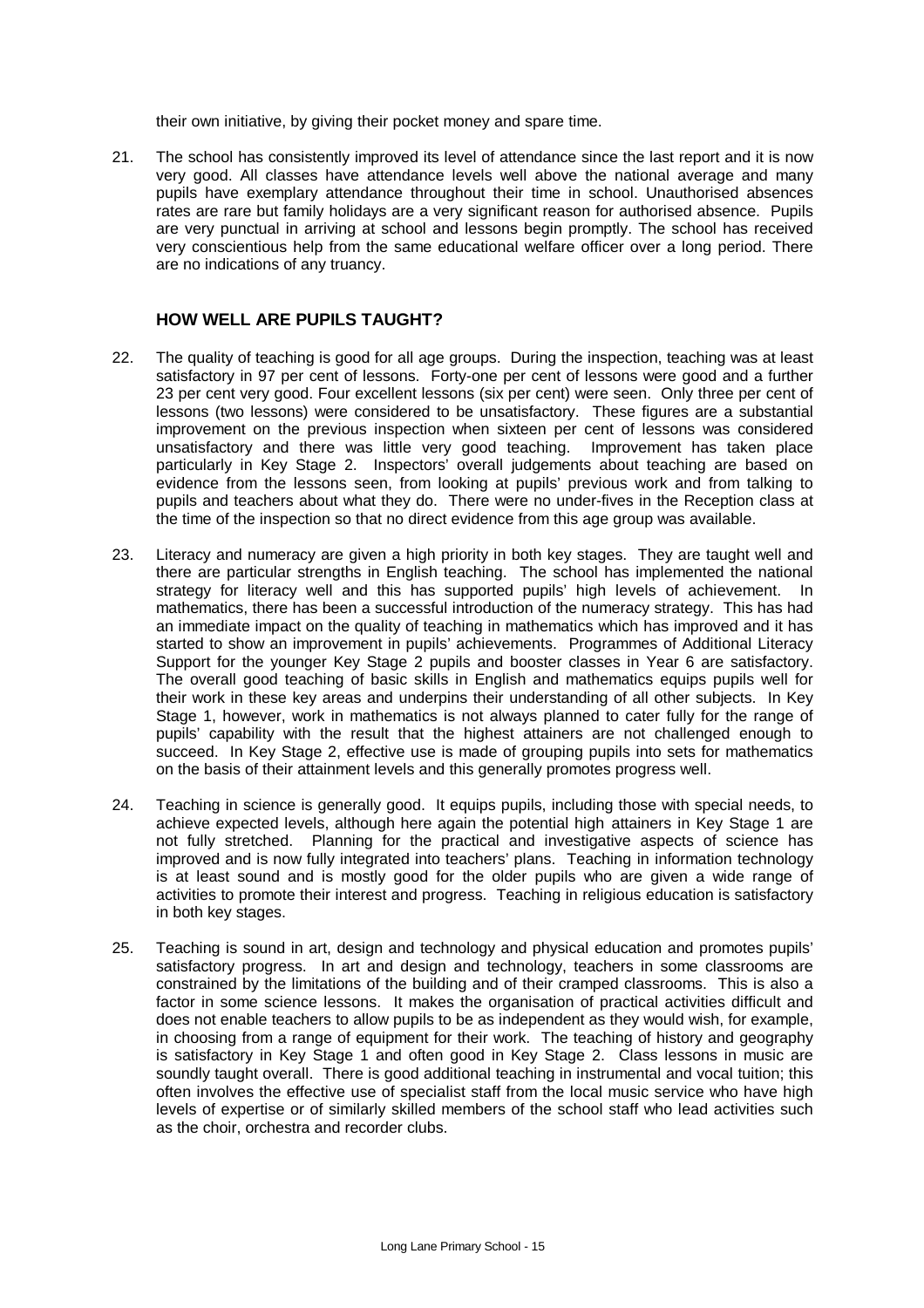- 26. Teachers' planning is effective and has benefited from action on the key issue defined in the previous report. Strengths include carefully defined units of work, clear learning objectives and the procedures for planning in year group and key stage teams. Most lessons have a clear structure and teachers explain tasks well. Pupils respond well and acquire skills, knowledge and understanding efficiently. Most lessons are well paced. Teachers generally organise their own time and that of support staff well to enable them to work with as many pupils as possible and give high levels of individual attention. This is effective in the system used in some lessons in Key Stage 2 of a 'focus' table where groups of pupils are given particular attention in turn. Occasionally, learning support assistants are not fully employed in the introductions to literacy and numeracy sessions.
- 27. Teachers give pupils regular feedback on their work and mark work regularly. The extent to which marking effectively supports further progress by diagnosing the next stage in learning is inconsistent across classes. There is a useful initiative in one class to set individual 'small step' targets for improvement for pupils but this policy is not yet widespread. Its further implementation would improve pupils' knowledge of their own learning. Homework is used well to support pupils' learning, especially in the basic skills of literacy and numeracy but also in other subjects such as information technology and religious education.
- 28. A significant strength of the school is the high quality of relationships which permeates all activities. Teachers promote these very well by their pleasant, friendly manner and by the ethos of teamwork which is evident throughout. All adults treat pupils with respect and almost always manage their behaviour well. This results in pupils feeling valued and wanting to work. They respond with high levels of effort and complete good quantities of work.
- 29. Pupils with special educational needs are taught well. When teachers are concerned that pupils are performing less well than the other pupils in the age group, they are monitored closely and learning support assistants give them extra help in literacy and numeracy lessons. Once placed on the special needs register, clear targets are set for them to achieve in individual educational plans. Pupils with a statement of need receive good quality support from their assistants who work closely with the class teacher and outside specialists to provide the most appropriate teaching for them. Pupils with special needs in Key Stage 2 benefit from small group teaching during the extra literacy and numeracy booster classes provided to raise standards with special government funding. Although pupils know in general terms why they are receiving extra help, they do not share the targets set for them and therefore have no clear view about how they are progressing or what they need to do to improve. The very small number of pupils who come from different cultures or who have English as an additional language are supported appropriately by their teachers and by ancillary staff.

## **HOW GOOD ARE THE CURRICULAR AND OTHER OPPORTUNITIES OFFERED TO PUPILS?**

- 30. The previous inspection acknowledged the school's curriculum as being broad and balanced and planned soundly in discrete subjects. It also highlighted weaknesses in how plans were structured and the need for an overall framework to support further action on long-term planning and the completion of schemes of work.
- 31. The school has since made considerable improvements in that long-term planning and schemes of work have been modified in most subjects in line with the National Literacy and Numeracy Strategies and the available national guidelines in other subjects. Staff also spend more time planning collaboratively and monitoring the quality of plans.
- 32. The curriculum for the under-fives is appropriate for most areas of learning as far as the restricted accommodation allows, although activities for children's physical development are not planned explicitly in line with national guidance. It generally leads smoothly to the early stages of the National Curriculum. It is based on the foundation curriculum that will be introduced nationally at the end of this academic year. This is an improvement on previous provision when pupils under five in the mixed Reception/Year 1 class followed a modified Key Stage 1 curriculum. However, much of the provision is severely curtailed by lack of space.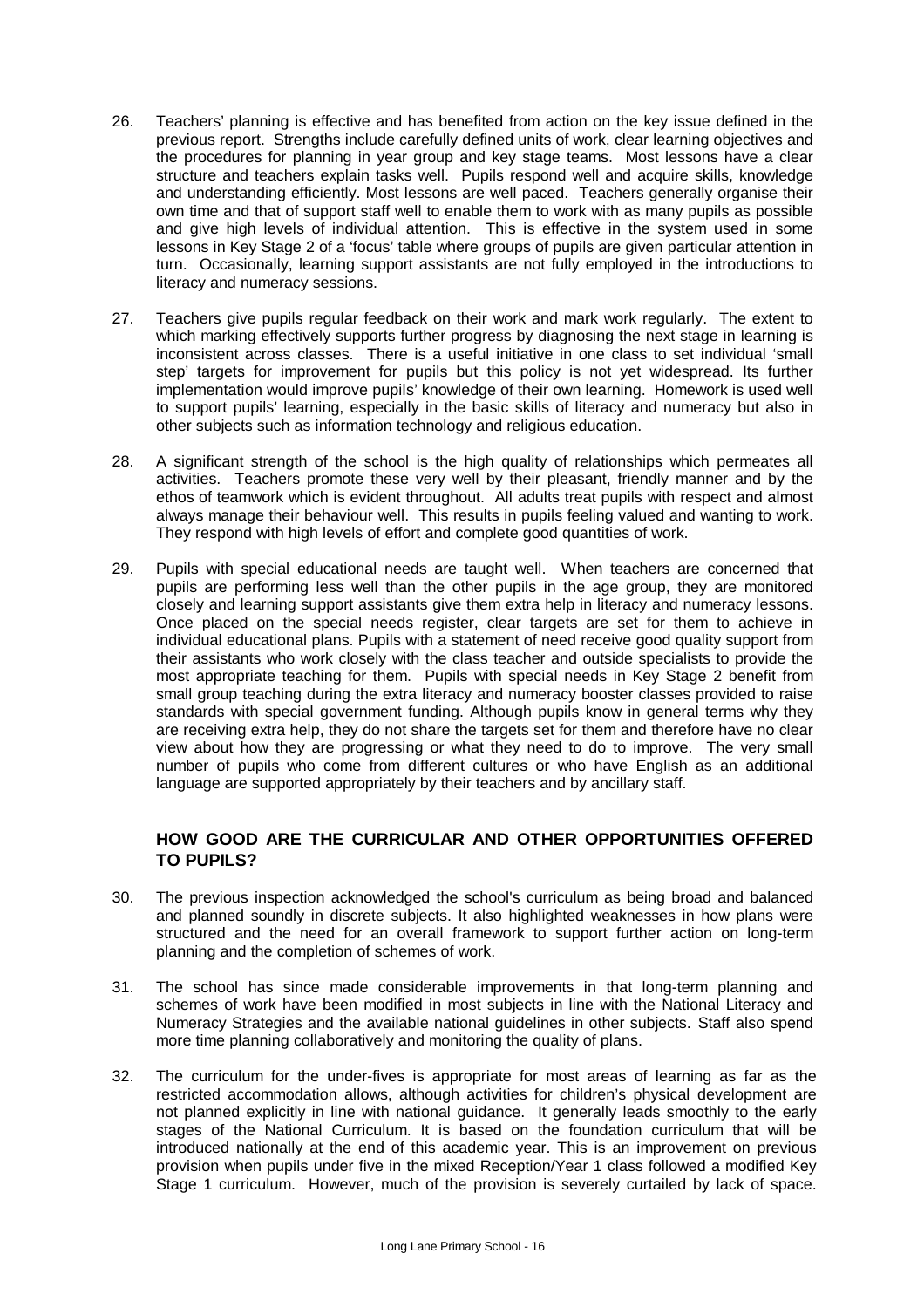Pupils follow the Reception year curriculum specified in the national numeracy and literacy frameworks, the local Agreed Syllabus for religious education and the school's physical education and music schemes of work.

- 33. The curriculum for Key Stages 1 and 2 meets statutory requirements, while offering a good range of additional learning opportunities. Parents have rightly commented on the curriculum having a positive impact on teaching and learning and on the high level of musical tuition. English and mathematics are given appropriate priority and all classes have daily literacy and numeracy sessions. The strategies employed for development are good in literacy while those for mathematics are satisfactory. The curriculum incorporates the principles of equality of access, although a few pupils miss the after-school information technology session offered at the local secondary school. Instrumental music tuition occasionally means that pupils miss other lessons but the school attempts to minimise the disruption caused by this, while preserving these extra opportunities for pupils. The religious education curriculum is consistent with the local Agreed Syllabus. Personal, social and health education are taught. Pupils receive sex education and are made aware of the dangers of drugs. The curriculum is enriched by school visits and a good range of extra-curricular provision including sporting, musical and other activities. These represent a high commitment of the staff's time. The provision of homework makes a good contribution to pupils' learning and attainment. The quality of the contribution made by the community to pupils' learning reflects the very good links that the school has maintained since the previous inspection. These include charity links, collaborations with the local secondary college in music and drama and a highly successful annual fete which involves many local people. Relationships with linked infant and secondary schools are good and contacts and the transfer of information between staff support pupils' overall progress.
- 34. Pupils with special educational needs are well provided for and national recommendations are met. They have full access to the curriculum and extra-curricular activities. Groups of pupils are sometimes withdrawn from the classroom for specialist teaching but this links well with the work happening in the classroom. This is an improvement since the previous report where pupils missed vital parts of other lessons to receive support teaching. All pupils on the school's special needs register have clear and suitable individual education plans, which are followed well. Pupils with special needs in Years 4 and 6 benefit from taking part in the extra government funded classes in basic skills. Curricular provision promotes inclusion of all pupils with special needs.
- 35. The curriculum meets statutory requirements and is good in the quality and range of opportunities it offers. However, planning needs reviewing to ensure that coverage in Key Stage 1 caters for the higher attainers, especially in mathematics and science. The school has rightly identified the need for an audit of its current subject time allocations and plans, in the light of the revised curriculum which will be introduced nationally next term.
- 36. The overall provision for pupils' spiritual, moral, social and cultural development is good, contributes strongly to the development of all pupils as good citizens and is supported unreservedly by the parents. Both the provision for moral development, which is now very good, and provision for spiritual development, which is now good, have improved significantly since the last inspection. The provision for social development remains at a good standard whilst the provision for cultural development remains at an overall satisfactory level but is unbalanced due to the lack of a wide multicultural dimension.
- 37. The headteacher strikes an appropriate balance between secular and spiritual issues in assemblies. He has a unique and zestful commitment to daily acts of worship and has used them to review such school topics as teamwork, the code of conduct and the school badge and motto, as well as looking at biblical themes from the Old and New Testaments. Pupils are given the chance for private reflective moments and can take part in prayer voluntarily. Additionally the school has regular celebration assemblies, which enhance the very positive and happy school ethos, as well as raising the self-esteem of the pupils. Both the assembly programme and religious education lessons emphasise Christian values but also consider the beliefs and values of other faiths. The statutory requirements regarding acts of worship are fully met. The calmness of the school is further enhanced by a memorial garden – 'Debbie's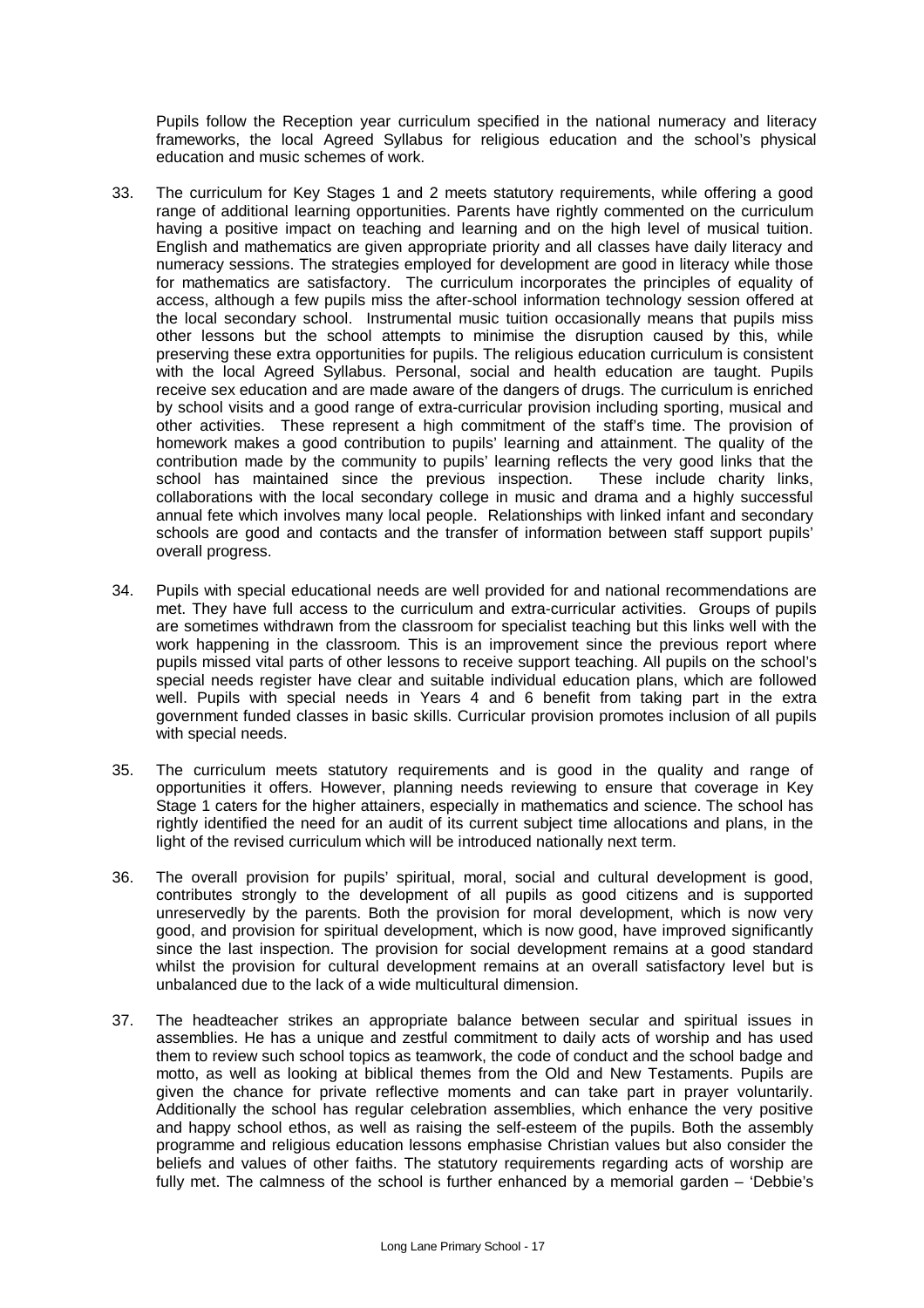Garden' – where pupils can enjoy quiet, more reflective activities. Pupils have great respect for this area. The school places great store upon its involvement with the charity Children's Aid Direct, which inspires many efforts from the pupils on behalf of less fortunate children around the world. During the inspection, occasional moments of awe and wonder were observed when pupils watched the effects of mixing paint, considered the relative sizes of the earth, moon and sun and when the whole school had a moment of true happiness when singing and reacting to syncopated music in assembly. The opportunity for such experiences contributes well to pupils' overall spiritual development.

- 38. Through the leadership and vision of the headteacher, which is communicated well to all staff, the school seeks to create an environment where pupils will develop a value system which will serve them throughout their lives. Its aims and the motto of 'Strive to Succeed' underline this determination to provide all pupils with a clear moral framework and teachers ensure that the principles which distinguish acceptable and unacceptable behaviour are applied consistently and fairly throughout the school. The spirit of commitment and caring are present from the time pupils enter the school in the morning until they depart in the evening. Pupils are expected to act responsibly, apply self-discipline and be courteous and helpful at all times. Through personal and social education lessons they develop an understanding of right and wrong by considering a variety of moral dilemmas. Pupils are made to feel special and are given an awareness that they have the power to affect events for the better.
- 39. The strong moral provision in turn helps to promote good social development. This can be witnessed on a daily basis through the teamwork and co-operative interaction amongst pupils and between pupils and teachers. Pupils and teachers often give the impression of being on a joint excursion in learning. Pupils are enabled to grow in confidence throughout their time in school. The range of class and whole-school duties could be further enlarged to allow pupils to exercise greater responsibility and independence. However, the strong element of charity work allows many opportunities for initiatives in social development.
- 40. The majority of pupils in the school have a white United Kingdom heritage and they are given an effective understanding of their own culture through the curriculum and a sufficient programme of visits. This provision is closely linked to the school's emphasis on equal opportunities and the importance of valuing everyone as part of the school community. Hence paintings are produced in the style of European artists, history mainly focuses on British topics and displays of people whom the pupils admire are from a fairly narrow group of sporting or pop stars. The school has no multicultural policy at present and the libraries contain only a sprinkling of multicultural books. The programmes for music and religious education support pupils' understanding of other cultures. Assemblies have given pupils an awareness of figures such as Martin Luther King and pupils are given some appreciation of the world and underlying events in other countries. However, there is not yet a strong awareness of living in the culturally diverse society that is modern Britain and little planned support or celebration of the cultural heritage of the small number of pupils from ethnic minorities that are represented in the school.

## **HOW WELL DOES THE SCHOOL CARE FOR ITS PUPILS?**

41. Since the last inspection, the school has improved many aspects of its support, guidance and welfare provision which now functions at a very good level, in line with its stated aims. Attention to high quality welfare positively contributes to the good progress and development of all pupils. The headteacher and staff are involved with the pupils throughout the school day and this constant contact ensures that all staff have a very secure knowledge of their pupils. This is further reinforced by the close relationship between parents and staff and by their frequent, informal meetings in a harmonious atmosphere at either end of the school day. The headteacher and his colleagues accept their pastoral role with enthusiasm and display a diligence and commitment beyond the call of normal duty. Pupils feel supported by this integrated community without any loss of their independence and in turn promote the caring culture and ethos of the school. Parents admire the headteacher and staff for their efforts and value the school as a safe, sensitive and caring environment.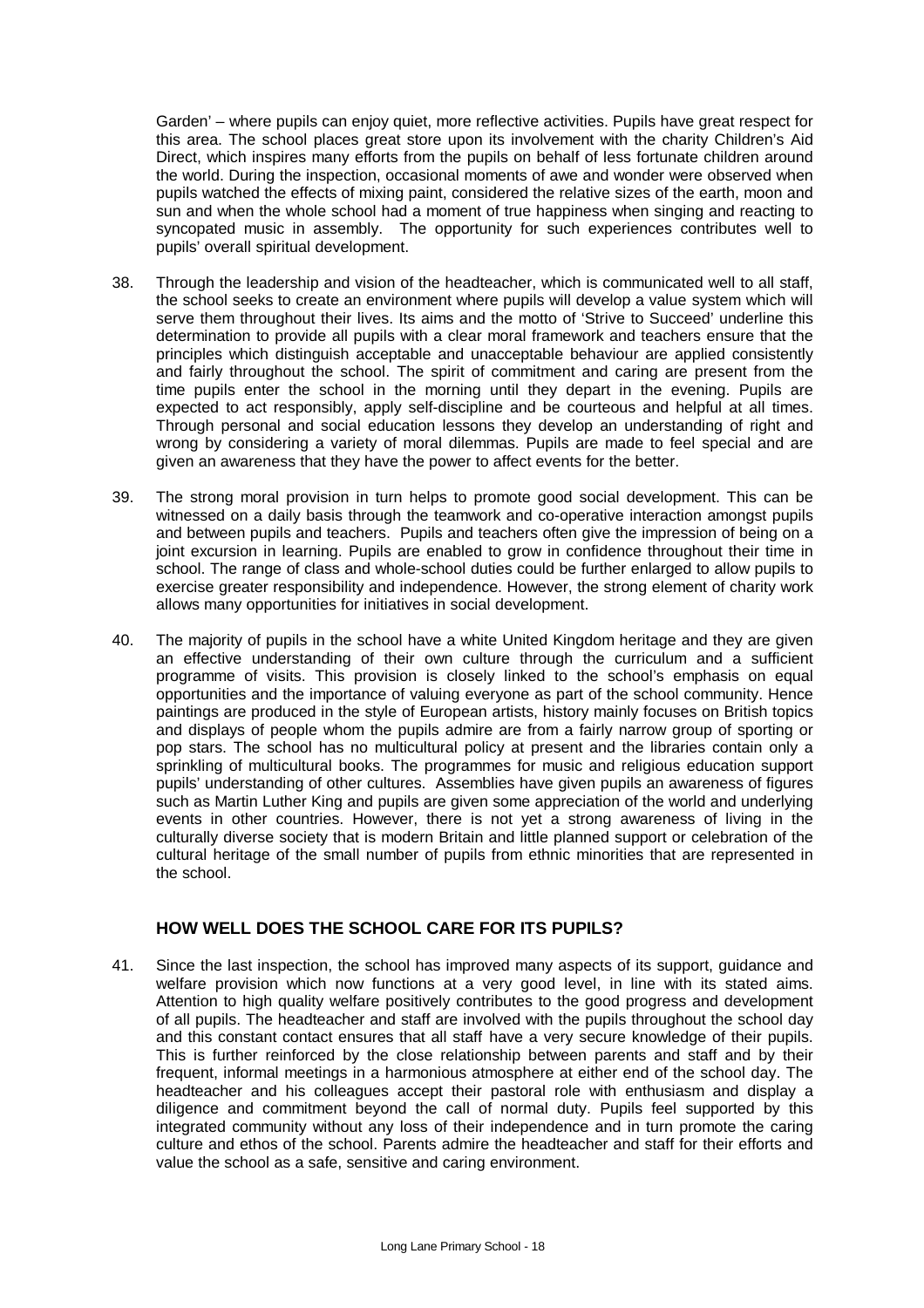- 42. The knowledge and ability of the headteacher and staff to design individual strategies for each pupil's academic performance are effectively supported by procedures for monitoring progress and development within the core subjects. However, the monitoring of progress and development of non-academic aspects, including personal development, is not yet well developed as the school does not have formal written procedures and relies on discussions at staff meetings. Pupil-based information systems are well updated by the school secretary and are sufficiently focused and meaningful to support any emergency. There is very good liaison and relationships between the infant feeder school and this school before, during and after transfer of pupils at age seven, so anxieties are reduced to a minimum for parents and pupils.
- 43. The school has a good range of support, guidance and welfare policies which underpin its actions. However, the need for policies relating to multicultural aspects and racism should be reviewed as they would give the school a greater balance to its curriculum provision and a greater understanding of dealing with any future incidents involving ethnic minorities within the school. Policies are implemented consistently across the school and with a good understanding by all staff to produce the desired results. The school welcomes outside agencies to support the pupils on a routine basis or if there are specific problems. Both the school nurse and the educational welfare officer cover the feeder infant school and the secondary school and have had a long and effective association with this school, so that there is good continuity over the whole school life of pupils. Child protection procedures are very good. The headteacher has received further training in these procedures in the last year and has in turn updated training for staff. There is good support from the outside agencies for child protection issues when necessary.
- 44. The school has high expectations of behaviour and its procedures for promoting good behaviour are very effective. The headteacher's very determined focus on this important issue since the last inspection has had a universal influence that is now producing very good results. The code of conduct is widely and consistently displayed throughout the school and has been the focus of a whole-school assembly. Pupils are involved in developing or endorsing class rules at the start of each term but the accent is on self-discipline and mutual respect so that pupils are encouraged to be trustworthy in all situations. The constant contact with caring adult models throughout the day and the all-pervasive good behaviour culture, in which pupils know the boundaries, have an undoubted very positive effect. Appropriate awards and sanctions are in place but neither is over-emphasised. The school is very vigilant in detecting any poor behaviour in the school and has been very effective in virtually eliminating any bullying or inter-personal conflict.
- 45. Attendance procedures and systems are excellent and have produced good results over many years. The staff efficiently takes registers at the beginning of each session so that they do not intrude on the school day. Computerised registers are completed in a statutory manner and their analysis displays rigour and the commitment of the school to this aspect. Unauthorised absence is practically zero due to the zealous efforts of the office staff in contacting parents immediately when pupils are absent. Parents are very aware of their statutory obligations and both pupils and parents are determined to attend school at the start of the day. However, the incidence of parents requiring holidays within the term is high, despite the school's best efforts.
- 46. The school is a safe environment for all pupils and staff. The level of minor accidents appears to be slightly above expected levels and is worthy of review but may be due to the diligence in keeping meticulous records. There is a very good complement of first-aiders. Health and safety procedures are very good under the guidance of an enthusiastic and knowledgeable parent governor. A few minor health and safety points were dealt with immediately during the inspection by the dedicated caretaker. Caretaking and cleaning staff work diligently and successfully to maintain the appearance and safety of the site. The catering staff contribute well to pupils' overall welfare by providing well-balanced meals at lunchtime which are served in a friendly and orderly atmosphere.
- 47. Procedures for assessing the achievements of the under-fives are generally effective. Each intake of children under five is small and the teacher quickly establishes individual strengths and weaknesses, both through observation and by talking to parents and plans her teaching accordingly. It is not school practice to keep written assessments to establish how children are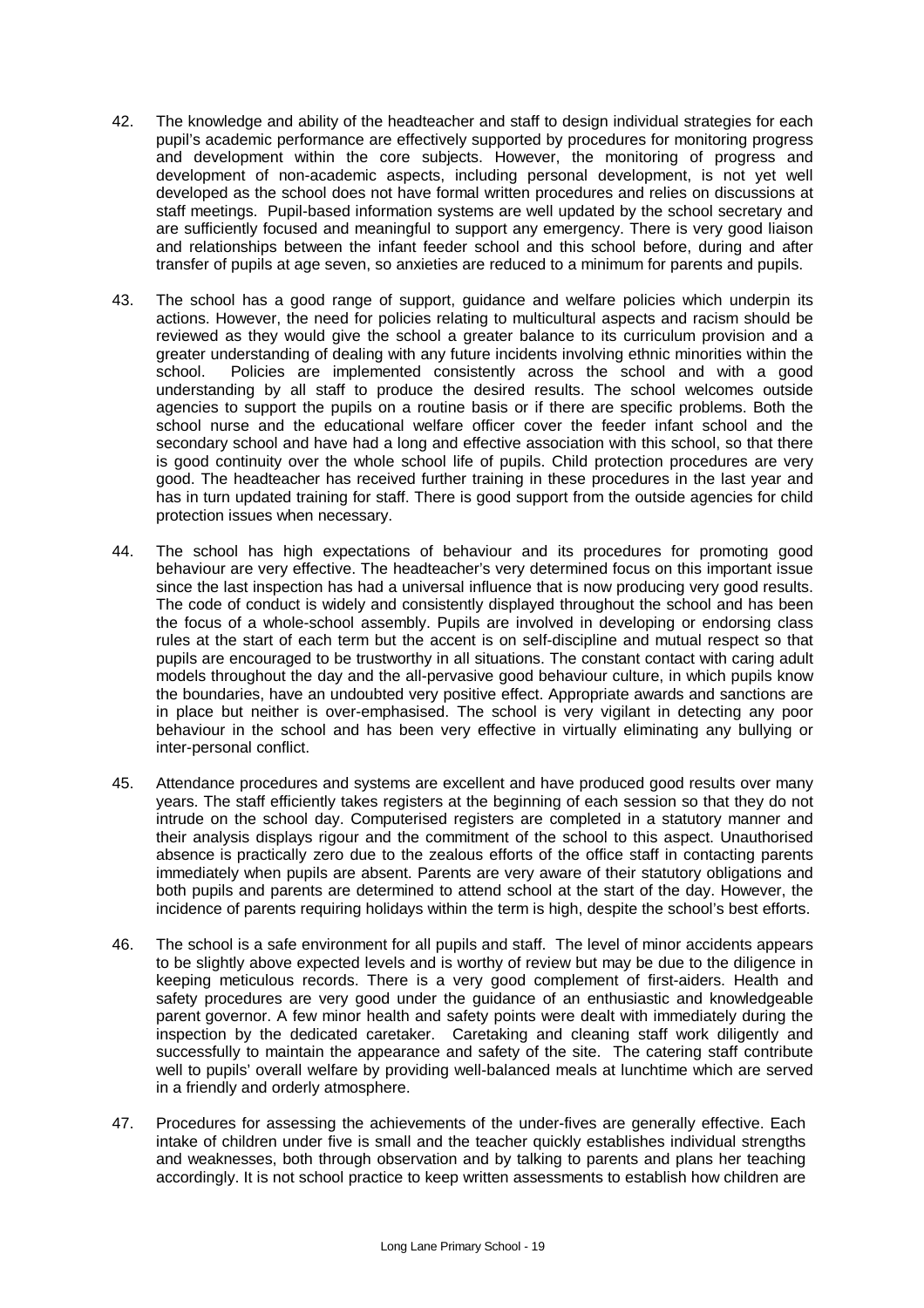progressing towards the nationally set goals for pupils to achieve by five and the curriculum is not designed to facilitate this. The statutory baseline assessments are carried out during the children's first term in full-time school and future lessons and individual targets are planned based on achievement in them.

- 48. In both key stages, procedures for assessing pupils' attainment and progress are good in English, mathematics and science. There is regular assessment in these three subjects as pupils progress through the school. In information technology, assessment procedures are at an early stage but have been acknowledged by the school as an area for improvement. Assessment in religious education is largely informal and insufficiently linked to the requirements of the Agreed Syllabus at present; this has been defined as an area for improvement and the school is awaiting further guidance to support this.
- 49. A key issue in the previous inspection was to extend assessment procedures to monitor individual pupils' progress in all subjects and to assess outcomes and trends to inform shortterm planning. Since that inspection, the school has rightly focused on new initiatives in literacy and numeracy and has kept fully up-to-date with the new guidance concerning other subjects. Assessment on entry, statutory tests at the end of each key stage, non-statutory tests in Years 3, 4 and 5 and standardised testing in reading, spelling, mathematics, science and verbal reasoning provide the school with a wealth of information on pupils' attainment. Units of work include opportunities for ongoing assessment which is mostly informal in all other subjects. Assessment enables teachers to adjust their lesson plans to take into account areas which need revisiting. Teachers' marking supports the ongoing assessment of pupils' work but does not always provide good evaluation and set targets for improvement.
- 50. Test results are used effectively to identify areas which need development and to target pupils for additional support. They provide an overview of pupils' attainment. They are not yet, however, used successfully to predict and plan for each individual pupil's future standards. With the exception of one class, pupils are not involved in the setting of their own targets which would help them to improve and achieve even better results in all their subjects. Particularly in mathematics and science, it means that teaching does not always stretch those capable of higher achievement. Records of pupils' attainment in English, mathematics and science are readily accessible and there is a well considered schedule for testing and monitoring pupils' progress in key areas. This results in work samples which are kept to provide deeper insight into how pupils are improving, although the random ordering of work samples in files does not facilitate an efficient overview of their progress. Records for other subjects are less structured and are inconsistent throughout the school. This makes it difficult to ascertain how well individual pupils are doing and to assess their progress in the acquisition of the necessary skills.
- 51. Procedures for identifying, assessing and reviewing the progress of pupils with special educational needs are satisfactory and fully meet the recommendations of the national Code of Practice. The school ensures it meets the provision outlined in pupils' statements of special educational need. In addition, it provides trained learning support assistants effectively throughout the school, which is an improvement from the previous inspection. Reviews take account of the progress that has been made and new arrangements are made accordingly. The baseline assessment in pupils' first few weeks at school is used well to identify pupils' needs in literacy as are the twice-yearly standardised spelling and reading tests. There is a clear system for identifying and supporting pupils with behavioural and physical needs. There is no system to identify or support pupils who may have mathematical special needs.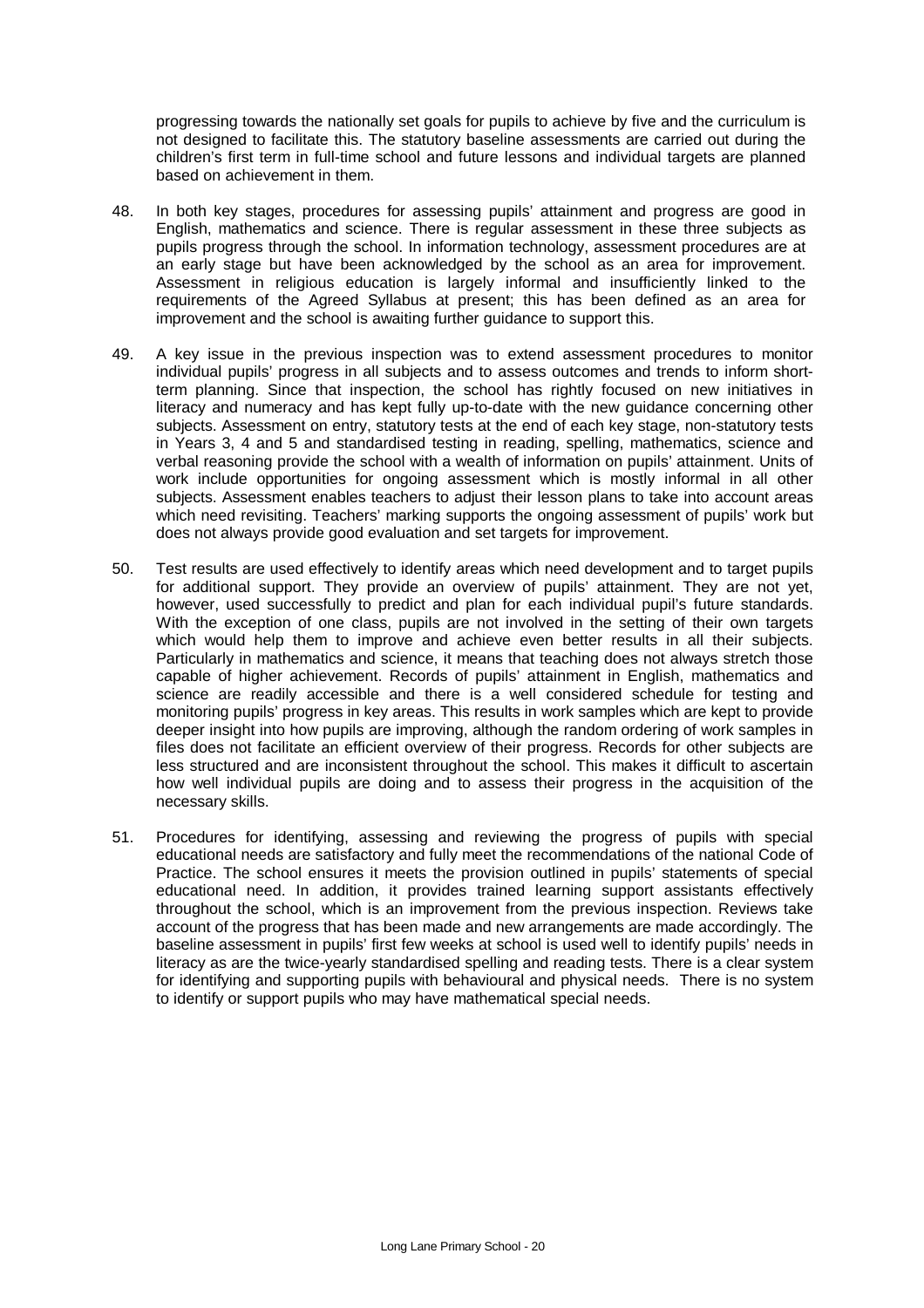## **HOW WELL DOES THE SCHOOL WORK IN PARTNERSHIP WITH PARENTS?**

- 52. Many features of the relationships with parents have improved since the last inspection and the partnership with parents is now a major strength of the school. The effectiveness of the school's links with parents and their impact on the work of the school are very good, whilst the quality of information for parents and their contributions to their child's learning are generally good. The school has a very good reputation in the locality and has a growing number of pupils on roll. A considerable number of pupils make onerous daily journeys from outside the catchment area and this is a testament to how parents regard the school. In the pre-inspection questionnaire, at the parents' meeting and through direct contacts with parents during the inspection, they express an exceptionally positive and growing level of approval for the school and they recognise and greatly value the efforts of the headteacher, staff and the governors. There are no areas of significant parental dissatisfaction, though the anxiety caused by the long-term absence of a teacher is still apparent.
- 53. The aims of the school embrace the parents as important members of the team and key promoters of its caring culture and both concepts are very well implemented in practice. Parents are asked to come and play a role within the school and parent volunteers provide an additional resource both inside and outside the classroom on a regular basis. Parent governors are enthusiastic, hold many positions of responsibility and show a good knowledge of the future challenges for the school. The School Association is an essential element in promoting and developing the distinctive happy family ethos that pervades all aspects of the community. The committee is hard-working and enthusiastic and beneficial to the school, both financially and in terms of the integration of all parents through the many events that it holds.
- 54. Both the prospectus and the annual governors' report to parents are documents which are presented well but omit a few points of statutory information. School policies and procedures are well written and parents could benefit from these being displayed in the school, along with information on the School Association. Other written communications are sufficient, respectful to the role of parents and give them enough time to respond. A major strength of the school's communications with parents is its commitment to be welcoming and listening and trying to reduce parents' anxieties. The school has an open door policy, whereby all parents are encouraged to raise issues with staff at the beginning and end of the day. Staff, including the headteacher make themselves available on a daily basis. This allows informal communications to flourish, so that problems do not grow. All formal open evenings are well attended. There is a policy for reporting to parents and the school has purchased a computer program for the generation of the annual pupil reports to parents. The class teachers tailor these reports to the individual pupil so that, at both key stages, they give comprehensive and perceptive feedback into pupils' abilities in all subjects. Reports include general targets and space to allow parents to express their feelings but lack space for pupil comments. These reports can be discussed jointly with staff and parents in one-to-one dialogue, as parents feel necessary. To date parents have indicated a very good acceptance of this style of report.
- 55. There is close contact with the parents of children who are under five. They are invited to school before their children are admitted to learn about school routines. They receive good information through the reading diary and daily contact with the teacher about how to help their child at home and this contributes positively to children settling in happily. They attend open evenings in parallel with the rest of the school.
- 56. The growth of the educational partnership is a good feature of the school. Over nine out of ten parents have signed the home-school agreement. There have been information evenings for literacy and numeracy for all parents and the information pack for parents on numeracy is particularly informative. However, parents would welcome greater information on termly work in all classes in line with the good practice in some year groups. The majority of parents approve of the present homework policy and arrangements and feel well informed through the homework diaries that are used after Year 4. A few parents expressed concerns that there was too much homework to enable their children to take part in other activities outside school and that, on occasions, there are inconsistencies between parallel classes in the amounts of homework given. There is a close collaboration with the parents of pupils with special educational needs and together they produce relevant individual educational plans with targets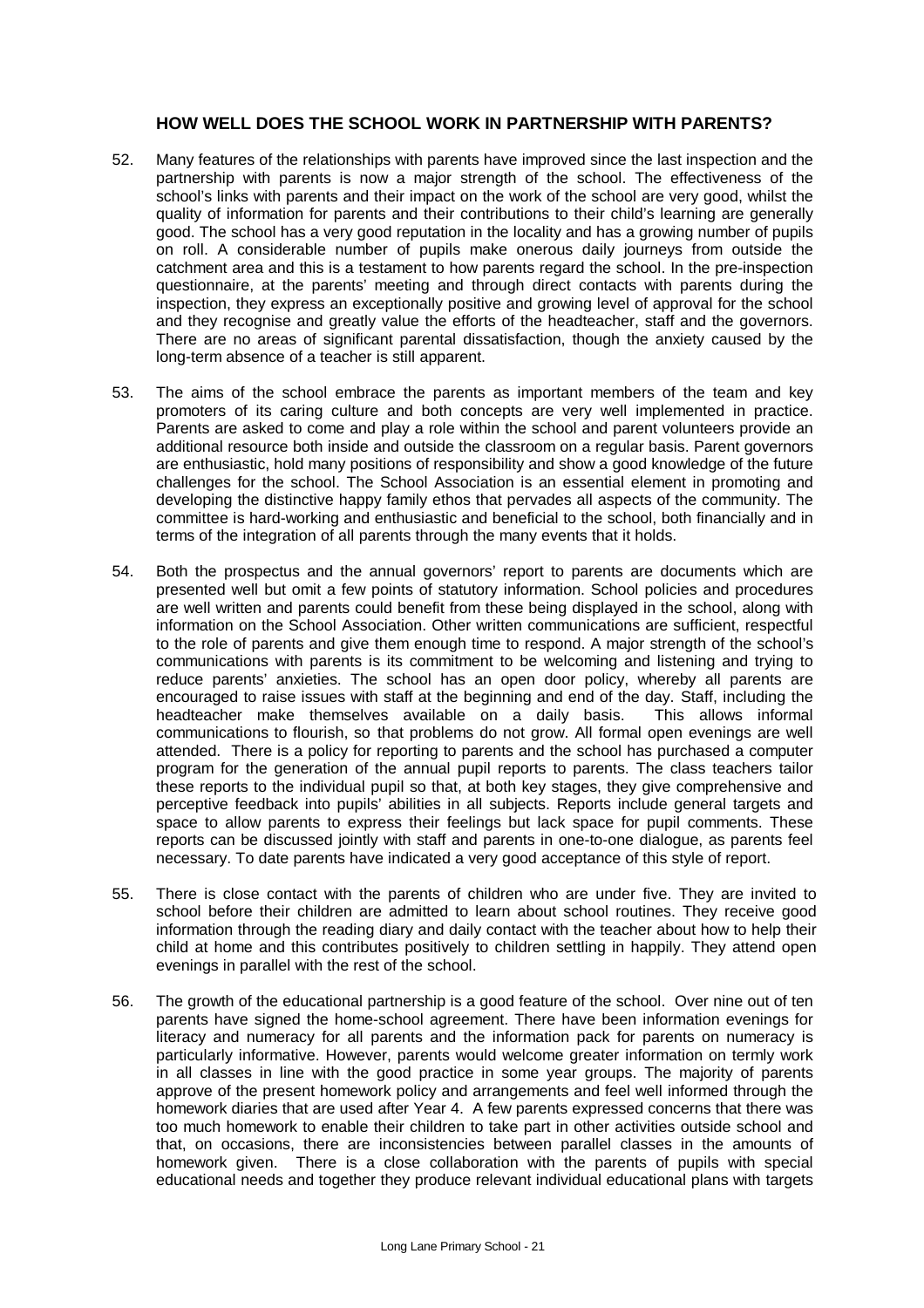which result in good progress. All parents of pupils with special needs are involved well in the regular formal and informal reviews of provision.

# **HOW WELL IS THE SCHOOL LED AND MANAGED?**

- 57. The school is led and managed well. It has a clear and appropriate statement of its aims for pupils and these are reflected well through its policies and management procedures. The headteacher is held in great respect by pupils, parents and staff. He works closely with his able deputy and together they promote the very positive atmosphere which pervades the school. The staff are all hard-working and committed. They work well as a team with the welfare and progress of pupils at the centre of all they do. Areas of responsibility are generally delegated well, although the overall management of children under five is an area yet to be fully considered. The senior management team increasingly promotes high standards in all aspects of the school and enables effective teaching and learning to take place. Good progress has been made overall since the last inspection on the key issues defined for action at that time and on improvements to teaching and the curriculum.
- 58. The headteacher is accessible, approachable and open. He makes himself available to pupils and parents daily whenever possible. He makes time to be with pupils during the day, especially at lunchtimes when he is usually found organising activities and talking to pupils. He is an able administrator and a caring professional. He has taken an increase in his already heavy workload in recent months by sharing the teaching of a class where the teacher has been absent so that continuity has been assured as far as possible for this group of pupils. At the same time he has continued to lead the school cheerfully through an extensive building programme and the turmoil and inconvenience that this has caused.
- 59. Special needs provision is managed well overall. The headteacher and special needs coordinator work closely together and have a good overview of provision for pupils on the school's special needs register and they regularly liaise with class teachers and learning support assistants. Governors support the school's work in special needs well and regularly monitor school provision. Whole-school training has been undertaken to adapt the numeracy and literacy strategies for pupils with special needs. The special needs register has recently been computerised. The co-ordinator plans to monitor it over time to ascertain whether pupils are making progress against their own targets and thereby moving down or off the register, which is not done at present.
- 60. Governors are well informed, active and supportive of the school. They question what it does and are generally clear about its strengths and weaknesses. Under the effective leadership of the Chair, they work closely with staff and parents and maintain good relationships. There are productive links between the School Association and the governing body. Governors have an appropriate committee structure which works efficiently. They also visit the school regularly and are knowledgeable about its day-to-day working. They monitor teaching and the curriculum more formally in areas such as literacy, numeracy and special needs and thus become involved in determining where the school could improve. Occasionally a governor who works on the school's staff acts in a monitoring role on behalf of the governing body and this is inappropriate. Governors ensure that almost all statutory requirements are met but there are a few omissions from the prospectus and from their annual report to parents.
- 61. The headteacher takes a lead in the monitoring, evaluation and development of teaching and learning. Together with the relevant co-ordinators, monitoring has concentrated on the focus areas of literacy and numeracy recently and has supported improving standards. It is planned for wider monitoring to take place and a recent appointment has been made to enable this to happen. While almost all staff are obviously committed to raising standards, the stated targets set for pupils achievement are modest and the literacy target, for example, was far exceeded last year. Overall targets are not yet set at management level for pupils other than the oldest in Key Stage 2. The monitoring of pupils by gender or ethnicity is at an early stage and does not yet inform teachers' planning procedures.
- 62. The school development plan sets out priorities and targets for the current year. Governors,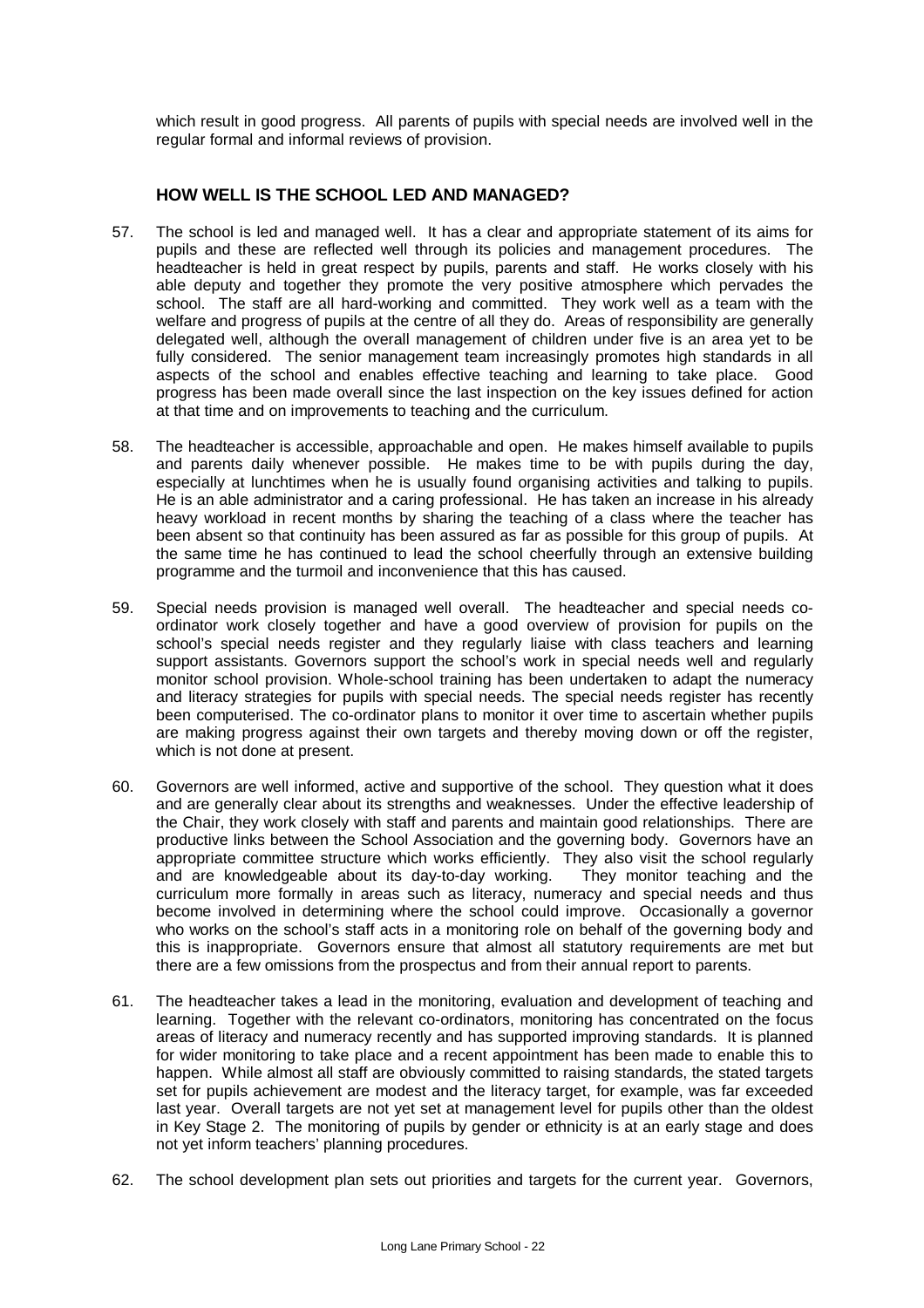and teachers contribute well to the plan. They take into account parent and pupil views as far as these are known, although there are few formal mechanisms to gather information from them. Once set, the development plan is a working document and is reviewed and modified accordingly. The plan determines how available finance will be targeted and gives clear criteria by which the success of initiatives will be judged. In practice, staff and governors frequently consider issues for the school in a longer term than is covered by the plan but these strategic discussions are not included in the written plan. The managers of the school have an appropriate long-term vision for its future but this does not appear as a coherent written statement for development.

- 63. Financial planning is detailed and thorough and enables the school to make good use of its resources. Expenditure is carefully considered and linked to educational priorities. The use of any available funds carried forward between financial years is carefully earmarked, currently, for example, to set up a new classroom for next year. Governors are involved at every stage of the budget-setting process and are kept well informed about expenditure which they monitor closely. Financial regulations and controls are fully in place and the most recent auditors' report was very positive. The funding for special educational needs and other funding from special grants is carefully targeted, managed and documented. The school increasingly seeks to ensure best value by comparing its performance with other schools, by questioning the effectiveness of what is does, by consulting on its further development and by carefully comparing prices and contracts.
- 64. Administrative staff are very efficient and help to ensure the smooth running of the school. The school makes increasing use of new technology to support its administration. Unusually, it has only recently computerised its budget management systems. This introduction has worked well and has supplemented the already efficient use of computerised registration systems. Assessment software has recently been acquired which will simplify the processing of information on pupils. In the school generally, good use is made by staff and pupils of information technology to support academic work and to forge links with the wider community via the Internet.
- 65. The staff are appropriately qualified and there is a good balance between experienced and less experienced teachers. There are sufficient teachers and support staff, although difficulties in finding supply teachers often result in extra heavy demands on the headteacher's time. Specialist teaching in music has a very positive impact on pupils' achievement and progress. Effective use is made of individual strengths in extra-curricular activities. The quality of the teaching shows that teachers' qualifications and experience are well matched to the demands of the National Curriculum.
- 66. A key issue in the previous inspection was to deploy more effectively the special educational needs assistants and other helpers to recognise the needs of Key Stage 2 pupils. This has been successfully addressed with pupils' needs identified and support directed effectively to those who need it most. Support staff are fully involved in training opportunities and make valuable contributions to pupils' learning. The site manager contributes to pupils' welfare by careful attention to standards of safety, cleanliness and maintenance. Catering staff contribute efficiently to pupils' overall welfare. Teachers new to the school are well supported by their colleagues and newly qualified teachers receive good help and guidance from an induction tutor and a mentor. Appropriate appraisal procedures are in place for all staff, although currently 'on hold' awaiting national guidance. Training needs are identified through discussion with the headteacher and through the school development plan. National priorities are suitably reflected and staff support each other in working towards common goals.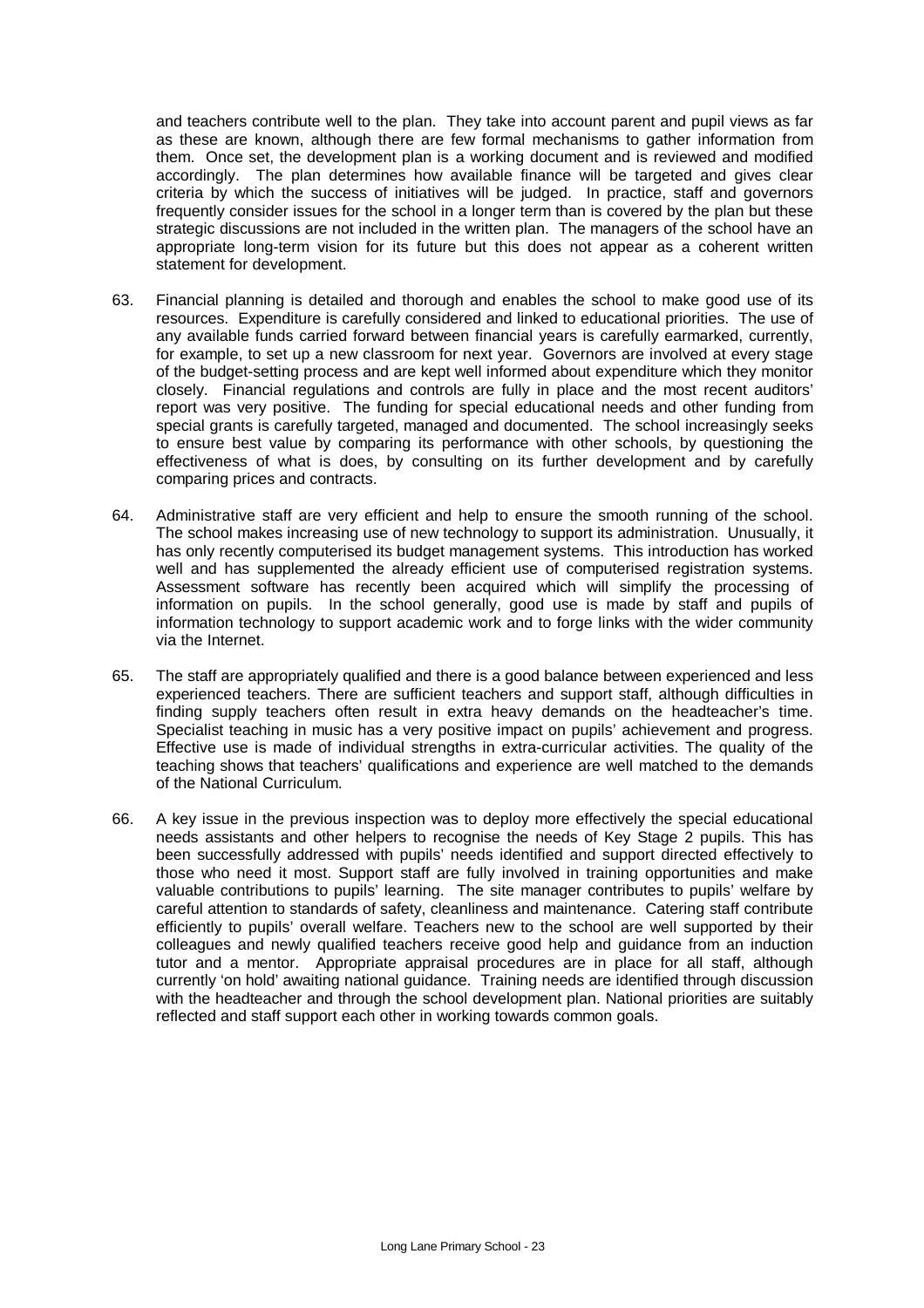- 67. The school struggles to cope with the restrictions of very limited space. As found in the previous inspection, the teaching of practical science and food technology is hampered by the very cramped accommodation. Many rooms are small and create difficulties for pupils in seeing everything that is going on and in free movement in practical lessons. Several classrooms have to be used as thoroughfares for anyone wishing to go to adjoining rooms. This can severely disrupt pupils' concentration and attention to their work. Every available corner has to be used if pupils are to be able to work in small groups or receive music tuition. The room used for Reception pupils is inadequate and does not allow an appropriate curriculum to be taught. The impact of many good lessons is reduced by the noise or presence of others intruding on classroom space. Toilet provision is very poor and does not reach recommended levels. There are insufficient toilets for the number of pupils at the lower end of the school and access to them again affects the learning of others. Libraries are well organised but their effectiveness in supporting pupils' learning is limited by their position and the need to use them for other activities. The school is to be congratulated for its innovation in limiting the negative impact of poor accommodation. Every effort is made to provide pupils with a bright, stimulating environment which will enhance their learning opportunities. Outdoor areas are spacious, very well maintained and attractive. The memorial garden makes a particularly positive contribution to pupils' personal development.
- 68. The school has a satisfactory range of books, materials and equipment to support learning in all areas of the curriculum. The cramped accommodation has an impact on the storage of resources, meaning that pupils cannot easily be provided with the choice of equipment and materials which some subjects require; they are unable to access all resources themselves and must rely on what is brought into the classroom by the teacher. This approach is again restricted by a lack of classroom space. Displays throughout the school are of a high standard, combining pupils' work with artefacts and informative labelling. They set pupils a good example and reflect the value given by all staff to pupils' work. There is a good range of fiction and non-fiction books and care has gone into their organisation and management to counteract the difficulties of access. The wider community provides an effective resource to support pupils' understanding and extend their experience through visits and visitors. Books and other resources which reflect Britain as a multicultural society are limited.

## **WHAT SHOULD THE SCHOOL DO TO IMPROVE FURTHER?**

- 69. The school has many strengths. In order to build on these and improve the overall quality of provision and raise standards further, the headteacher, staff and governors should:-
	- raise standards in mathematics by:
		- continuing to implement the school's strategy for numeracy;
		- ensuring that teachers' expectations are high enough for pupils in Key Stage 1 and that work is planned which caters for the full range of pupils' capabilities;
		- carrying out further monitoring of pupils' achievement by gender, diagnosing the reasons for any discrepancies and establishing strategies to ensure that both boys and girls do equally well.

*paragraphs 2, 3, 5, 10, 23, 33, 35, 61, 88-93*

- raise standards in science in Key Stage 1 by planning work which caters for those pupils who are capable of higher than average attainment; *paragraphs 8, 11, 24, 35, 94-98*
- raise standards and increase pupils' involvement in their learning in both key stages by:
	- extending the use of information about pupils' attainment and progress to predict levels of attainment more widely;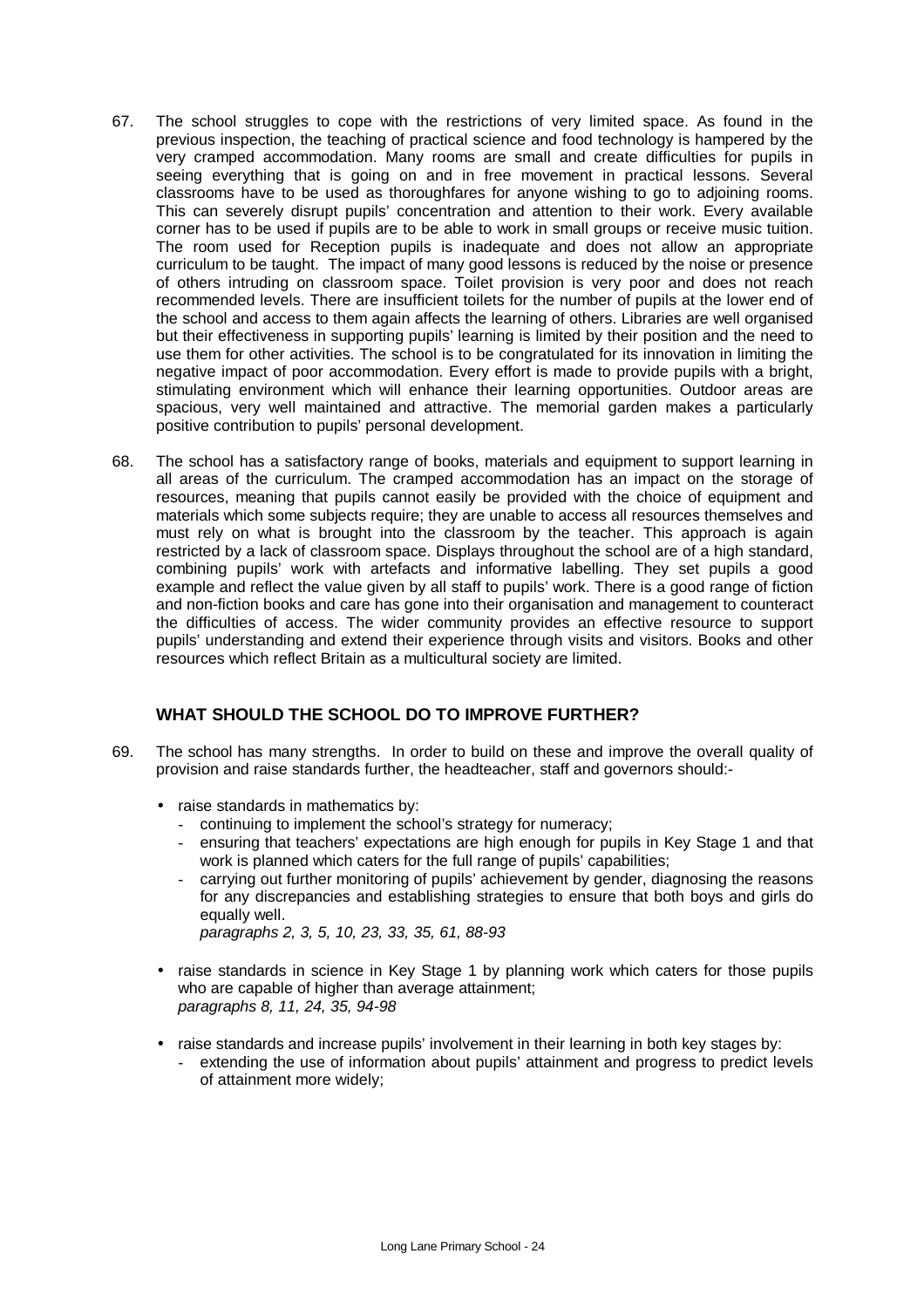- setting manageable targets for all pupils and sharing these in an appropriate way with pupils and parents;
- establishing manageable procedures for monitoring pupils' progress in relation to the targets set. *paragraphs 4, 27, 29, 49, 50, 54, 59, 61, 87, 90, 91, 93*
- 
- continue efforts to improve the quality of accommodation, with particular attention to: - improving provision for under-fives to enable them to have sufficient space for a wide range of activities, a secure outdoor play area and appropriate toilet facilities;
	- countering the disruptive effect on pupils' learning caused by the open-plan nature of parts of the building by minimising through traffic and interruptions. *paragraphs 25, 32, 67, 68, 74, 75, 79, 80, 83, 87, 98, 103, 114, 117, 130*
- ensure that the written development plan includes a long-term strategy. *paragraph 62*
- 70. Other issues which should be considered by the school:-
	- improving multicultural provision to equip pupils for contemporary British society; *paragraphs 36, 40, 43, 68*
	- ensuring that the programme for the physical development of the under-fives is in line with national recommendations; *paragraphs 32, 72, 79*
	- improving procedures for assessment in religious education as planned; *paragraphs 48, 108*
	- monitoring the movement between stages of assessment of pupils on the register of special needs as planned; *paragraph 59*
	- ensuring that the prospectus and annual governors' report to parents include all necessary information. *paragraphs 54, 60*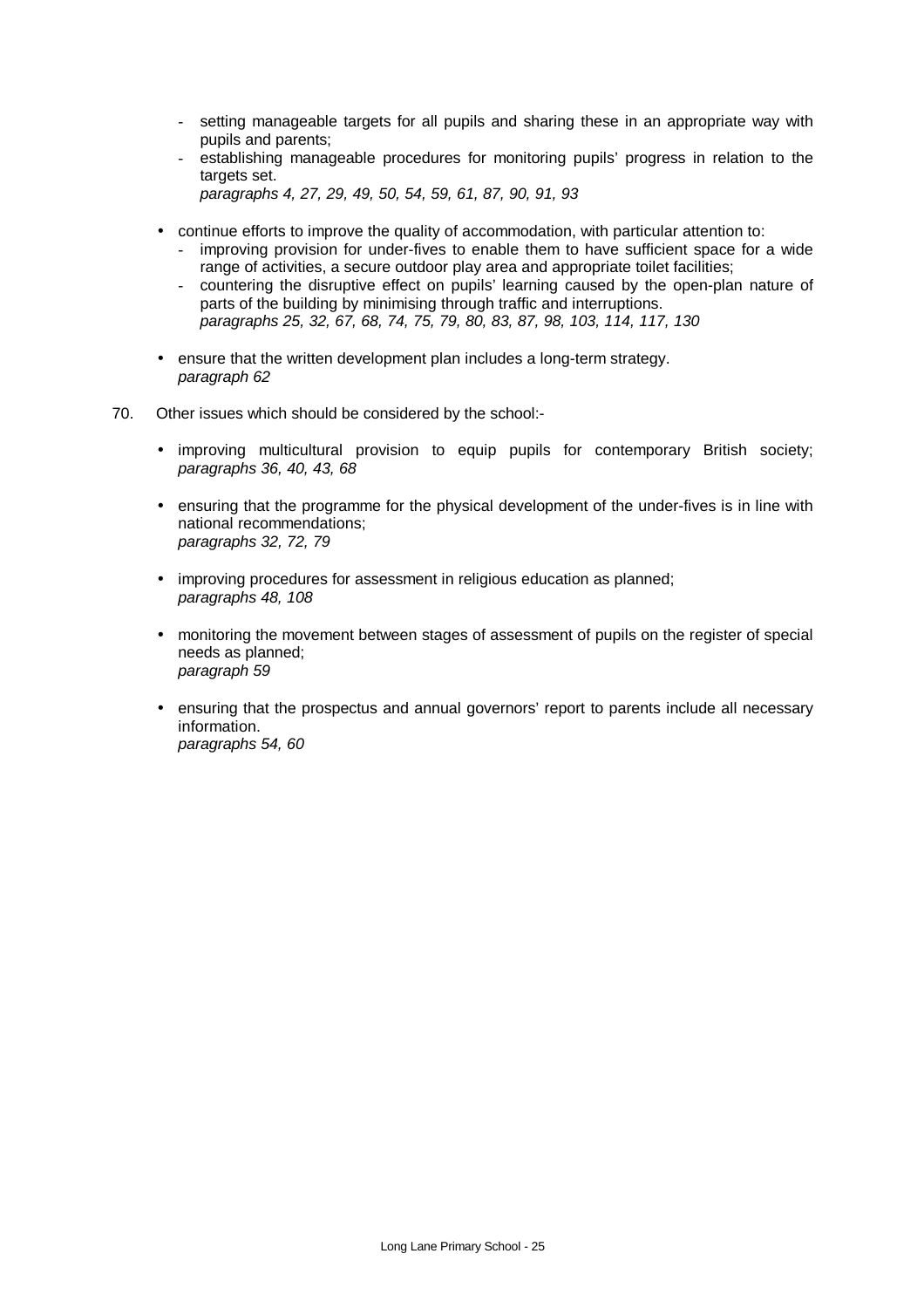# **PART C: SCHOOL DATA AND INDICATORS**

## *Summary of the sources of evidence for the inspection*

Number of lessons observed

Number of discussions with staff, governors, other adults and pupils

## *Summary of teaching observed during the inspection*

| Excellent | Very good | Good | Satisfactory | Unsatisfactory | Poor | Very Poor |
|-----------|-----------|------|--------------|----------------|------|-----------|
|           | nn<br>دے  | 4.   | 28           |                |      |           |

*The table gives the percentage of teaching observed in each of the seven categories used to make judgements about lessons.*

## *Information about the school's pupils*

| Pupils on the school's roll                                      | Nurserv | $YR - Y6$ |
|------------------------------------------------------------------|---------|-----------|
| Number of pupils on the school's roll (FTE for part-time pupils) |         | 262       |
| Number of full-time pupils eligible for free school meals        |         | 11        |
|                                                                  |         |           |

*FTE means full-time equivalent.*

| Special educational needs                                           | Nurserv | YR- Y6 |
|---------------------------------------------------------------------|---------|--------|
| Number of pupils with statements of special educational needs       |         |        |
| Number of pupils on the school's special educational needs register |         | 42     |

| English as an additional language                       | No of pupils |
|---------------------------------------------------------|--------------|
| Number of pupils with English as an additional language |              |

| Pupil mobility in the last school year                                       | No of pupils |
|------------------------------------------------------------------------------|--------------|
| Pupils who joined the school other than at the usual time of first admission | 13           |
| Pupils who left the school other than at the usual time of leaving           |              |

## *Attendance*

#### **Authorised absence Unauthorised absence**

|                           | %   |                           | %   |
|---------------------------|-----|---------------------------|-----|
| School data               | 4.6 | School data               | 0.0 |
| National comparative data | 5.4 | National comparative data | 0.5 |

*Both tables give the percentage of half days (sessions) missed through absence for the latest complete reporting year.*

| 69 |  |
|----|--|
| 39 |  |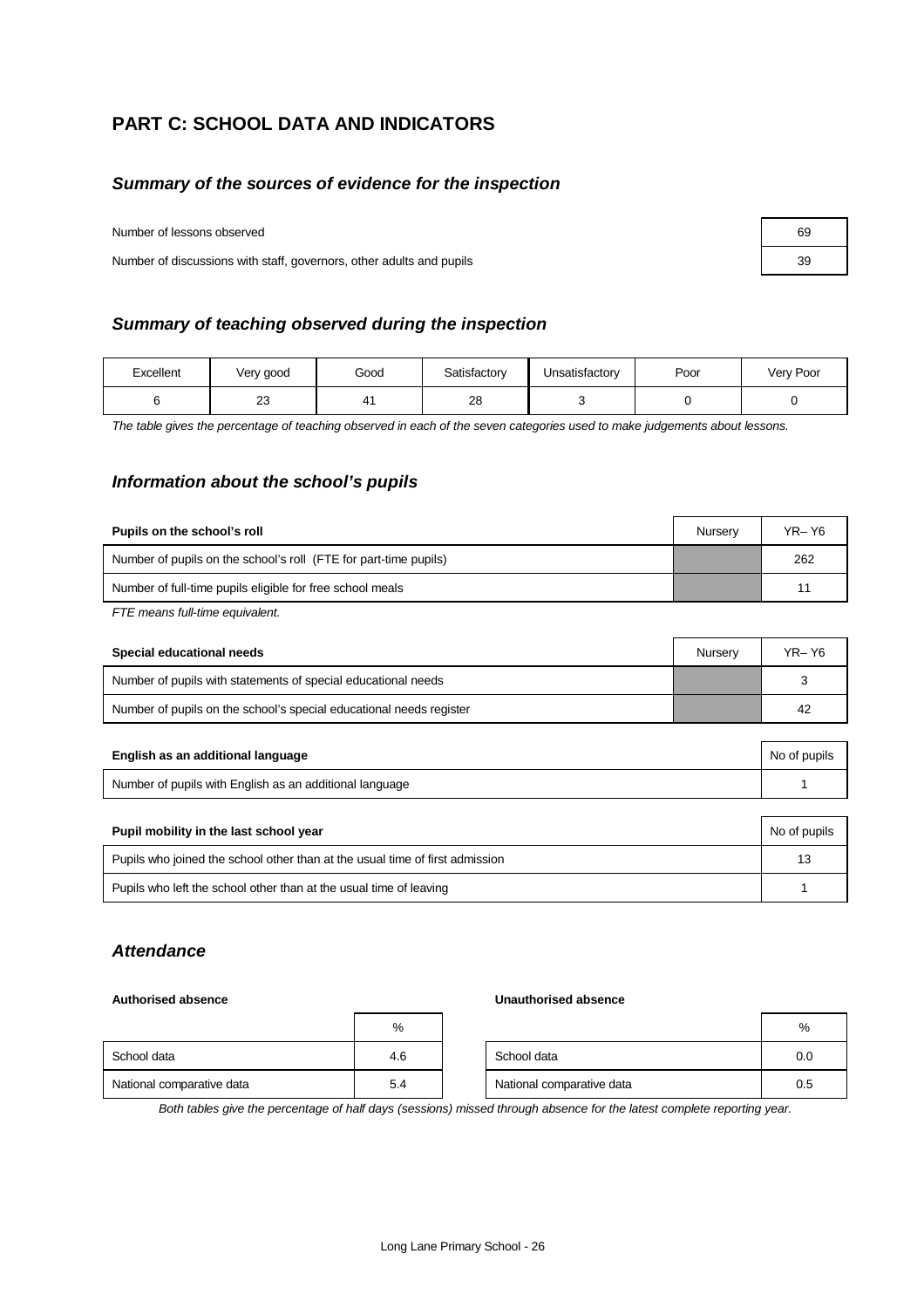# *Attainment at the end of Key Stage 1*

|                                                                                        |             |         |      | <b>Boys</b> | Girls   | Total              |  |
|----------------------------------------------------------------------------------------|-------------|---------|------|-------------|---------|--------------------|--|
| Number of registered pupils in final year of Key Stage 1 for the latest reporting year |             |         | 1999 | 10          | 14      | 24                 |  |
|                                                                                        |             |         |      |             |         |                    |  |
| <b>National Curriculum Test/Task Results</b>                                           |             | Reading |      | Writing     |         | <b>Mathematics</b> |  |
| Numbers of pupils at NC level 2<br>and above                                           | <b>Boys</b> | 10      |      | 10          | 10      |                    |  |
|                                                                                        | Girls       | 13      |      | 14          |         | 13                 |  |
|                                                                                        | Total       | 23      | 24   |             | 23      |                    |  |
| Percentage of pupils                                                                   | School      | 96 (97) |      | 100 (100)   | 96 (80) |                    |  |
| at NC level 2 or above                                                                 | National    | 82 (80) |      | 83 (81)     | 87 (84) |                    |  |
|                                                                                        |             |         |      |             |         |                    |  |

| Teachers' Assessments                        |             | English    | <b>Mathematics</b> | <b>Science</b> |
|----------------------------------------------|-------------|------------|--------------------|----------------|
|                                              | <b>Boys</b> | 10         | 10                 | 10             |
| Numbers of pupils at NC level 2<br>and above | Girls       | 13         | 13                 | 14             |
|                                              | Total       | 23         | 23                 | 24             |
| Percentage of pupils                         | School      | 96 (100)   | 96 (80)            | 100 (100)      |
| at NC level 2 or above                       | National    | 82<br>(81) | 86 (85)            | 87 (86)        |

*Percentages in brackets refer to the year before the latest reporting year.*

# *Attainment at the end of Key Stage 2*

|                                                                                        | Year | <b>Bovs</b> | Girls | Total |
|----------------------------------------------------------------------------------------|------|-------------|-------|-------|
| Number of registered pupils in final year of Key Stage 2 for the latest reporting year | 1999 | 26          | າະ    |       |
|                                                                                        |      |             |       |       |

| <b>National Curriculum Test/Task Results</b>   |             | English    | <b>Mathematics</b> | <b>Science</b> |
|------------------------------------------------|-------------|------------|--------------------|----------------|
| Numbers of pupils at NC level 4<br>and above   | <b>Boys</b> | 24         | 14                 | 24             |
|                                                | Girls       | 23         | 21                 | 23             |
|                                                | Total       | 47         | 35                 | 47             |
| Percentage of pupils<br>at NC level 4 or above | School      | 92(70)     | 69 (43)            | 92 (74)        |
|                                                | National    | (65)<br>70 | 69 (59)            | 78 (69)        |

| <b>Teachers' Assessments</b>                 |             | English | <b>Mathematics</b> | <b>Science</b> |
|----------------------------------------------|-------------|---------|--------------------|----------------|
|                                              | <b>Boys</b> | 17      | 13                 | 19             |
| Numbers of pupils at NC level 4<br>and above | Girls       | 23      | 21                 | 23             |
|                                              | Total       | 40      | 34                 | 42             |
| Percentage of pupils                         | School      | 78 (60) | (57)<br>67         | 82 (65)        |
| at NC level 4 or above                       | National    | 68 (65) | (65)<br>69         | 75 (72)        |

*Percentages in brackets refer to the year before the latest reporting year.*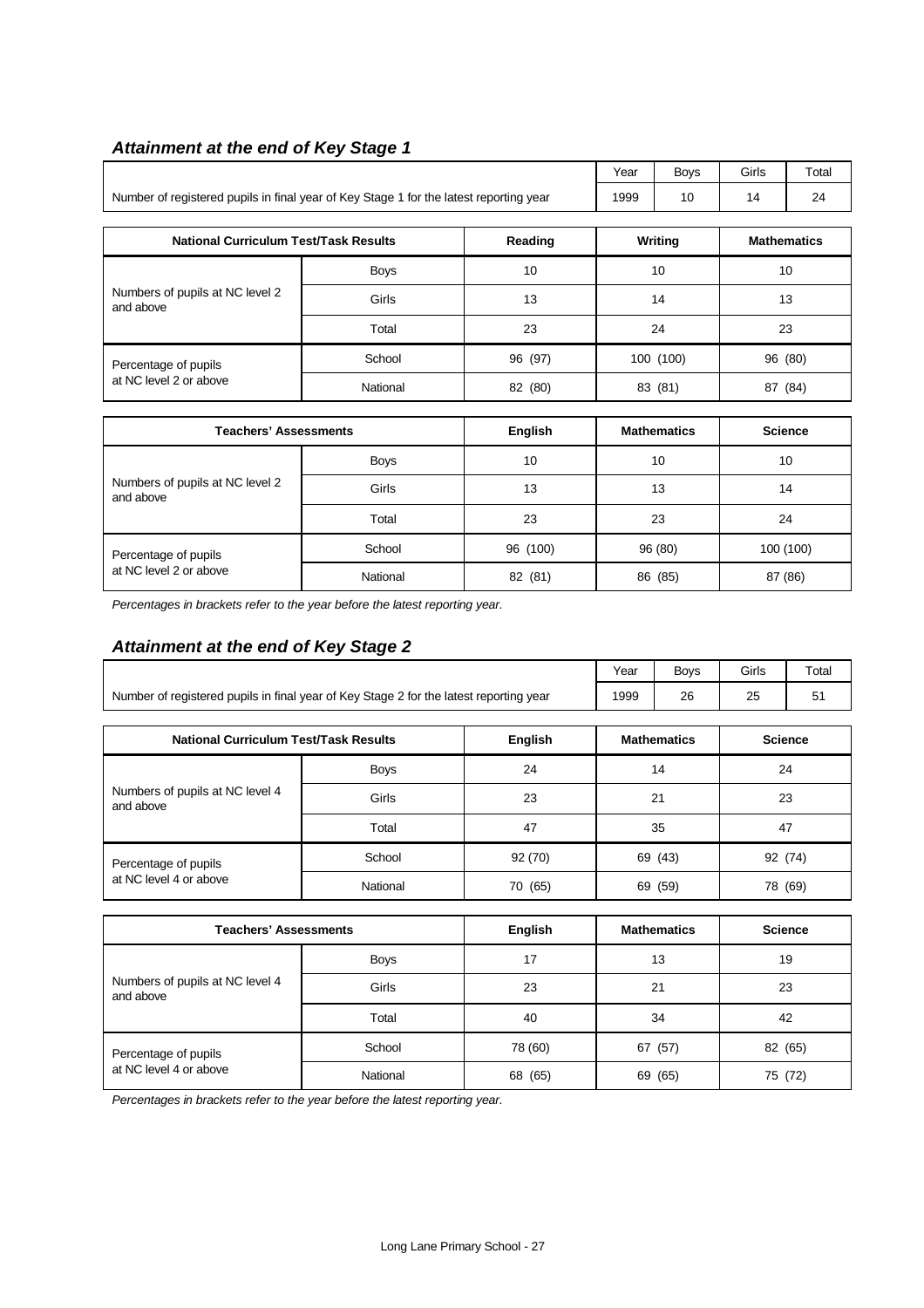|                                 | No of pupils |                              | Fixed period | Perma    |
|---------------------------------|--------------|------------------------------|--------------|----------|
| Black - Caribbean heritage      | $\Omega$     | Black - Caribbean heritage   | 0            | 0        |
| Black - African heritage        | $\Omega$     | Black - African heritage     | $\Omega$     | 0        |
| $Black - other$                 | 2            | $Black - other$              | $\Omega$     | 0        |
| Indian                          | $\Omega$     | Indian                       | $\Omega$     | 0        |
| Pakistani                       | $\Omega$     | Pakistani                    | $\Omega$     | $\Omega$ |
| Bangladeshi                     | 0            | Bangladeshi                  | $\Omega$     | 0        |
| Chinese                         |              | Chinese                      | $\Omega$     | $\Omega$ |
| White                           | 234          | White                        | $\Omega$     | 0        |
| Any other minority ethnic group | 14           | Other minority ethnic groups | $\Omega$     | 0        |

*This table refers to pupils of compulsory school age only. This table gives the number of exclusions of pupils of*

#### **Qualified teachers and classes: YR – Y6**

| Total number of qualified teachers (FTE) |    | Financial year | 98/ |
|------------------------------------------|----|----------------|-----|
| Number of pupils per qualified teacher   | 24 |                |     |
| Average class size                       | 26 |                |     |

#### **Education support staff: YR- Y6**

| Total number of education support staff |    |
|-----------------------------------------|----|
| Total aggregate hours worked per week   | 92 |

# *Ethnic background of pupils Exclusions in the last school year*

| No of pupils   |                              | Fixed period | Permanent |
|----------------|------------------------------|--------------|-----------|
| 0              | Black - Caribbean heritage   | 0            | 0         |
| 0              | Black - African heritage     | $\Omega$     | 0         |
| $\overline{2}$ | $Black - other$              | $\Omega$     | $\Omega$  |
| 0              | Indian                       | 0            | 0         |
| $\Omega$       | Pakistani                    | $\Omega$     | $\Omega$  |
| 0              | Bangladeshi                  | 0            | $\Omega$  |
| 1              | Chinese                      | $\Omega$     | $\Omega$  |
| 234            | White                        | $\Omega$     | $\Omega$  |
| 14             | Other minority ethnic groups | $\Omega$     | 0         |

*compulsory school age, which may be different from the number of pupils excluded.*

# *Teachers and classes Financial information*

| Total number of qualified teachers (FT<br>'⊢ | Financial vear<br>- - - | 98/99 |
|----------------------------------------------|-------------------------|-------|
|                                              |                         |       |

| Average class size                      | 26 |                                            |         |
|-----------------------------------------|----|--------------------------------------------|---------|
|                                         |    | Total income                               | 379,719 |
| Education support staff: YR-Y6          |    | Total expenditure                          | 369,808 |
| Total number of education support staff |    | Expenditure per pupil                      | 1,622   |
| Total aggregate hours worked per week   | 92 | Balance brought forward from previous year | 16,659  |
| FTE means full-time equivalent.         |    | Balance carried forward to next year       | 26,570  |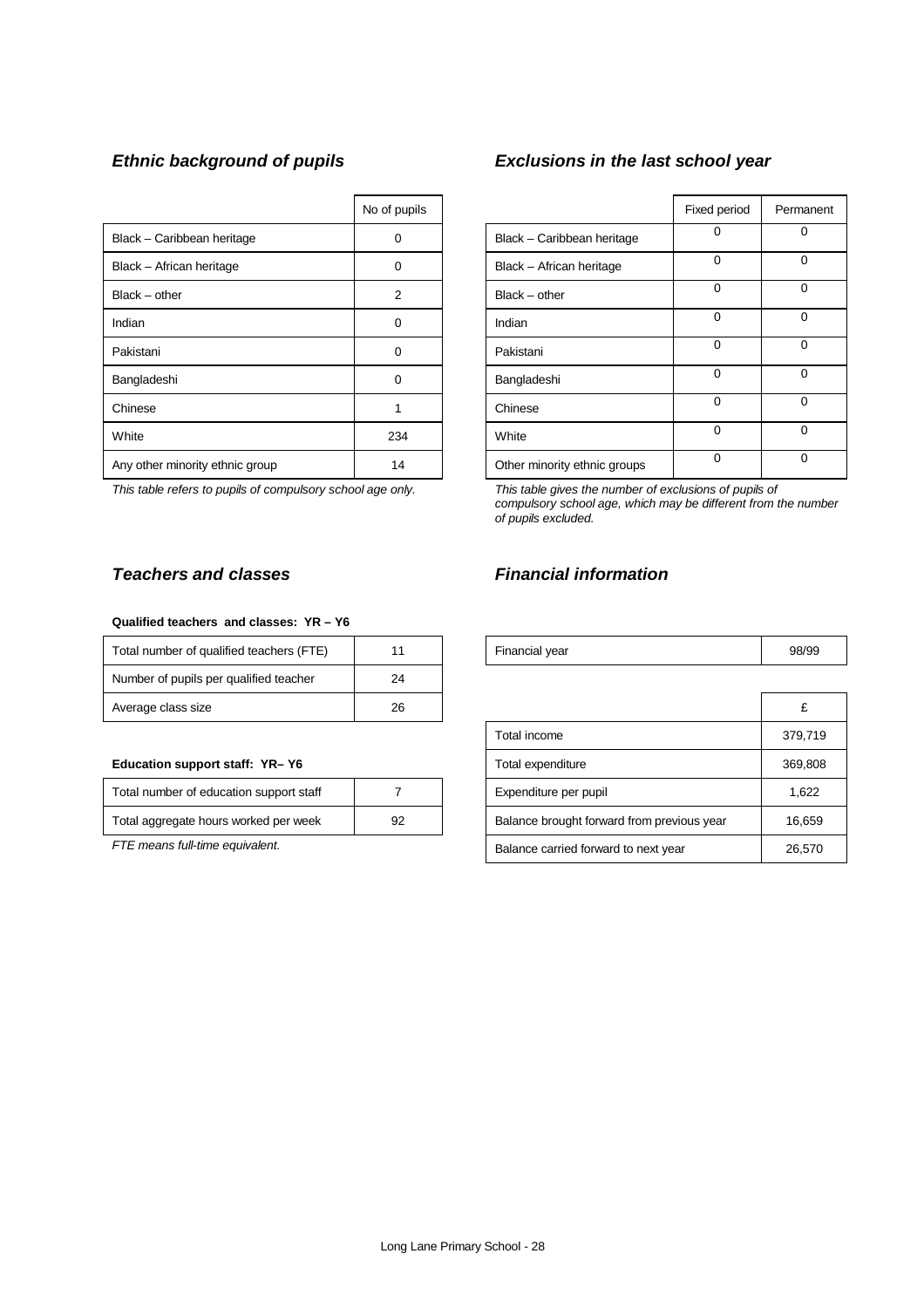# *Results of the survey of parents and carers*

**Questionnaire return rate**

Number of questionnaires sent out | 261

Number of questionnaires returned | 140

## **Percentage of responses in each category**

*Figures may not total 100% due to rounding*

#### **Other issues raised by parents**

Concern about the impact of long-term teacher absence.

|                                                                                       | Strongly<br>agree | Tend to<br>agree | Tend to<br>disagree | Strongly<br>disagree | Don't know     |
|---------------------------------------------------------------------------------------|-------------------|------------------|---------------------|----------------------|----------------|
| My child likes school.                                                                | 69                | 29               | 1                   | $\Omega$             | 1              |
| My child is making good progress in school.                                           | 60                | 36               | 3                   | $\Omega$             | 1              |
| Behaviour in the school is good.                                                      | 56                | 42               | $\mathbf 0$         | $\mathbf 0$          | 2              |
| My child gets the right amount of work to do at<br>home.                              | 39                | 49               | 10                  | 1                    | 1              |
| The teaching is good.                                                                 | 69                | 29               | 1                   | $\Omega$             | $\overline{2}$ |
| I am kept well informed about how my child is<br>getting on.                          | 59                | 32               | 9                   | $\Omega$             | 1              |
| I would feel comfortable about approaching the<br>school with questions or a problem. | 79                | 20               | $\Omega$            | $\Omega$             | 1              |
| The school expects my child to work hard and<br>achieve his or her best.              | 73                | 26               | 0                   | $\Omega$             | 1              |
| The school works closely with parents.                                                | 64                | 32               | $\overline{2}$      | $\Omega$             | 2              |
| The school is well led and managed.                                                   | 81                | 18               | $\Omega$            | $\Omega$             | 1              |
| The school is helping my child become mature<br>and responsible.                      | 71                | 26               | 1                   | $\Omega$             | 3              |
| The school provides an interesting range of<br>activities outside lessons.            | 62                | 29               | 4                   | 1                    | 3              |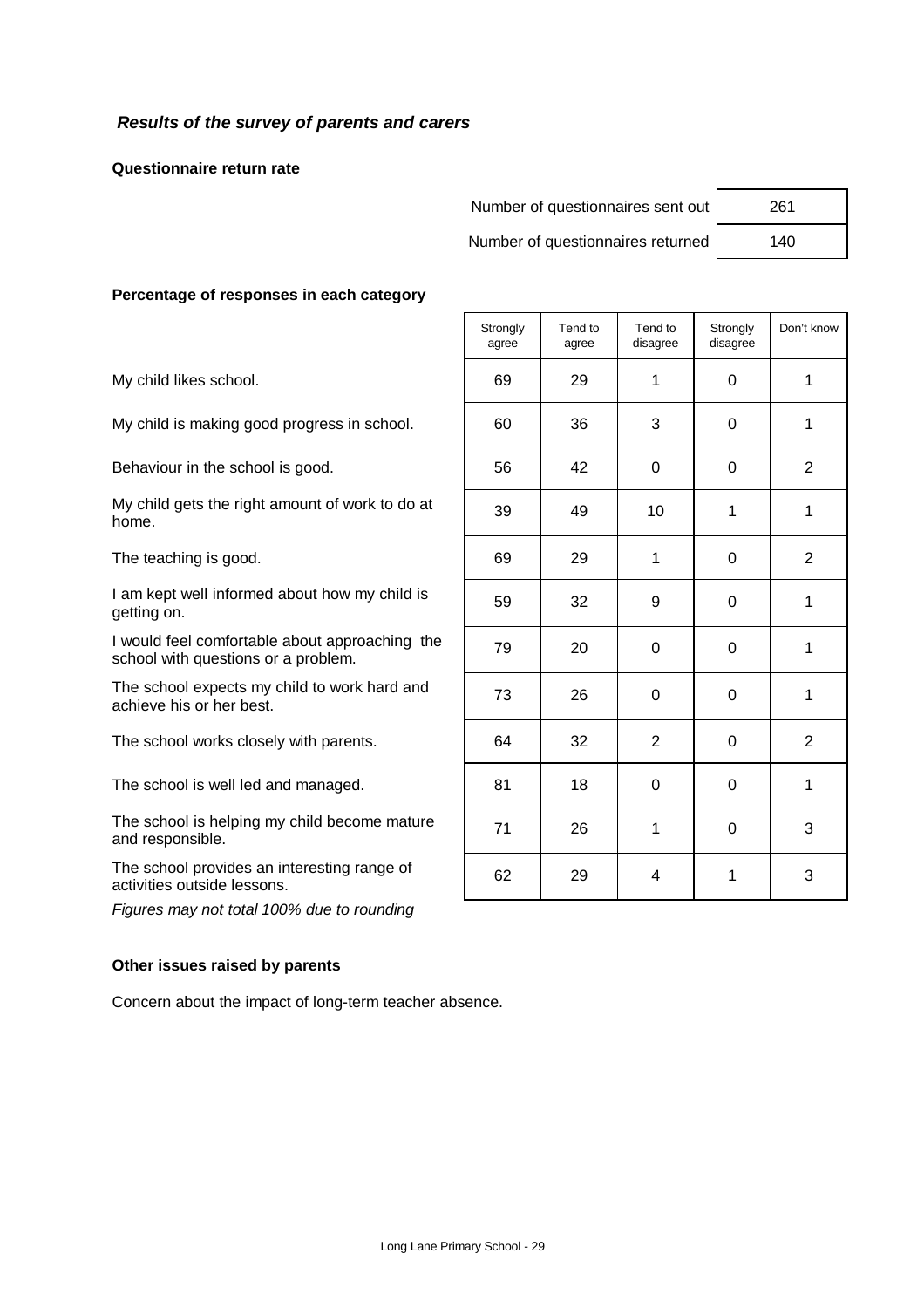# **PART D: THE STANDARDS AND QUALITY OF TEACHING IN AREAS OF THE CURRICULUM, SUBJECTS AND COURSES**

# **AREAS OF LEARNING FOR CHILDREN UNDER FIVE**

- 71. The school usually admits small numbers of children under five when it has room in its youngest class. Until January this year, these children joined a class containing a mix of Reception and Year 1 pupils. When the school received government funding to reduce class sizes in Key Stage 1 this January, it formed a separate Reception class of ten children which included four who were under five for a short time. During the inspection, all pupils had been five for at least three months; it was, therefore, not possible to judge the achievements and teaching of the under-fives directly. Evidence of provision for under-fives was gathered from talking to teachers and members of the management team and from looking at the school's policies, planning documents and pupil records. Comments below relating to each area of learning focus on the pupils who have very recently reached their fifth birthday.
- 72. Provision is considered to be satisfactory overall but with significant weaknesses caused by the quality of accommodation available. There is a satisfactory, newly-designed curriculum for children under five, based on the foundation curriculum that will be introduced nationally at the end of this academic year. This is an improvement on previous provision when children under five in the mixed Reception/Year 1 class followed a modified Key Stage 1 curriculum. However, the national recommendations for physical development are not yet followed. Children follow the Reception year curriculum specified in the national numeracy and literacy frameworks, the local Agreed Syllabus for religious education and the school's physical education and music schemes of work. Teachers quickly establish individual strengths and weaknesses, both through observation and by talking to parents, and plan their teaching accordingly. The statutory baseline assessments are carried out during the children's first term of full-time attendance and future lessons and individual targets are planned based on achievement in them. Results of these assessments show children start school with above average skills in language and mathematics and in their personal and social development. Consequently, when they start their statutory education, their attainments are above what is expected for their age in these areas of learning.
- 73. The leadership and management of under-fives is broadly satisfactory. As these children have historically been few in number and have joined Key Stage 1 classes, their management has been included within the Key Stage 1 co-ordinator's remit. She has given good support to the two new part-time teachers to set up the separate Reception class with its own curriculum. These teachers are experienced and have a good understanding of the needs of the age group. However, insufficient longer-term planning is taking place to decide how the foundation curriculum, which will be introduced nationally in September, can be effectively carried out or to assigning a co-ordinator to manage it.
- 74. The school did its best to establish an extra early years class but the only room available is unsuitable. It is too small to work within the style accepted as good practice for young children. There is insufficient floor space for a computer, to set up tabletop displays, for sand and water trays, painting easels, creative play and musical areas and no access to a safe outside play area. Pupils are restricted in what they can do within the cramped space. Toilets are too far away, through other classrooms, and there is no extra adult help immediately available. Consequently, the teachers are unable to provide adequate supervision of toilet visits.

## Personal and social development

75. The very small room results in pupils quickly learning how to work and play together very well and consequently they build up very good relationships with each other and their teachers which gives them confidence to ask and answer questions. They have to take care not to disturb structured play activities when moving round and to be quiet and considerate when others are concentrating. Pupils working on individual tasks connected with mathematics and literacy acquire very good concentration skills, as they have to work in a confined space with different activities going on close by. Because there are very few pupils, teachers constantly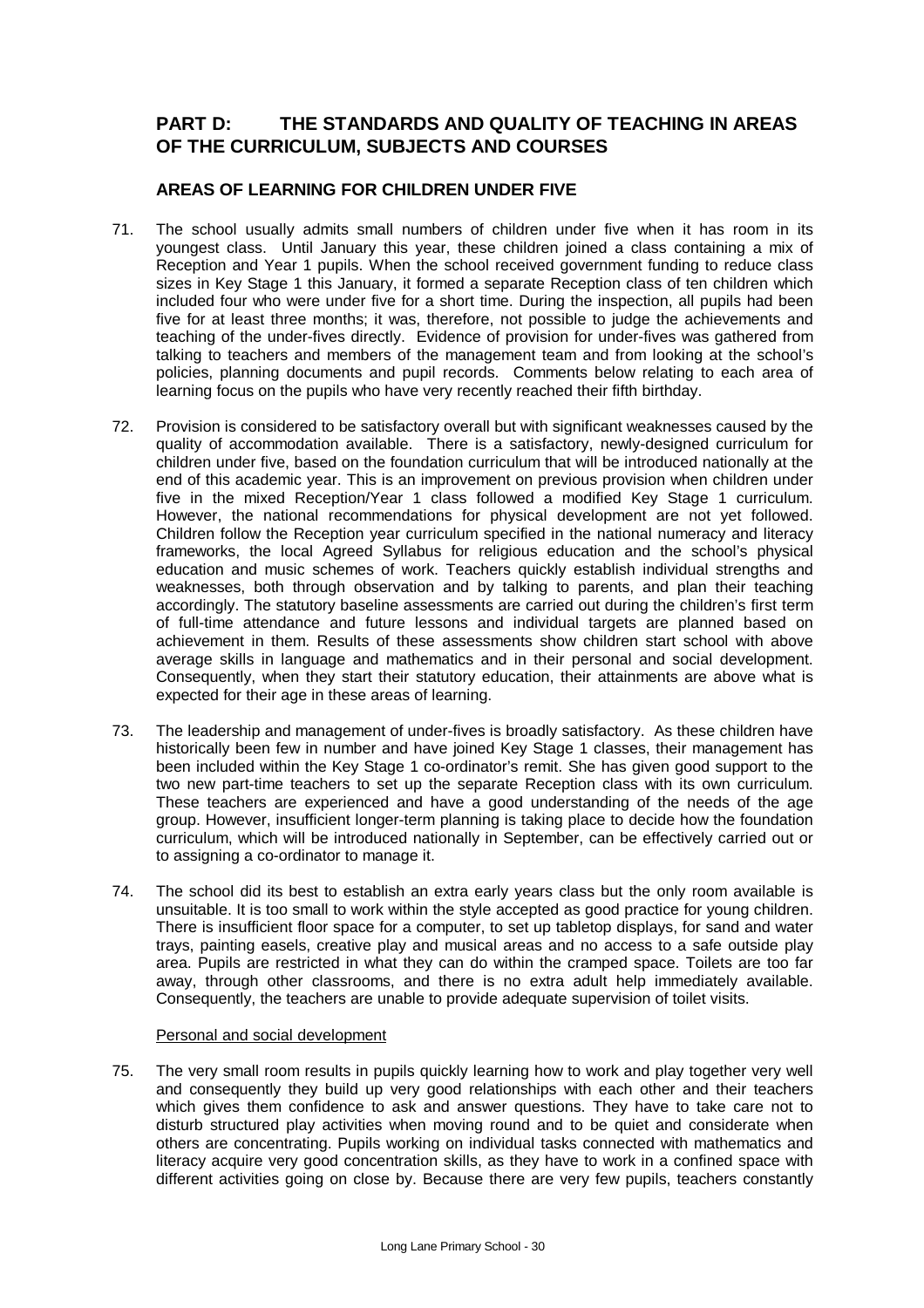monitor individual development and automatically promote the most appropriate behaviour and attitudes. In circle time, pupils confidently talk about their feelings and what things are special to them and respect other children's opinions. Pupils quickly become independent when visiting the toilet and moving round the school as teachers cannot leave the class to help them. They behave sensibly, despite the boys' toilet being out of sight and through another classroom.

#### Language and literacy

76. Standards in language and literacy are above those found nationally for five-year-olds. Pupils develop effective speaking and listening skills. They develop their pre-reading skills well through the varied opportunities provided. They follow the National Literacy Strategy Programme of Study for Reception classes and learn their sounds well through the school's phonic programme. Good attention is also paid to learning the shape of the words they will find in their reading books. This combines to provide a good basis for starting to read independently which is well extended by taking books home to share with parents and, when they are ready, to embark on the school's reading scheme. Basic writing skills develop rapidly.

#### Mathematical development

77. Achievement in mathematics is above the nationally expected standards. Pupils follow the National Numeracy Programme of Study for Reception classes. They know the names of the most common two-dimensional shapes and can explain differences between them. They understand mathematical language such as 'taller', 'shorter' and 'wider' and can apply this to objects in the room. By five, most pupils understand how to add and subtract to ten and write their numbers correctly.

#### Knowledge and understanding of the world

78. Pupils generally demonstrate a good general knowledge of the world about them and their attainment by five is above expected levels. They comment on their local environment and on places they have visited for holidays. They know, for example, that different weather has an effect on humans and animals and that extremes of temperatures can be dangerous and need special clothes and protection. They know stories that illustrate this, such as 'The Sun and the Wind' and the Bible story of 'Noah's Ark'.

## Physical development

79. The curriculum for physical development is barely satisfactory. Much of it is limited to the two hall sessions assigned to the Reception class each week and the cramped classroom conditions prevent free movement. The school has not fully recognised the needs of pupils under five as a special key stage with specific needs as outlined in the national guidelines. Consequently, this area of the curriculum has not been sufficiently considered. There is a lack of provision for outdoor play and learning. Within the classroom, pupils manipulate construction toys and use scissors regularly to develop their small hand muscles.

## Creative development

80. There are limited opportunities for creative development associated with the lack of space. However, teachers plan a satisfactory range of activities. During dance lessons, pupils express their feelings and portray imaginary characters though music. They create patterns by blowing paint across paper, use card and coloured plastic to make sunglasses and make self-portraits using tissue paper and other collage materials.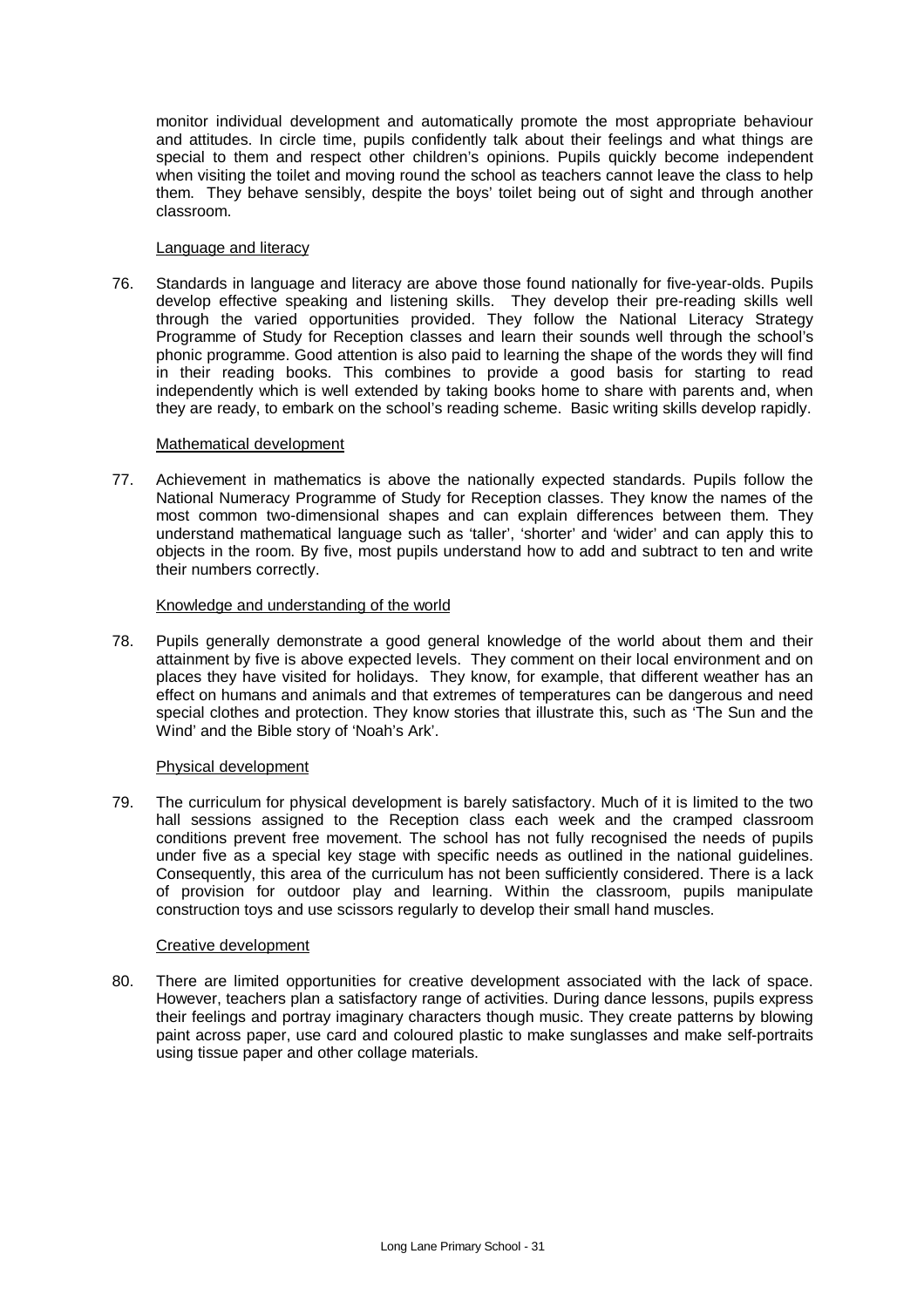## **ENGLISH**

- 81. Pupils enter Key Stage 1 at the age of five with levels of attainment in English which are above average. At the beginning of Key Stage 2, numbers are increased by a further intake from the nearby infant school whose standards recently have risen to be in line with national expectations. In the 1999 National Curriculum tests, standards of attainment at the end of both key stages were well above the national average and well above the standards achieved by similar schools. The percentage of pupils achieving the higher levels (Levels 3 and 5) was also well above the national average in both key stages. The previous inspection found standards to be similar to the national average by the end of each key stage. Since then the performance of pupils in English national tests has continued to improve at a rate well above the national average. There has been little significant difference in the attainment of boys and girls in this subject over the past four years. Inspection judgements are that standards by the end of Key Stage 1 and Key Stage 2 are above average. The 1999 group in Year 6 benefited from the addition of an extra teacher and increased support assistant hours, which it has not been possible to maintain this year.
- 82. Attainment in speaking and listening is above national expectations in both key stages. The youngest pupils in Key Stage 1 benefit from being in a very small class where all have the opportunity to talk to the teacher and other pupils about every aspect of their work. Their listening skills enable them to carry out the instructions for activities confidently and to absorb what they are taught. As they progress through Key Stage 1, pupils' confidence increases. They know that their contributions will be valued by their teachers so have no fear in expressing their thoughts and ideas. They speak clearly and make full use of specialist subject vocabulary. In Year 1, pupils use words like 'illustrations' and 'speech marks' when discussing their class text. They show considerable empathy with characters in the book when expressing what they may be thinking. By the end of the key stage, pupils are able to expand on their answers and justify their opinions, as when making notes and considering which words they could eliminate from a sentence: ' After (whales) dive, we don't need into the ocean; they wouldn't dive into sand!' By the end of Key Stage 2, pupils are articulate and have a wide and expressive vocabulary. They are attentive and focus thoughtfully on what is being said by adults and other pupils. In discussions they are able to share opinions and to give reasons for their views. Pupils can give sensible advice to each other and agree on actions, as when searching for websites on the computer. They ask appropriate questions to develop their ideas. Most can explain the meanings of different words, with reference to their own and others' experience. They make very good use of specialist vocabulary, for example, when explaining in scientific terms why we need trees. They are becoming increasingly proficient at adapting their language for different purposes as when considering questions of personal interest and making an argument for them. Pupils' participation in services, assemblies and school shows makes an effective contribution to their confidence and experience in speaking for an audience.
- 83. Standards in reading are above the national average at the end of both key stages and pupils' progress is well supported by regular reading at home. Pupils develop an early interest in and love of books. In Key Stage 1, they gain confidence in word recognition and take obvious enjoyment from shared reading. They are motivated by the quality of the big books used in the literacy hour. They develop their phonic skills and are able to use illustrations and clues in the text to assist their reading of new material. Pupils show good understanding of what they read. They are able to identify the main points in a given piece of text. They can talk about favourite stories and predict what might happen in new ones. They understand the terms 'title', 'fiction' and 'non-fiction' and can use them appropriately. Pupils know the purpose of the contents page and how to use it. However, few pupils are able to name any authors and have little understanding of how to find specific books in the library. This partly reflects the lack of access to the school libraries caused by the constraints of the accommodation. By the end of Key Stage 2, pupils show a good understanding of a wide range of texts. They make informed choices of books to read, based on their own interests and their experience of different authors. They have a good understanding of significant ideas, themes and events in a story. Most read fluently and expressively with a good regard for punctuation. Pupils can distinguish between fact and opinion and are beginning to identify the particular vocabulary which makes a piece of text more effective and powerful. They use a variety of sources, including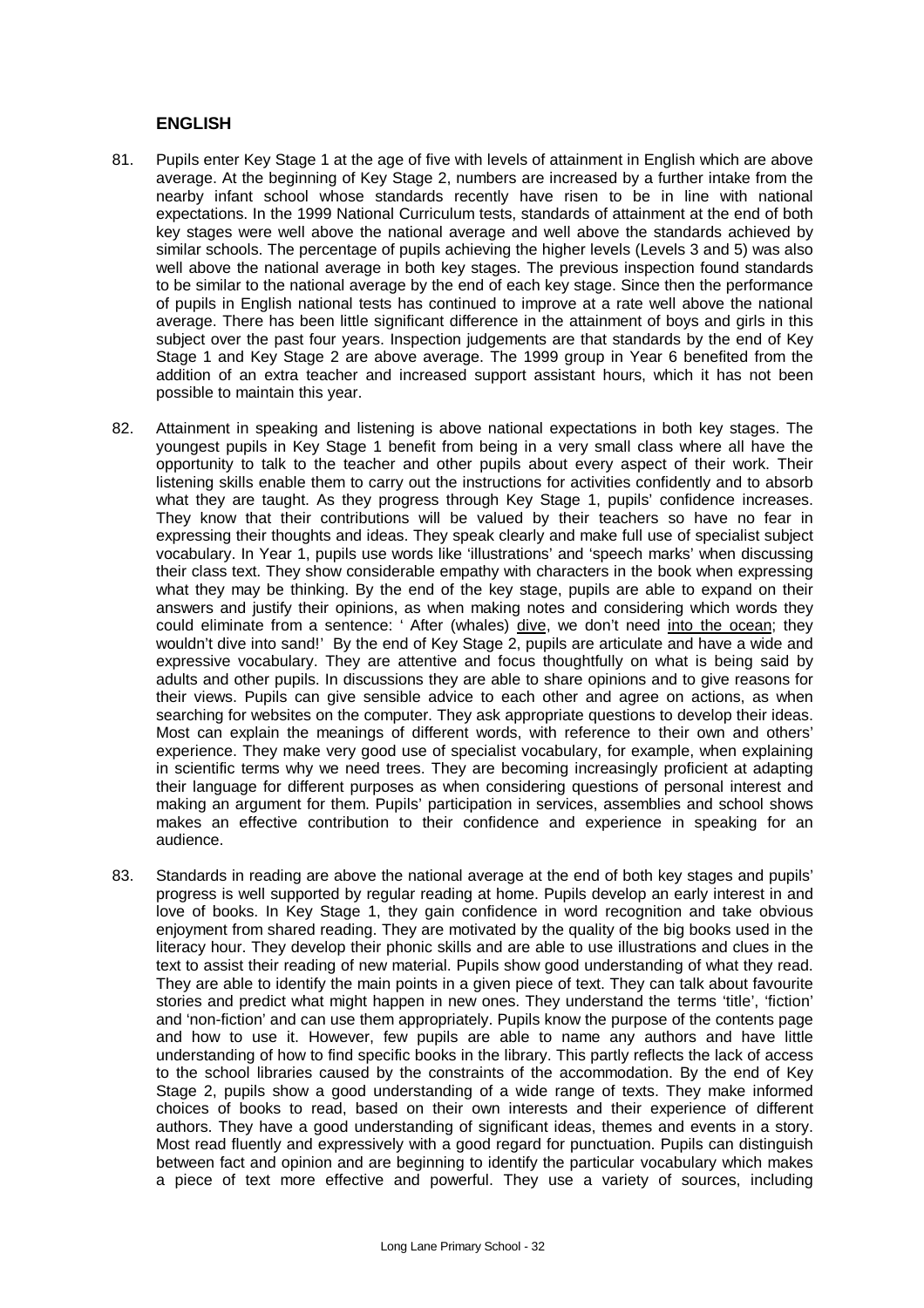information technology, to discover more about particular topics. Pupils' dictionary skills are well developed and are used to good effect in other subjects, as when looking up the meanings of mathematical terms for shapes.

- 84. Pupils' attainment in writing is above the national average by the end of both key stages. Throughout the school, pupils make good progress both in lessons and over time. From their early days in school, pupils begin to develop a neat style of handwriting, with well-formed letters and attention to the overall presentation of their work. Younger pupils understand the relevance of lists and make their own, for example, to show what they would put in their sandwich. Pupils in Year 1 begin to join their writing. They are able to write from another's perspective. They choose interesting vocabulary and develop their ideas well into a logical sequence of sentences. By the end of Key Stage 1, pupils' spelling is accurate or at least logical. They are able to use capital letters and full stops with increasing accuracy. Pupils use different forms of writing as when labelling their diagrams in science and in design and technology, writing instructions for crossing the road and writing a blurb to inform others about a book they have read. In Key Stage 2, pupils develop their grammatical awareness and use their understanding of the different parts of speech to make their own writing more varied and interesting. Regular tests make them confident spellers, able to recognise patterns and predict with increasing accuracy. They use note-taking as a strategy for recording their ideas and expand those notes effectively to inform their writing. Pupils vary their vocabulary and choose their words carefully to convey meaning clearly in a range of forms. They use different genres as models for their writing, as when listening to a song and devising an appropriate ending to the story being told. They produce persuasive arguments for something they believe in strongly. Pupils' standards of creative writing are high and they use their skill effectively to support their other subjects. In history, for example, they produce high quality writing which reflects Greek myths or which informs the reader through a report on ragged schools. Information technology is used well to draft, edit, illustrate and present writing.
- 85. Pupils have positive attitudes towards this subject and behave very well. They are attentive and involve themselves in their lessons, engaging fully in discussions and listening to others' points of view. They value each others' efforts and independently express their appreciation of what others achieve. Pupils use their previous knowledge and experience effectively and work hard to fulfil their teachers' expectations. They settle quickly to their tasks and maintain their concentration.
- 86. The quality of teaching is good overall with teaching being very good or better in nearly half of the lessons seen. Teachers have a very good understanding of the National Literacy Strategy and plan their lessons thoroughly. Resources are well prepared and used effectively to promote learning. Efficient classroom routines mean that pupils feel secure and aware of expectations. Pupils are very well managed, enabling them to settle promptly to their tasks. Good links with previous learning mean that pupils build successfully on what they know and extend their understanding. Teachers make progressive demands and challenge pupils to extend their thinking and achieve higher standards. Extra adults in the classroom are usually managed effectively so that they make a very positive contribution to pupils' learning opportunities. Occasionally, however, learning support assistants do not make the most effective use of their time in the introductions to lessons. Teachers' own use of language assumes a maturity of understanding to which pupils respond; the inclusion of specialist terms results in pupils using them too. Particularly high standards of teaching are characterised by the creation of a very positive ethos within the classroom. Pupils are made to feel part of a shared learning experience where everyone's contribution is valued. Very effective and varied strategies are used for holding pupils' attention, as when hiding some words in the text under stickers and encouraging pupils to think what they could be. The lesson's learning objectives are shared with the pupils so that they feel very involved in their own learning. Lessons proceed at a good pace so that no time is wasted. Where teaching is not so effective, explanations are unclear so that pupils are unsure what is expected of them. The indiscriminate use of praise occasionally tends to reinforce mediocrity and does not extend pupils' understanding or help them to achieve higher standards. Homework assignments make an effective contribution to pupils' progress.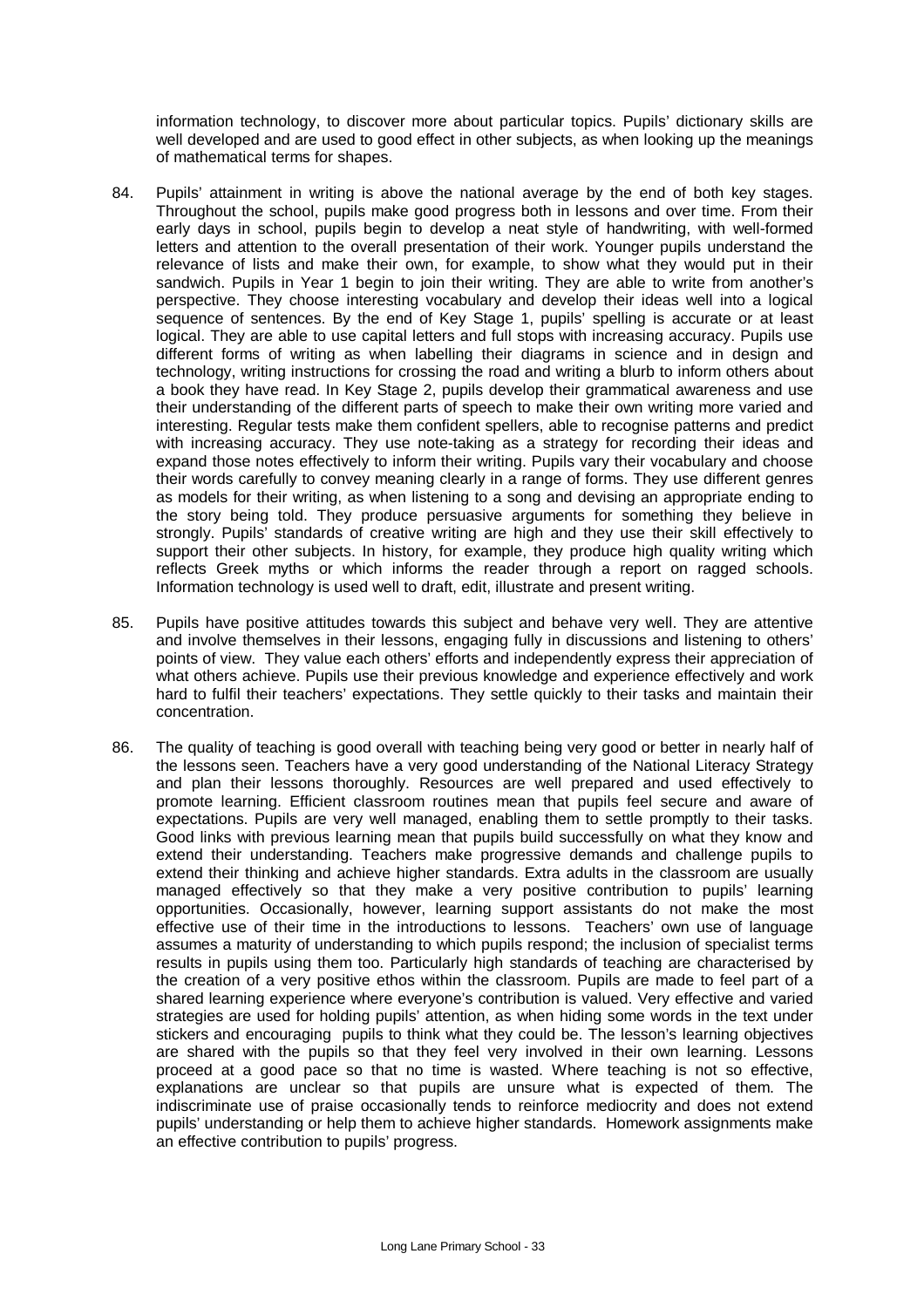87. The introduction of the daily literacy hour is making a very positive contribution to pupils' learning opportunities. Planning is done in accordance with the National Literacy Strategy and units of work drawn up from it in year group teams. There is also a scheme of work for speaking and listening which ensures that this aspect is not neglected. Additional Literacy Strategy sessions extend pupils' opportunities to improve standards, although their delivery varies in quality and is not yet being monitored. Assessment is regular and combines ongoing school testing with standardised tests. Results give a clear indication of pupils' progress as they move through the school and this is reinforced by individual portfolios of pupils' work samples. Assessment is used to set school targets for the end-of-key-stage tests but is not yet used effectively to guide individual target setting which will involve pupils in raising their own standards. Resources are good and are well organised. Accommodation deficiencies mean that pupils do not make full use of the library facilities and their library skills, particularly those of younger pupils, suffer accordingly. There is a lack of emphasis in the resources on the portrayal of Britain as a multicultural society. This subject benefits from strong leadership and ongoing improvement in the monitoring of its content and delivery. The governors are very involved in this.

## **MATHEMATICS**

- 88. When they start Key Stage 1, pupils' achievements are slightly above those found nationally which is confirmed by the local educational authority baseline testing during the first half term. In the 1999 national tests, Key Stage 1 pupils exceeded national expectations, with nearly all pupils achieving the expected level for their age and about a fifth achieving a higher level. This is comparable to standards achieved in similar schools. During the inspection it was observed that the vast majority of pupils are again achieving the expected Level 2 but few pupils are attaining Level 3 as they are not receiving specific teaching to enable them to do so. In the last four years there has been a trend for boys to achieve well above the national average and for girls to achieve well below it at Key Stage 1. Key Stage 1 pupils are joined by pupils from the nearby infant school at the start of Key Stage 2 and, in recent years, the attainment of this group has been close to, but marginally below, the national average. Currently, standards at the end of Key Stage 2 are in line with national averages. This maintains the standards achieved in the 1999 end-of-key-stage tests and at the time of the previous report. However, these standards are below average when compared with similar schools. The 1999 results reflected a significant increase in standards over the previous year when twenty-six per cent fewer pupils achieved this level, although pupils still achieve less well in mathematics than in English and science.
- 89. Pupils are acquiring knowledge and understanding of mathematics, and especially of the number system, at a good rate. The good standards being achieved in lessons because of the increased focus on mathematics and changes in the way it is taught have not yet had time to accumulate year-on-year to raise standards overall at end of Key Stage 2. At the end of Key Stage 1 pupils have a secure understanding of number for their age. For example, they know how to add on 9 or 11 by adding ten and adjusting the answer. By the end of Key Stage 2, pupils have progressed to use formulae to work out the area of a square when the perimeter is known. They make satisfactory progress in other areas and use calculators when it is sensible to do so. Pupils do not routinely learn how to use computer programs as part of their mathematics as the school has not yet fully developed this area. However, pupils in some Key Stage 2 classes competently enter collected data and produce various types of mathematical graphs and charts. Pupils acquire a good mathematical vocabulary, through the emphasis placed on this in the new strategy and also through using the mathematical dictionaries. Pupils on the school's special needs register make satisfactory gains in learning and are often supported by support assistants and placed in small groups. However, special needs in mathematics are not identified and assessed as well as they are for literacy and consequently are largely unrecognised. In Years 3, 4 and 5, girls are learning at a slower rate than the boys and the lower sets contain a significantly larger proportion of girls than boys.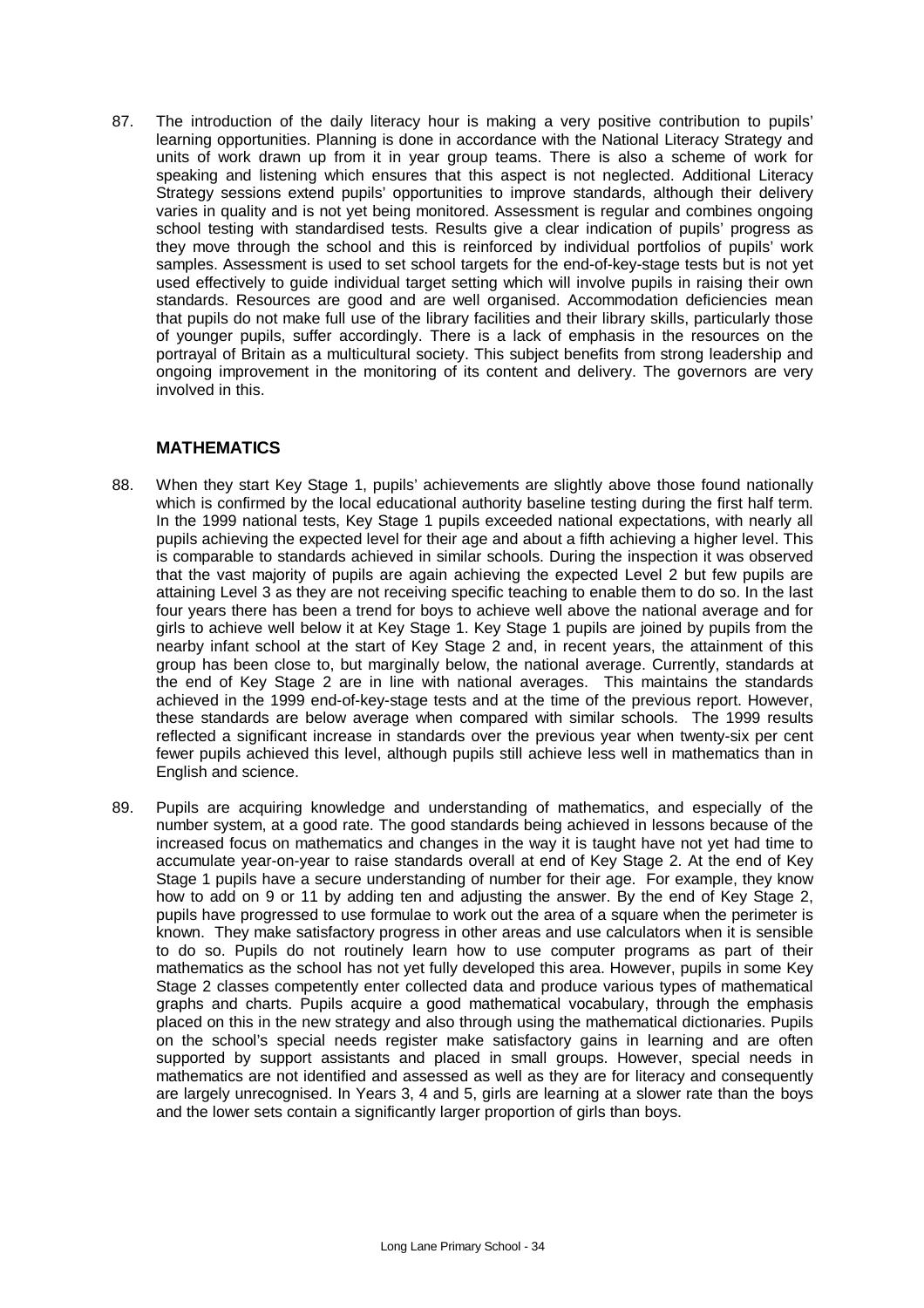- 90. Pupils' standards of behaviour and their attitudes to learning are good. In Years 1, 5 and 6 where teaching is very good, pupils become so interested in what they are learning that concentration levels are high and behaviour is exemplary which results in very good standards being achieved. Higher attaining pupils in Year 2 sometimes lack concentration as they are insufficiently challenged and consequently do not learn as much as they could. In Year 5, the girls in the lower set are noticeably less motivated and enthusiastic about mathematics, although they behave well. Pupils' relationships with each other and their teachers are very good which has a positive impact on their learning. The majority of pupils meet challenges very well, persevere and are pleased when they get the correct answer. They confidently describe how they arrive at answers and ask for help when needed. Throughout the school, pupils work well collaboratively, complete their homework assignments on time and take pride in presenting their work neatly in their exercise books. However, few pupils know how to raise their achievement level, as they do not discuss this systematically with teachers or have regular, manageable targets set for them to achieve. Pupils work hard during the whole-class start to the lessons. However, some find it difficult to work well independently during the middle part of the lesson when their teacher's focus is elsewhere and therefore they make fewer gains in their learning.
- 91. Teaching is good, resulting in good levels of learning by pupils. This is an improvement from the previous inspection when standards were satisfactory. Of the lessons seen during the inspection, approximately a quarter were satisfactory, a quarter very good and half were good. Teaching is a little better overall at Key Stage 2 than at Key Stage 1. Very good teaching was seen in several lessons. In these lessons, the enthusiasm of teachers for the subject communicated itself to the pupils, the pace was brisk and the work was very challenging. Consequently, pupils worked very hard and made very good progress. In addition, resources were used well to stimulate pupils. For example, in Year 5, the overhead projector was used well to project a transparent calculator to the white-board for demonstration. In Year 6, a video was used as a basis for the revision lesson and the teacher prepared the class well beforehand so pupils would get as much benefit as possible from it. In Year 1, a large 100 square had some numbers covered to help pupils learn place value and recognise the pattern of adding on ten. Every teacher's knowledge of mathematics and the requirements of the national numeracy framework are good, resulting in purposeful, well-focused lessons. They know how to teach the basic skills well, give clear explanations and place a good emphasis on developing pupils' mental strategies. Teachers plan the structure of their lessons well, usually basing this on the format suggested by the numeracy framework and their knowledge of pupils' previous achievements. Work is planned well across year groups for consistency and to meet the needs of pupils of differing abilities. However there are exceptions. For example, in Year 2, there is insufficient planning to raise the standard of the more able pupils and, in the booster group, work is pitched at too high a level at times and consequently pupils make insufficient progress. The use of learning assistants is well directed to support the needs of lower achieving groups of pupils. Teachers assess what pupils know through regular testing, marking and questioning in lessons. However, except in the higher sets in Years 4 and 5, teachers do not set individual targets which are discussed or written in books to enable pupils to know how to improve or take some responsibility for their own learning. All teachers set regular homework that extends classroom learning.
- 92. There is a satisfactory use of numeracy across the curriculum and opportunities for pupils to apply their mathematical learning in other subjects, especially in science. For example, pupils use calculators in Year 5 to calculate the relative sizes of the sun, earth and moon from their diameters. In literacy lessons, teachers use examples from the studied text to extend mathematics, as in Year 2 where pupils compare the length of different types of whales in their non-fiction text. However, the use of mathematics in other subjects is not planned routinely into the schemes of work.
- 93. The leadership and management of mathematics are very good and this has been a significant factor in raising standards and enthusiasm for mathematics. The ability of the co-ordinator is recognised by the local authority which is seconding her for one day each week to other schools to spread good practice. The extensive monitoring of lessons by the headteacher, coordinator and governors has brought about an improvement in the quality of teaching. The curriculum has been improved since the last inspection by adopting the national numeracy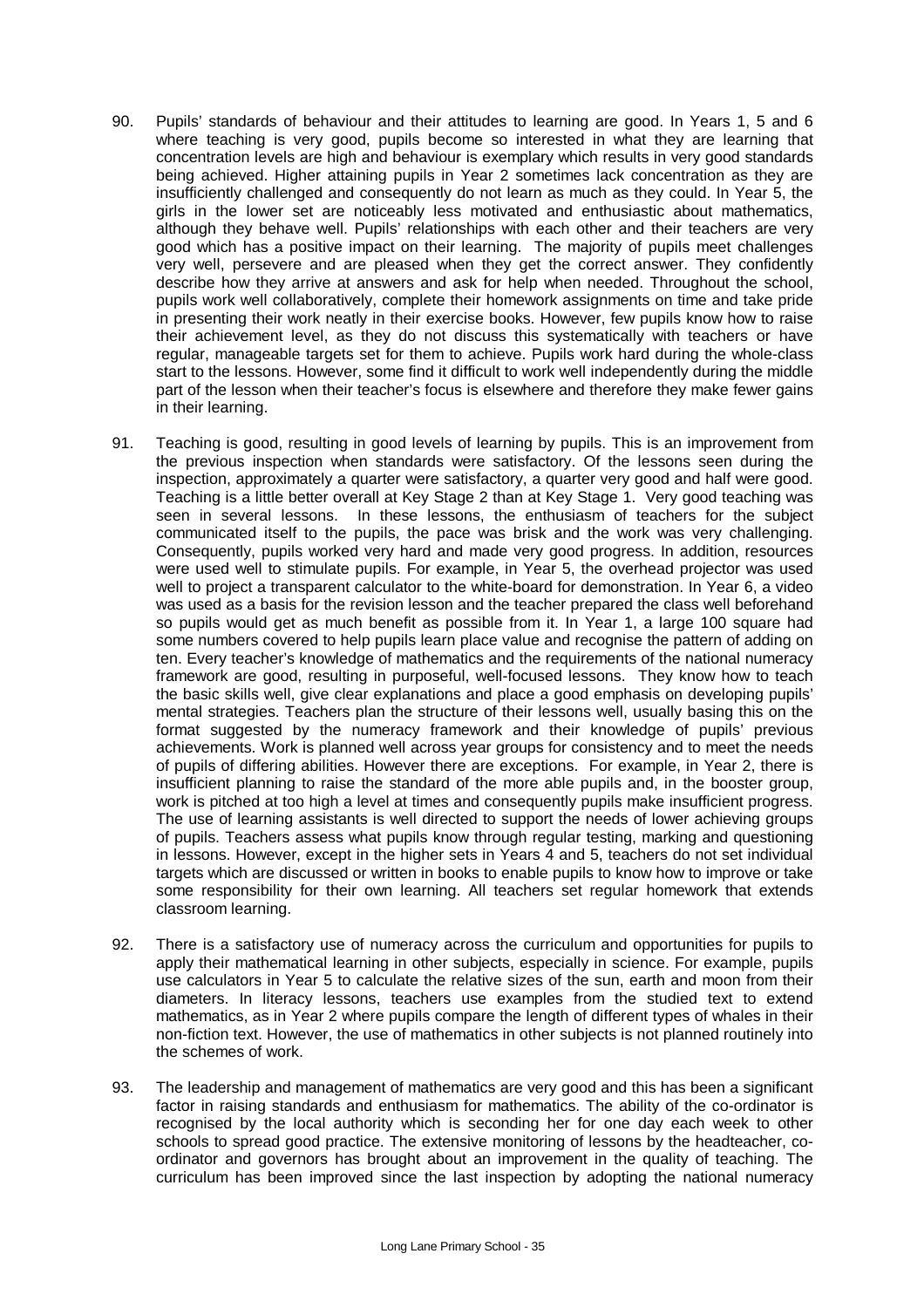framework and planning daily lesson objectives based on its key elements. The school now has its own scheme of work, which is an improvement since the last inspection. Results of standardised tests in Key Stage 2 are evaluated and the curriculum is subsequently modified to place extra emphasis on weaker areas such as the practical skills of accurate measurement and use of correct mathematical vocabulary. The co-ordinator has held professional development sessions for all teachers and learning support assistants connected with implementing the numeracy strategy. A comprehensive homework pack has been developed which, together with two evening workshops, has informed parents how best to help their children. However, the school does not fully utilise the data available to it from test results in order to raise standards. For example, it is used insufficiently to set long-term targets for individual pupils and track their development over their whole school life or to monitor the difference in achievement and progress between girls and boys. The co-ordinator plans to extend her focus to Key Stage 1, analysing results, raising standards of the more able and addressing the reasons why boys are consistently outperforming girls. The identification of pupils with special educational needs for mathematics is underdeveloped and the use of information technology within mathematics has not yet been fully explored.

## **SCIENCE**

- 94. The 1999 teacher assessments showed very high attainment at the end of Key Stage 1, based on the number achieving Level 2, but with a below average proportion of pupils achieving the higher Level 3. The percentage of pupils gaining both the expected Level 4 and the higher level 5 in the assessments of 11-year-olds was well above the national average. Pupils' attainment based on test results was above average both when compared to similar schools and in terms of the trend over time. Boys have done a little better in tests than girls over the past four years.
- 95. The attainment of current pupils in the final years of both key stages is above average. However, while a high proportion of pupils in Key Stage 1 achieve the expected Level 2, few reach Level 3. Younger pupils in Key Stage 1 show well-developed understanding of plants. They talk about different parts of plants, explaining what they observe. Higher attaining pupils know that plants come from seeds. Many can use a magnifying glass sensibly and record their observations. Older pupils in Key Stage 1 show a developing concept of fair testing, though they were unsure of how to record the results of their experiments in a lesson which focused on what seeds need to grow. By the age of 11, most pupils demonstrate a well-developed knowledge and understanding of scientific fact. This was seen in a revision lesson about materials and their properties when pupils talked confidently about the classification of materials and reversible and irreversible changes. Younger pupils in Key Stage 2 know the medium that plants grow best in. Pupils in Years 4 and 5 understand how people benefit from oxygen produced by plants and the features and size relationships of different planets.
- 96. Pupils throughout school are enthusiastic in their science lessons and show very good levels of involvement. They participate in investigative activities, using materials and equipment with care and confidence. Many offer to answer questions and contribute to discussions. Most pupils are very well behaved and show high levels of co-operation.
- 97. Teaching is good overall. The quality of teaching in lessons observed was mostly satisfactory and sometimes very good in Key Stage 1 and was good and sometimes very good in Key Stage 2. This had a positive impact on pupils' learning which similarly ranged from satisfactory to very good in Key Stage 1 and good to very good in Key Stage 2. Most effective teaching is characterised by good subject knowledge, careful planning, effective questioning, the imaginative use of resources and sensitive management of pupils. These features contributed to well paced lessons and pupils being offered enhanced opportunities for inquiry – issues for improvement raised in the previous inspection report. Investigative science is now integrated into study units. Pupils apply themselves fully to the learning process, making good progress in lessons and over time in developing scientific concepts and learning appropriate vocabulary. No significant gender difference was observed in pupils' learning. Pupils with special educational needs and pupils from ethnic minority groups make similar progress to their peers in relation to their prior attainment.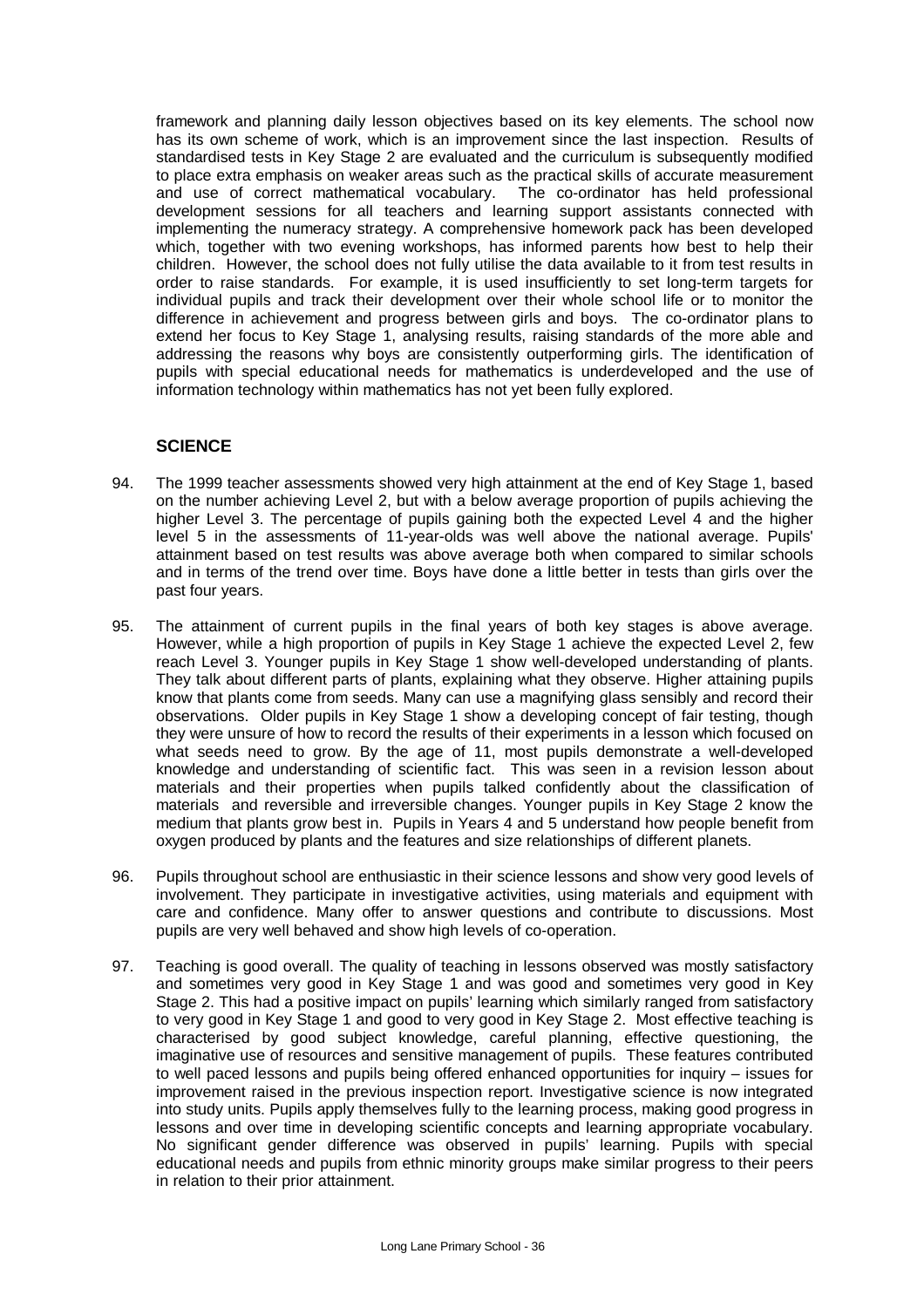98. The school has adopted the national scheme of work. Science has strong cross-curricular links with literacy and numeracy. Resources are satisfactory and used well, though not easily accessible due to the constraints of the building. Formal procedures for monitoring the teaching and learning of science across key stages are not fully in place - an issue raised by the previous inspection which has not been fully resolved. The co-ordinator is aware of this and has submitted a bid for resources to enable him to monitor and evaluate practice throughout school. It is anticipated that this will lead to appropriate steps being taken to raise standards, particularly of the high attainers in Key Stage 1.

## **INFORMATION TECHNOLOGY**

- 99. Standards of attainment are broadly in line with those expected nationally by the end of Key Stage 1 and above expectations by the end of Key Stage 2. The school has maintained the standards identified in the previous inspection report.
- 100. Pupils achieve satisfactory progress in Key Stage 1. By the age of seven, they use wordprocessing programs to type and edit text without adult help. They compose pictures on the computer using a 'painting' program and create an imaginary town simulation to support their geography topic. By the end of Year 2, they know how to give instructions to a programmable robot to control its movements. They do not, however, have sufficient experience of how computers handle data to make charts or graphs and, in this respect, do not completely fulfil the requirements of the Programme of Study for Key Stage 1.
- 101. Pupils' achievements in Key Stage 2 are good. By the end of the key stage, they manipulate text rapidly and many are using several fingers of each hand to aid their typing speed. They easily change features such as font, size and colour in their work. Graphics programs are confidently used to combine with text to illustrate and enhance research work in subjects such as geography and history. Pupils construct spreadsheets and databases linked to mathematics work and present their findings in different forms such as block graphs and three-dimensional pie charts. Computer simulations are used to practise scenarios which require decision making and problem solving. They use on-screen control language to give instructions to a computer, for example using Logo programs, and almost all in Year 6 have taken the opportunity to visit the local technology college to experience advanced systems of external control and monitoring. Pupils are knowledgeable about the application of information and communication technology in settings such as shops, banks and industry. All have experience of using the Internet and e-mail and often make practical use of this to research homework with some sending it to their teacher at school. They use video conferencing to speak to pupils in another school and digital cameras to record aspects of their work. A strength of the school is the fluency with which so many pupils in this key stage use many aspects of information technology independently to support their work in a range of subjects.
- 102. Pupils in both key stages are enthusiastic about their work. They behave well in lessons and co-operate when sharing equipment. They willingly help each other to improve and to gain independence and confidently ask questions of their teachers.
- 103. Teaching is sound in Key Stage 1 and good in Key Stage 2. Teachers' levels of subject knowledge vary considerably but most are appropriate for the age group they teach and several staff are very skilled. Lesson plans are clear and increasingly based on national guidance. Opportunities to practise skills are built into work in several subjects, giving pupils meaningful activities to apply their knowledge. The pace of lessons is brisk and keeps pupils interested. There is a good balance of teaching, explanation and practical activity. Pupils are managed well and respond to the calm, caring approach of teachers. Good use is made of resources. The school has no space to provide a dedicated computer room but makes effective use of a library area with large screen facilities for whole-class lessons, albeit in a very cramped situation. Hardware and software are of high quality and the school makes considerable attempts to keep resources up-to-date. Resources such as tape players, keyboards and video are readily available and confidently used by pupils. A permanent Internet link has been established with support from a local company which gives immediate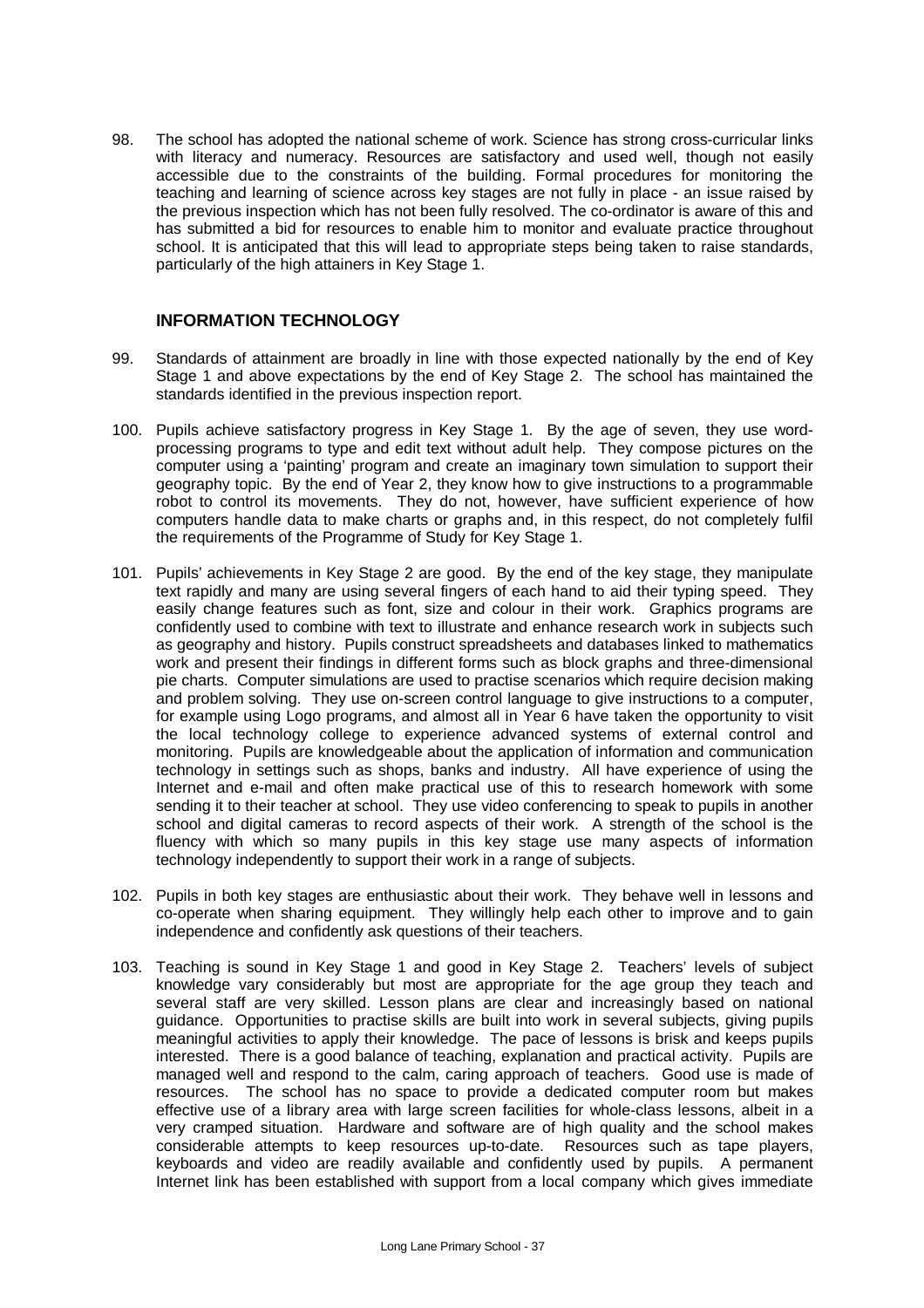and efficient access to websites and e-mail. Computers in classrooms are used well. Homework assignments for older pupils are often used to practise and extend skills and the school tries to give extra support to pupils who do not have access to computers at home. The library has a scanning system which is operated by pupils on an electronic card system.

104. The management of the subject is shared competently by three members of staff who support their colleagues well. There is a good long-term plan for development. Training is given and useful links maintained with the local secondary college which give access to additional expertise and advanced resources. The next area planned for improvement is the ongoing assessment of pupils' skills and progress. This is currently unsatisfactory and rightly identified by the school as an area for development. The school has ordered materials to support this initiative. The school rightly prides itself on trying to establish links with children in other countries through its work. It has contacts with Finland and Greece through a European Union Internet project and intends to extend this to promote pupils' understanding of and links with other cultures.

# **RELIGIOUS EDUCATION**

- 105. Pupils' attainment in religious education at the end of both key stages is in line with the expectations of the local Agreed Syllabus. The majority of pupils in Key Stage 1 demonstrate a developing awareness and understanding of Bible stories. In a lesson dealing with the story of the Good Samaritan, high attaining seven-year-olds were able to suggest ideas for their 'Rules of Life' book. During a discussion, pupils talked about religious and other celebrations relating to Christianity and some other religions, such as the Chinese New Year. Most pupils in Key Stage 2 demonstrate an understanding of concepts relating to signs, symbols and worship. Older pupils know what makes a symbol effective; they were observed dealing with the concept in a secular way rather than in a specific religious context in an introductory session to the topic. Other pupils have begun to explore the concept of worshipping a deity while talking about why they admire 'special people' and what effect it has on them. Some have had opportunities to learn about Ancient Egyptian gods and goddesses in the context of history. Many pupils throughout school have started to use appropriate vocabulary in contributing to discussion, though they show a limited understanding of the deeper meanings relating to major world faiths.
- 106. Pupils' progress is satisfactory in both key stages. They respond positively in lessons and assemblies. They are well motivated and eager to contribute to discussion and participate in enacting religious stories. They demonstrate high standards of behaviour.
- 107. Evidence from lessons, pupils' work and discussions about their achievements indicate that teaching is satisfactory overall. In the lessons seen, the quality of teaching was good in Key Stage 1 while it was satisfactory and sometimes good in Key Stage 2. Teachers' secure subject knowledge enhances pupils' participation while enabling them to check their understanding through effective questioning. They manage pupils well. This has a positive impact on pupils' learning which varies from satisfactory to very good. Teaching is, however, generally based on an oral approach, leading to insufficient recording of pupils' ideas.
- 108. The programme of religious education has recently been reviewed and is consistent with the local Agreed Syllabus. It is enriched by assembly themes, collective worship and the programme of activities for personal and social education. It has strong cross-curricular links with subjects such as geography. There are sufficient resources and the subject makes a valuable contribution to pupils' spiritual, moral, social and cultural development. Formal procedures for assessing pupils' attainment are not in place. There are plans to improve this. The co-ordinator has rightly identified, as priorities, the need to extend visits to places of worship and to improve the whole-school monitoring of the subject which is currently not sufficiently focused.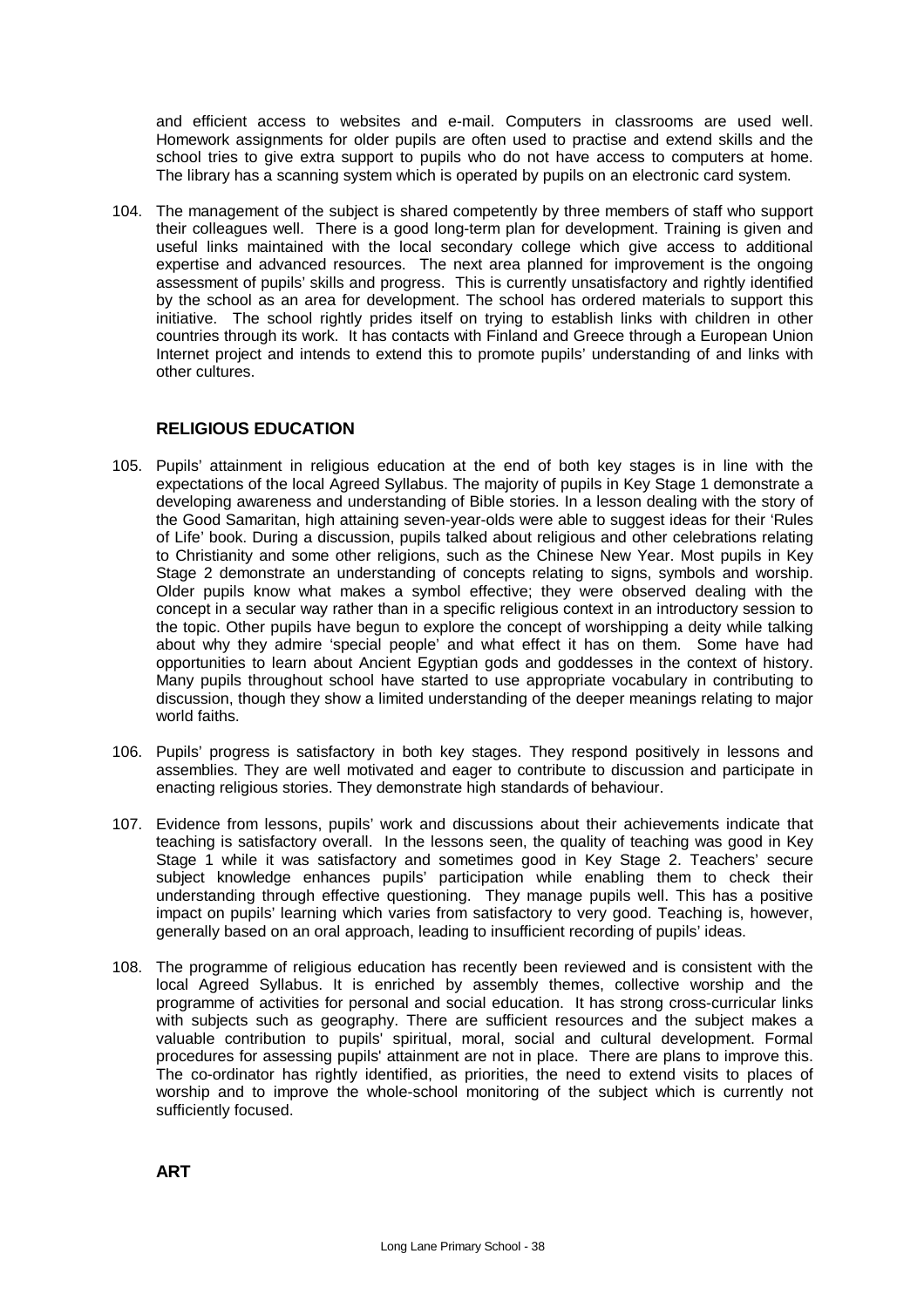- 109. Pupils, including those with special educational needs, make satisfactory progress in art as they move through the school. Some excellent progress is evident in Year 1.
- 110. When they first enter the school, younger pupils experiment with different techniques and media. They record their experience of visiting a farm, using paint and collage and making effective use of their cutting skills to include their work on a large wall display. They make patterns by blowing gently on coloured oil paint dropped onto water. Pupils in Year 1 use pencils, pastels and paint sensitively and are able to judge how best to fit their compositions to the size of the paper. Their accuracy in recording what they see is often exceptional and paintings reflecting the style of Monet are of a very high standard. By the end of Key Stage 1, pupils can talk about the different ways of using brushes to achieve different results. They understand how to mix colours to achieve the desired effect and can use colours to form strong images in their paintings. Self-portraits show close observational skill and attention to detail and this is developed further when pupils look at plants, linking the understanding gained in science to their visual representation of pattern and line. They become increasingly proficient in producing three-dimensional models, using card for the models of buildings and the playground to enhance their map of where the 'hodgehegs' live and experimenting with the representation of texture in clay models.
- 111. By the end of Key Stage 2, pupils can discuss the work of different artists and are able to access websites to gain more information. They show a bold use of colour in their paintings in the style of Paul Klee and great attention to detail in reproducing intricate William Morris designs. Pupils have a good understanding of how to make simple clay pots and can apply their knowledge of the work of Clarice Cliff to their own designs. They use collage to represent the richness of Tudor costume and understand basic weaving techniques. They observe shadows and represent them in different ways in their own work. Careful analysis of human movement aids their construction of wire sculptures in a 'frozen' position. Pupils use information technology to produce some inspiring space pictures and to develop images that can be repeated and used to design wrapping paper.
- 112. Pupils work very hard in their art lessons. Younger pupils are motivated by the challenge of their tasks and receptive to guidance and technical input. They are stimulated by the success of their efforts and excited by unexpected results, as when pupils in the Reception class saw their marbling patterns. All pupils concentrate well on their work. The majority are confident in expressing their ideas and are able to share their thoughts and opinions sensibly with others. They behave very well and are keen to make progress and achieve good results.
- 113. Evidence indicates that the quality of teaching is satisfactory overall and teaching was often good in the lessons seen during the inspection. Teachers have satisfactory knowledge and understanding of the subject, though not always the confidence to provide really effective input which would enable pupils to achieve higher standards. Where teaching is good or better, resources are well prepared and used and managed effectively. The activities promote interest and learning and pupils are challenged to use their previous knowledge and experience to do their best and achieve good results. Teachers give clear expectations of presentation and task fulfilment. Positive interaction ensures that pupils stay on task and maintain their motivation. Where extra adults are available in the classroom, they are used effectively to support and encourage groups and individuals. In one excellent lesson, the teacher's demonstration gave very clear guidance on how to achieve high standards and ongoing advice enabled pupils to evaluate constantly and improve on their own work. Each pupil was made to feel special and to know that the work they produced was of particular value. Weaknesses in the teaching seen included a low level of specialist input, which meant that pupils did not know how to improve on their efforts and were then less than satisfied with their results.
- 114. Since the previous inspection, units of work have continued to develop with informal assessment opportunities built into them. An ongoing sketch book provides an appropriate record of pupils' achievement and progress. A new co-ordinator has recently taken over this subject and is already having a positive influence on standards throughout the school. The quality of displays in particular provides pupils with appropriate examples of good practice and reflects the value accorded to pupils' work. The curriculum is satisfactory overall, although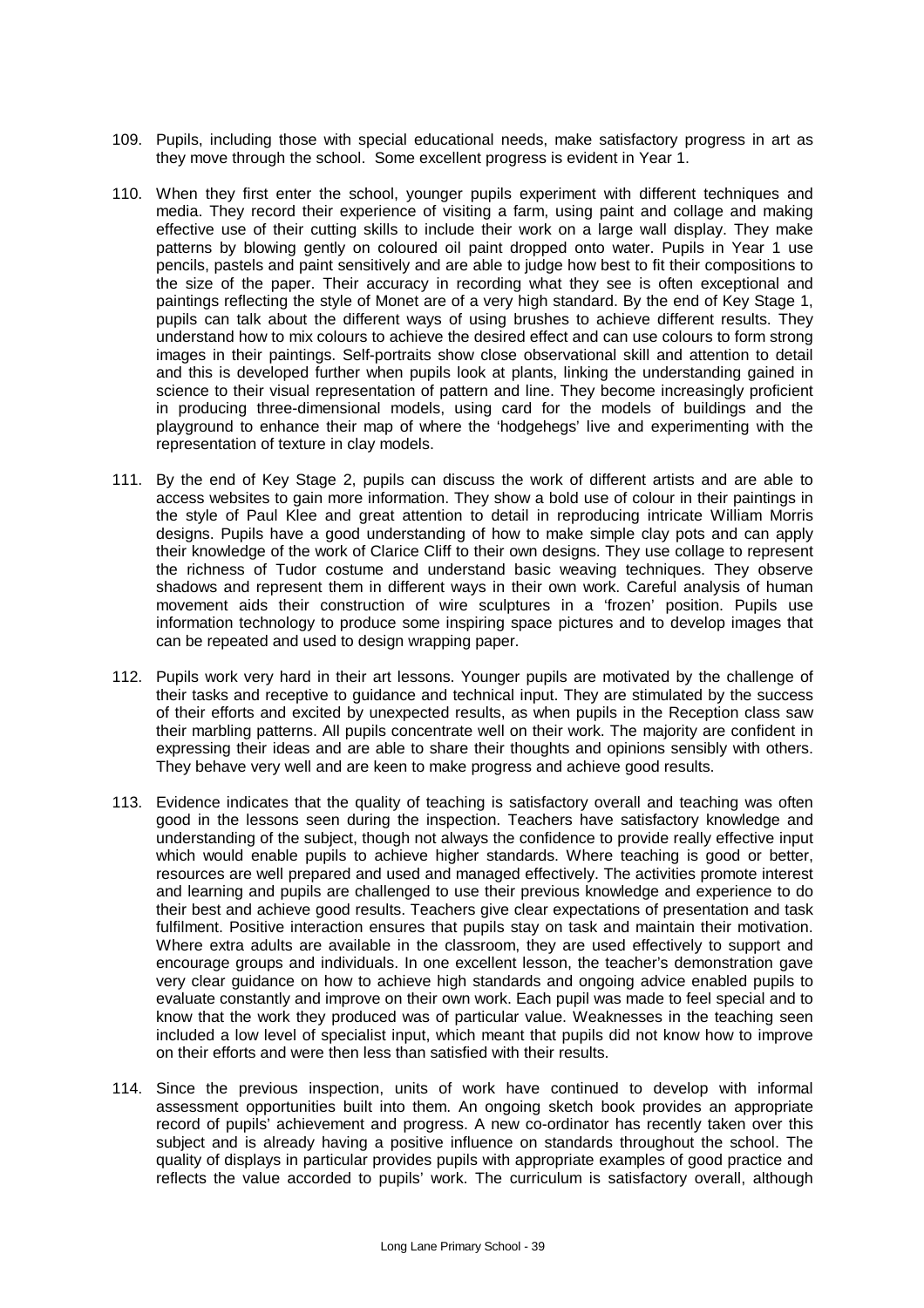awaiting the new national guidance. There is full coverage of the National Curriculum Programmes of Study in the planning but skills are not always reinforced well. Smooth progression is not ensured and there is some repetition which has not yet been addressed. For example, during the time of the inspection, evidence was seen of three different year groups mixing primary colours with very little difference in approach or standards. The co-ordinator is aware of these weaknesses and is also seeking to balance the present emphasis on painting and drawing by developing the three-dimensional and textile aspects of the subject. Art is used appropriately to support other subjects and information technology is extending pupils' creativity and access to artists' work. Limitations in the resources are being addressed through the school improvement plan. The cramped accommodation hinders pupils' access to a wide range of resources and restricts their space for all practical activities. This subject has not benefited from any recent input from visiting artists and the multicultural aspects are underdeveloped.

## **DESIGN AND TECHNOLOGY**

- 115. No lessons were observed during the inspection due to the timing of the units of work. The scrutiny of pupils' previous work, displays, planning documents and discussions indicate that, throughout the school, pupils make satisfactory progress and that teaching is sound.
- 116. Pupils in Key Stage 1 understand that materials can be joined in different ways. They test a variety of techniques for joining one Father Christmas to another and make informed choices as to the most effective method. They have a sound understanding of how to make initial sketches for their design ideas and then to label the materials they intend to use. In their 'junk model' robots, they show increasing skill at assembling materials of different thicknesses and textures. Pupils consider how to incorporate moving parts into their design and explain how they intend to do this. They are beginning to plan the order of their work and make judgements about their finished results. They think carefully about the effectiveness of what they make and articulate how they could improve on it. In Key Stage 2, pupils understand that a product must be suitable for its purpose, as when designing and making cereal boxes, brooches or fridge magnets. From taking boxes apart, they understand how they are made and how parts are joined together. Pupils give careful step-by-step instructions for making an Anglo-Saxon house in history, using a jinks frame. They work together to make a device for hearing things better to support their work in science and then test it, record their results and evaluate it. Many pupils in Year 6 benefit from the opportunity to visit the local secondary college where they are able to use technology to control the models they make.
- 117. No separate time is allocated to this subject on the timetable. It is fitted in where it best supports other areas of the curriculum or is given a spread of time over an afternoon or a day. In this way, pupils have a concentrated period of time in which they can make real progress in designing and making. This compensates for the lack of regular lessons where skills could be gradually built up. Pupils enjoy Technology Days where they are presented with a challenge and have the time to consider different ideas, work with a variety of different materials and refine their results. Examples include designing and making a board game for older pupils to use during wet playtimes, involving the generation of different ideas, the need to consider the user and attention to the quality of the finished product. Due to the limitations of the accommodation, it is difficult for pupils to have easy access to an appropriate range of materials and tools. A concentrated time span goes some way towards addressing this problem. Poor accommodation also means that it is very difficult for the pupils to do any cooking. Informal assessment opportunities are built into the planned units of work which have been developed since the previous inspection. Written work is recorded in an ongoing notebook so that progress can be seen over time.

## **GEOGRAPHY**

118. The majority of pupils make satisfactory progress in Key Stage 1 in developing their geographical knowledge, understanding and skills. Progress is good overall in Key Stage 2 and examples of very good progress were seen in lessons observed. Pupils in Key Stage 1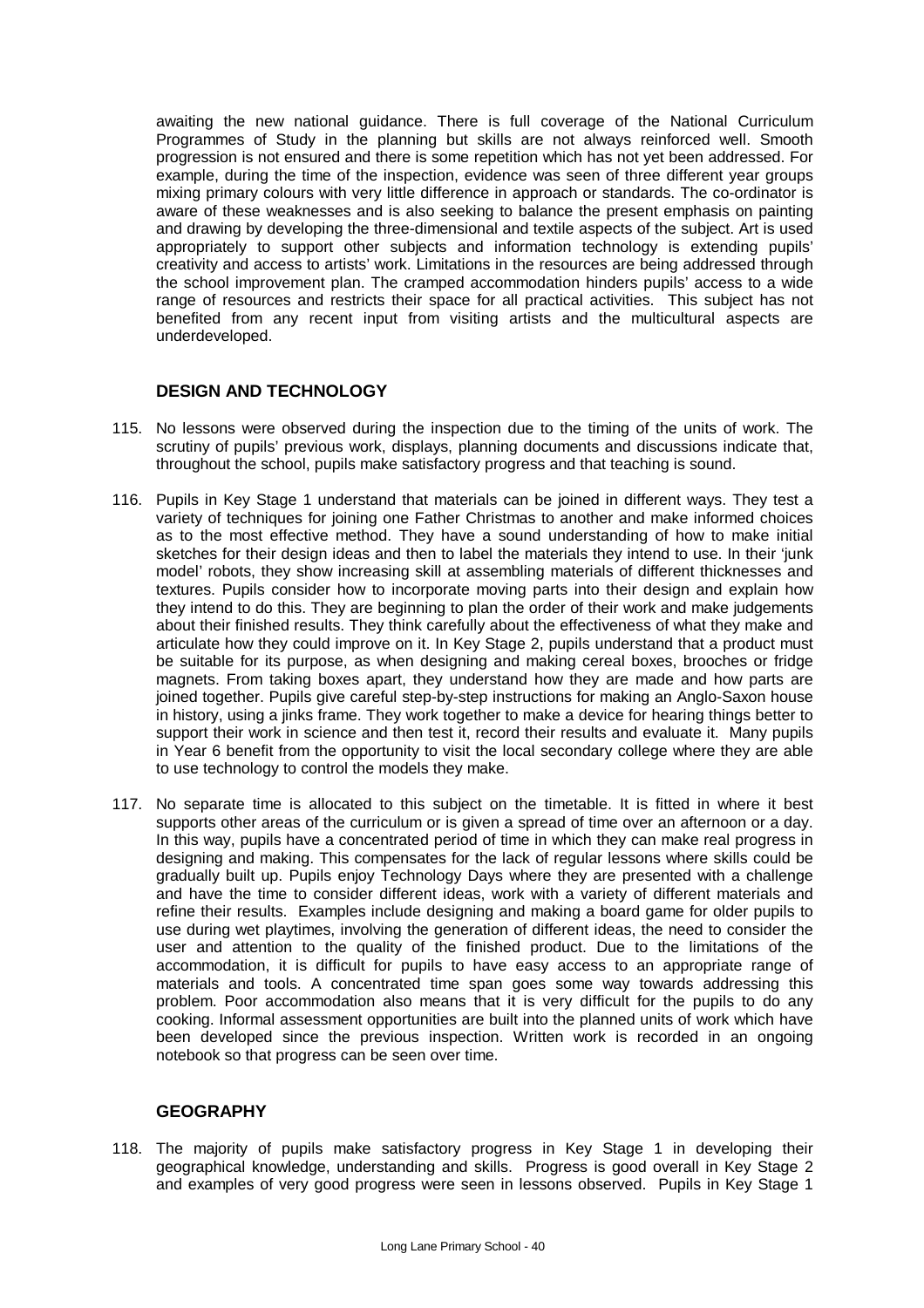learn to plan an imaginary island with features such as roads, car park, rivers and mountains. They have started to develop the concept of a key as part of their early mapping skills. Younger pupils learn about their locality by visiting parks and farms. During a discussion, several pupils recalled what they had seen on the farm and what they liked (the tractor ride) and disliked (the smell). They also talked about holiday places they have visited. Pupils in Key Stage 2 make good progress in developing mapping skills. In a Year 4 lesson, they learned to mark important places on the map of Scotland while locating it on the map of the United Kingdom. They also learn basic facts about Scotland such as weather and transport. Others locate Scotland in relation to their own locality. Older pupils learn about the environment with particular reference to pollution and how it affects many parts of the world. Their level of awareness indicates good progress in their knowledge and understanding of how pollution is related to toxic waste, radiation, acid rain and global warming. Pupils were not directly observed working on contrasting localities - an aspect raised in the previous inspection - but talked about their work on Bombay. Pupils with special educational needs and those using English as an additional language make progress in line with other pupils.

- 119. Pupils respond very positively, generally showing high levels of motivation. They contribute well to discussion, particularly in Key Stage 2, and are well behaved and co-operative. The quality of teaching in the lessons observed was satisfactory in Key Stage 1 and good overall in Key Stage 2. Good lesson plans, brisk pace, the use of a wide range of materials and effective questioning were observed on a number of occasions. In one Key Stage 2 lesson, the teacher's very good communication skills and sensitive management of pupils led to learning objectives being fully achieved.
- 120. The projected curriculum based on a published scheme is broad and balanced. The school has recently moved towards the national scheme which is scheduled to be implemented in September when the current two-year rolling programme will be replaced by a year-specific one. Formal procedures for assessment are not in place, though assessment opportunities are built into the core scheme. The curriculum is enriched by residential and other educational visits including one to the River Thames. The level of resources is sufficient*.* The subject is generally well managed but there is a need for further whole-school monitoring of teaching and learning.

## **HISTORY**

- 121. A limited number of lessons and related activities were seen. Evidence from these, together with an analysis of pupils' work and teachers' planning and discussions with staff and pupils, indicates that the majority of pupils make satisfactory progress in Key Stage 1 and good progress in Key Stage 2 in developing their knowledge, understanding and skills relating to history.
- 122. Pupils in Key Stage 1 learn about the basic concept of old and new by describing and drawing their favourite toys. Key Stage 2 pupils enhance their knowledge and understanding of historical periods such as 'Britain since the 1930s'. They make good progress in finding out and recording information about major events representing the period in question, showing an awareness of the past and how it differs from their own experiences. In the process, the majority of pupils develop relevant skills. These include a review of characteristic features of the 1960s such as pollution caused by the dumping of industrial waste into the canal, the foot and mouth disease epidemic and the Vietnam War. A particular gain in pupils' learning is the way they record their personal accounts of historical events following note-taking and research using a variety of sources, particularly video programmes and the Internet. There is recorded evidence to suggest that older pupils have made good progress over time in the study of Victorian Britain and Ancient Egypt. Good progress is also reflected in pupils' presentation of work involving the use of information technology. The level of pupils' motivation is high overall, particularly in Key Stage 2. Standards of behaviour in the lessons seen in this key stage were good and pupils made good contributions to discussion.
- 123. The quality of teaching observed was satisfactory in Key Stage 1. Teaching ranged from satisfactory to good in Key Stage 2. Good subject knowledge and expertise on the part of the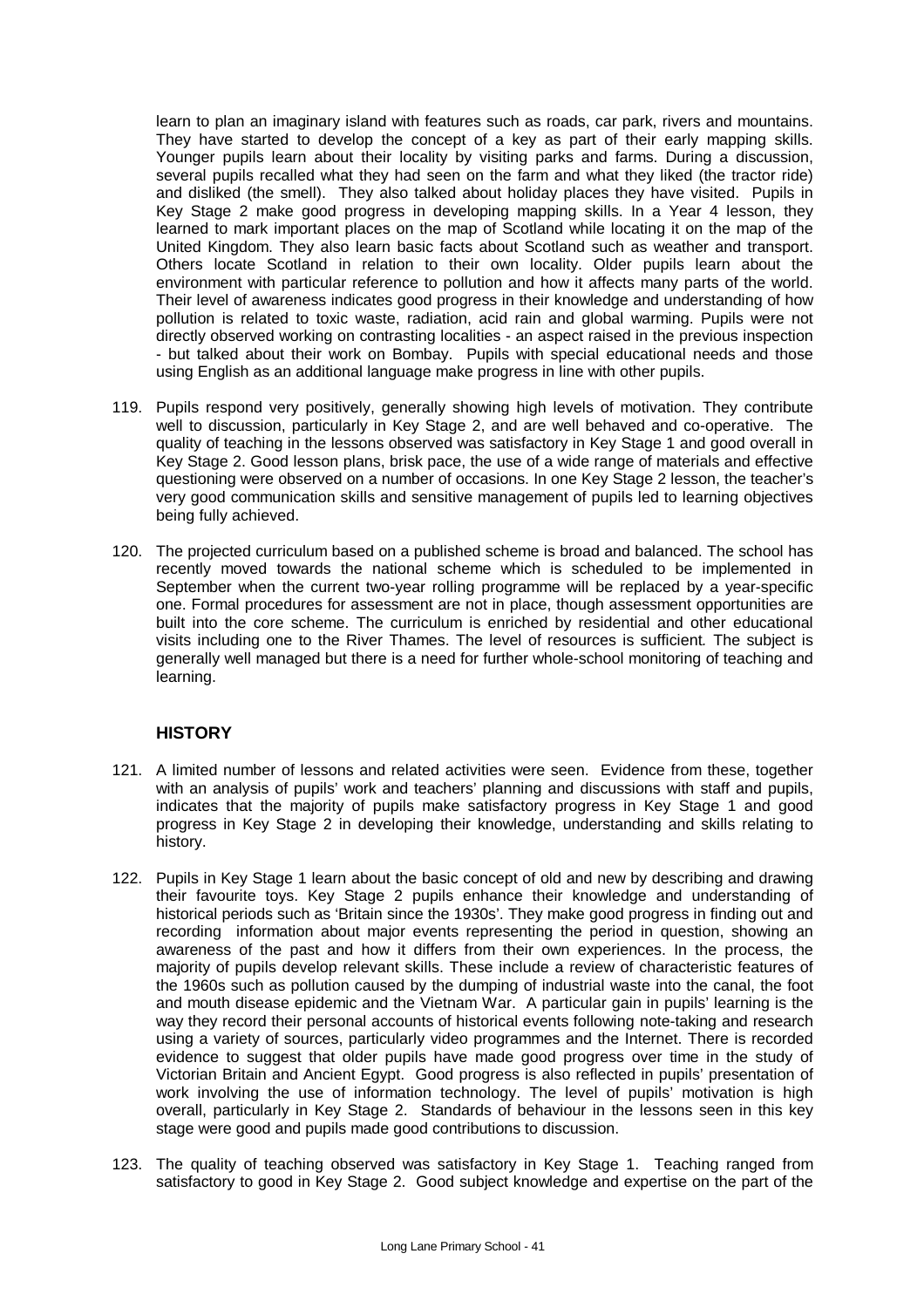majority of teachers enable them to plan lessons, use resources and lead discussions well. Their interest in the subject motivates pupils to undertake research involving the use of a range of sources. Most teachers manage their pupils well.

124. The history curriculum is broad*.* The projected coverage of Programmes of Study indicates an improvement since the last inspection. The proposed adoption of the national guidance document would further enrich the curriculum. The subject has strong cross-curricular links, particularly with literacy and information technology. The level of resources is satisfactory. Formal procedures for assessment and monitoring are not fully in place; the co-ordinator has started addressing this. He has identified the need for further guidance and a revised scheme of work to be developed, explaining the two-year rolling programme and ensuring progression within it.

## **MUSIC**

- 125. In both key stages, pupils make satisfactory progress in their class lessons. In addition, a high proportion joins the choir or learns at least one instrument through the extensive programme of specialist tuition and, for these pupils, progress is good. The school has broadly maintained the standards identified at the time of the last inspection. During the period of the 'slimmed down' National Curriculum, music has kept a high priority and a good range of provision has been maintained.
- 126. Due to the school's timetabling arrangements, there was limited observation of music activities in Key Stage 1 during the inspection. Pupils in this key stage sing well in assembly and class and their good listening and reading skills enable them to learn new songs rapidly. They begin to follow simple notation, for example identifying ascending and descending patterns of sound which they then replicate. Examples were seen of simple scores written by pupils to record their compositions. Pupils begin to play instruments such as the violin and recorder and handle these appropriately.
- 127. In Key Stage 2, pupils continue to develop their skills. They listen to and appreciate a variety of music and comment on composition and style. An example of this was seen in a lesson comparing works by Mozart and Glenn Miller. Singing skills are extended well in this key stage and enthusiastic and expressive performances were witnessed in assemblies and class lessons. Little direct evidence of pupils' compositions was seen but teachers' plans incorporate opportunities for this and examples of recorded work were presented. There is an impressive range of extra activities available to pupils in this key stage. Many pupils make good progress learning instruments which include strings, woodwind and brass. Several pupils also receive specialist voice tuition and learn to sing well. The school has a large choir and orchestra which perform well.
- 128. Pupils learn well, especially those who choose to take extra activities. Both boys and girls participate enthusiastically, concentrate well and work hard to improve. They approach activities with a suitable seriousness but, at the same time, enjoy what they do.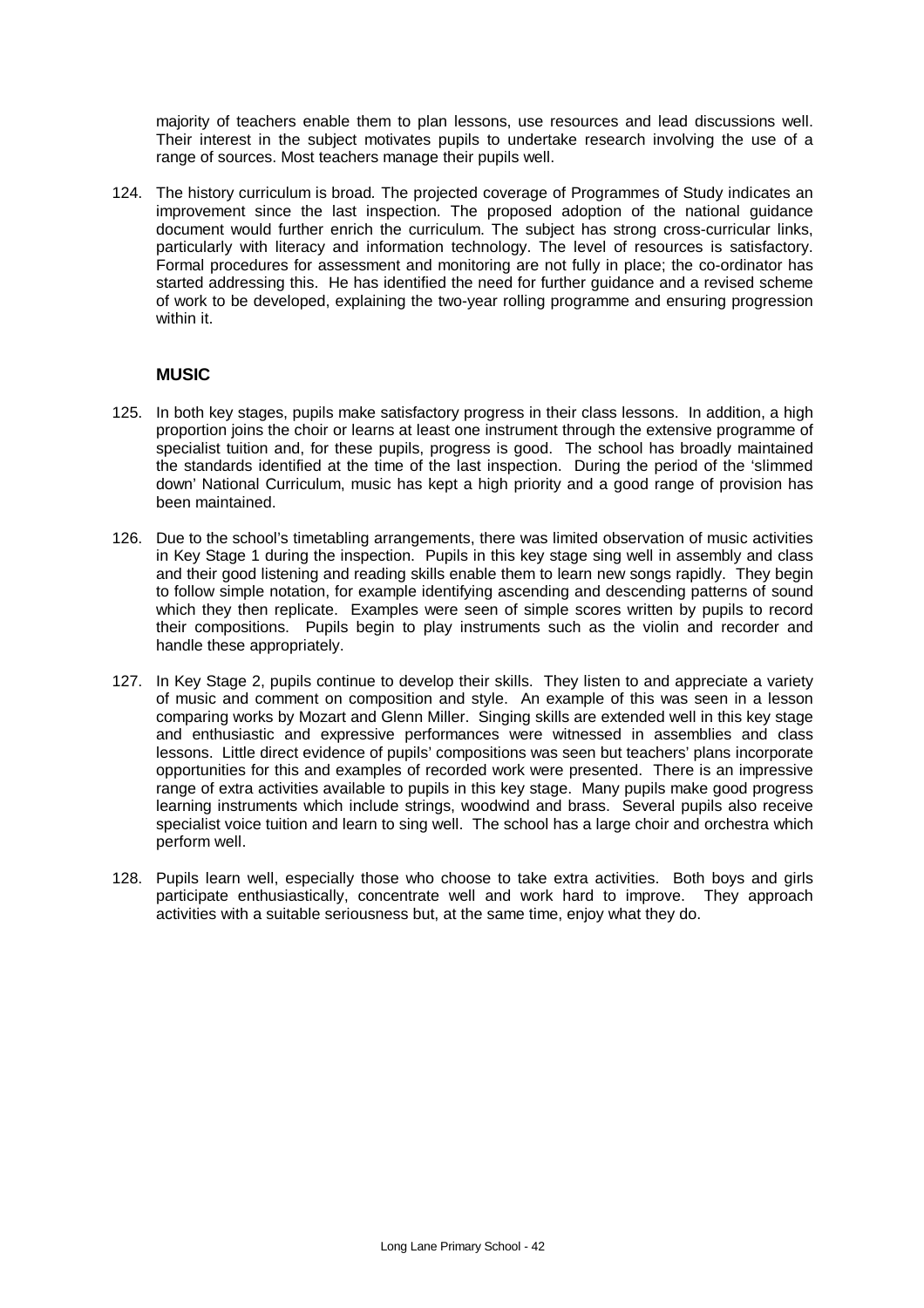- 129. Teaching overall is good. All teachers take their own class lessons and structure these well using an appropriate published scheme as the basis. Several teachers, both from the peripatetic service and the school's own staff, have a personal interest and expertise in music and these result in good quality lessons. One excellent lesson was seen which combined the teacher's high level of subject knowledge with enormous enthusiasm, clear explanations and appropriate feedback which enabled the class to make very rapid progress in their knowledge of musical style and in performing a song based on their new knowledge. In a lesson with similar content, pupils' progress was unsatisfactory because their enthusiasm was not controlled sufficiently and the quality of performance was poor as a result. School assemblies supplement the teaching programme well with frequent opportunities given to pupils to sing and play and to reflect on recorded music. The provision supports pupils' spiritual and cultural development well.
- 130. The subject is managed well by the co-ordinator who is supported by several other staff with musical expertise and interest and by the tutors supplied by the local authority. Many staff are skilled and communicate their love of music to pupils. The programme of class-based activities is progressive and gives a good framework for non-specialist teachers. Staff are to be congratulated on the amount of their time they give to music activities outside school hours and to the commitment and energy which go into regular concerts and performances for the school and local community. Impressive arrangements for the annual fete ensure that every pupil takes part in the musical entertainment. There are good quantities of practical resources. These are so well used that some are in need of replacement. The school has good quality systems for sound reproduction. There are storage problems due to the cramped nature of the accommodation. Several classes are inevitably affected by sound transferring between the open-plan areas during music sessions as there is no separate room which can be used to minimise this disruption.

## **PHYSICAL EDUCATION**

- 131. Pupils' progress is satisfactory in both key stages. During the inspection, observations with the oldest pupils were restricted to dance lessons with some gymnastic content and pupils achieved good standards in this element of the curriculum. They have good quality movements which are interpreted through music. For example, they put together sequences of 'reach, stretch, push, turn' with partners in a modern dance routine. Evidence from pupil records show that, by the time they move to secondary school, nearly every pupil swims at least 25 metres, the distance required by the National Curriculum. Although it was not possible to observe other elements of the curriculum with the oldest class during the inspection, the scheme of work outlines provision that would enable all pupils to make appropriate progress in all aspects of the subject. Those pupils who are in the school football and netball teams reach good standards that enable them to win matches against other schools.
- 132. The quality of teaching seen was good overall and two very good lessons were seen in Years 5 and 6. Here teachers acted as very good role models, joining in the lesson and demonstrating the effort and quality of movements they expect, which was emulated by the pupils. This high expectation and challenge leads to very good behaviour, with all pupils making the maximum effort. Pupils are very well used to demonstrate what they have achieved as a teaching point to help all pupils improve. Where lessons are less successful, teachers allow the pace to slacken and spend too long letting pupils watch others' achievements but then not using this effectively as a teaching point. Lessons are based on a commercially produced scheme which is used well in all classes to underpin teaching. In a Year 4 lesson, very good use was made of an accelerated film clip of buds opening to inspire movements. Pupils were keen to interpret what they had seen in dance. In Key Stage 1, a pupil with special needs was well supported to take a full part in the lesson and make similar progress to others. In one class in Key Stage 2, too much noise and clowning behaviour from a group of dominant boys was allowed which resulted in these pupils disrupting the lesson for others and not making sufficient effort and progress themselves. In all lessons, pupils have good aerobic exercise which helps them to get fit and attention is paid to good practice in warming up and cooling down. One teacher is a trainer for the 'Top Sports Scheme' and consequently has expert knowledge of this area. Good use is also made of the local authority initiative to use professional football coaches in school.